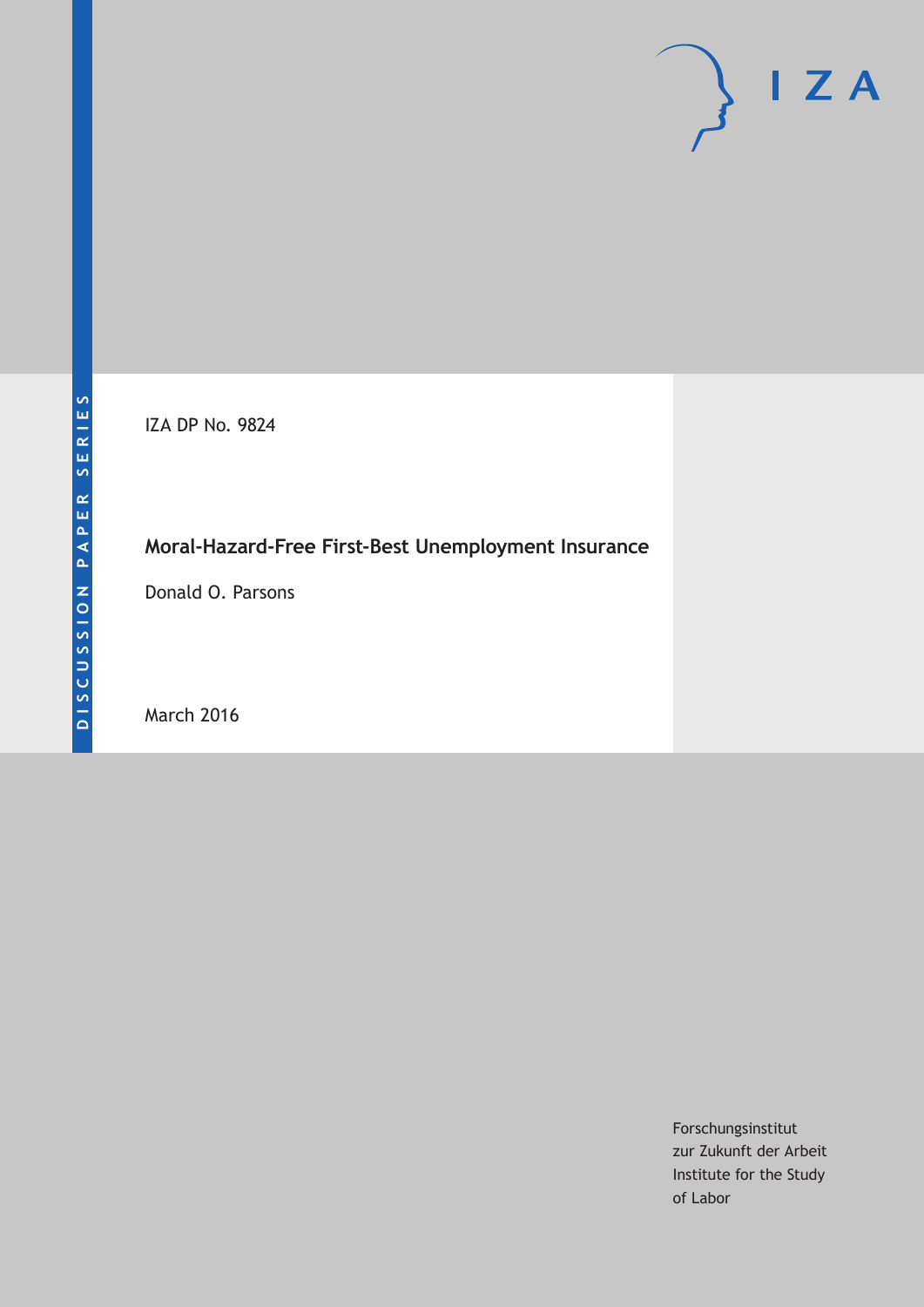# **Moral-Hazard-Free First-Best Unemployment Insurance**

**Donald O. Parsons** 

*George Washington University and IZA* 

#### Discussion Paper No. 9824 March 2016

IZA

P.O. Box 7240 53072 Bonn Germany

Phone: +49-228-3894-0 Fax: +49-228-3894-180 E-mail: iza@iza.org

Any opinions expressed here are those of the author(s) and not those of IZA. Research published in this series may include views on policy, but the institute itself takes no institutional policy positions. The IZA research network is committed to the IZA Guiding Principles of Research Integrity.

The Institute for the Study of Labor (IZA) in Bonn is a local and virtual international research center and a place of communication between science, politics and business. IZA is an independent nonprofit organization supported by Deutsche Post Foundation. The center is associated with the University of Bonn and offers a stimulating research environment through its international network, workshops and conferences, data service, project support, research visits and doctoral program. IZA engages in (i) original and internationally competitive research in all fields of labor economics, (ii) development of policy concepts, and (iii) dissemination of research results and concepts to the interested public.

IZA Discussion Papers often represent preliminary work and are circulated to encourage discussion. Citation of such a paper should account for its provisional character. A revised version may be available directly from the author.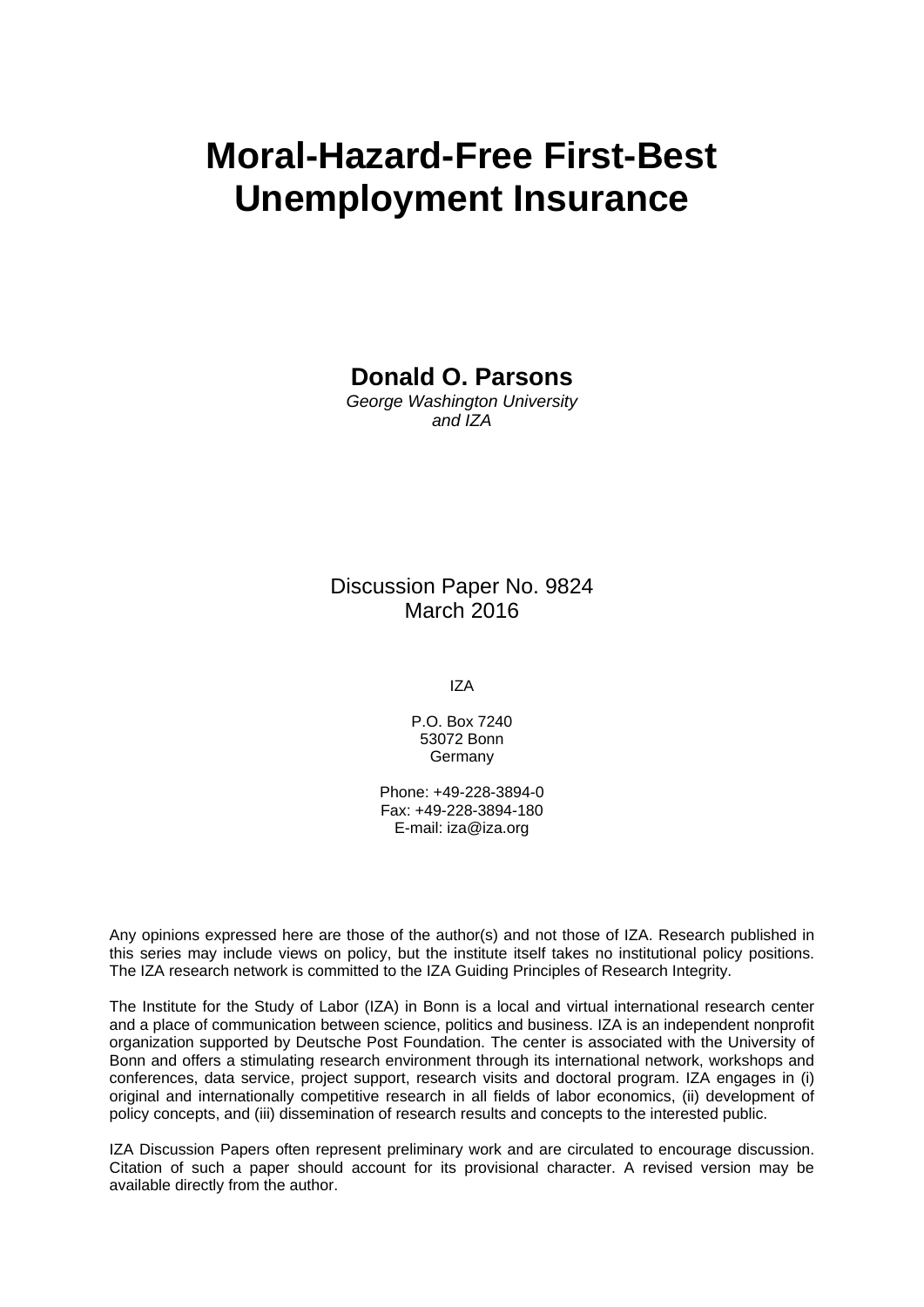IZA Discussion Paper No. 9824 March 2016

# **ABSTRACT**

## **Moral-Hazard-Free First-Best Unemployment Insurance\***

Unemployment insurance replacement rates world-wide are well below 100 percent, a fact often attributed to search moral hazard concerns. As Blanchard and Tirole (2008) have illustrated, however, neither search nor layoff moral hazard (firing cost) distortions need arise in first-best insurance plans. Their counterexample depends on the functional form of the state utility function--utility with a single argument, consumption plus monetized leisure. The monetized leisure model is unattractive if leisure is a choice variable, however, and a review of the optimal UI literature reveals a surprising variety of alternative utility function assumptions. A standard neoclassical utility function is used to characterize the utility function conditions required to generate moral-hazard-free (MHF) first-best contracts. Two conditions emerge: (i) the necessary condition that leisure and consumption be substitutes (the cross-derivative of consumption and leisure be negative) and (ii) the sufficient condition that leisure be an inferior good, Rosen (1985). Leisure appears to be a normal good, which rules out the possibility of first-best moral-hazard-free (FB MHF) utility structures, but the firstbest UI replacement rate remains very much an open question. The rich empirical literature on the "retirement consumption paradox" suggests that the rate is below 100 percent, easing moral hazard concerns, if not eliminating them.

JEL Classification: J65, J41, J33, J08

Keywords: unemployment insurance, utility functions, moral hazard, firing costs, consumption, retirement

Corresponding author:

 $\overline{a}$ 

Donald O. Parsons Economics Department George Washington University 2115 G Street NW, Monroe 368 Washington, DC 20052 USA E-mail: dopars@gwu.edu

<sup>\*</sup> This paper evolved from a casual conversation with Carmen Pagés, who bears no responsibility for the consequences. It is dedicated to the memory of a mentor and friend, Sherwin Rosen. The comments of participants in the George Washington University Microeconomics Seminar are much appreciated.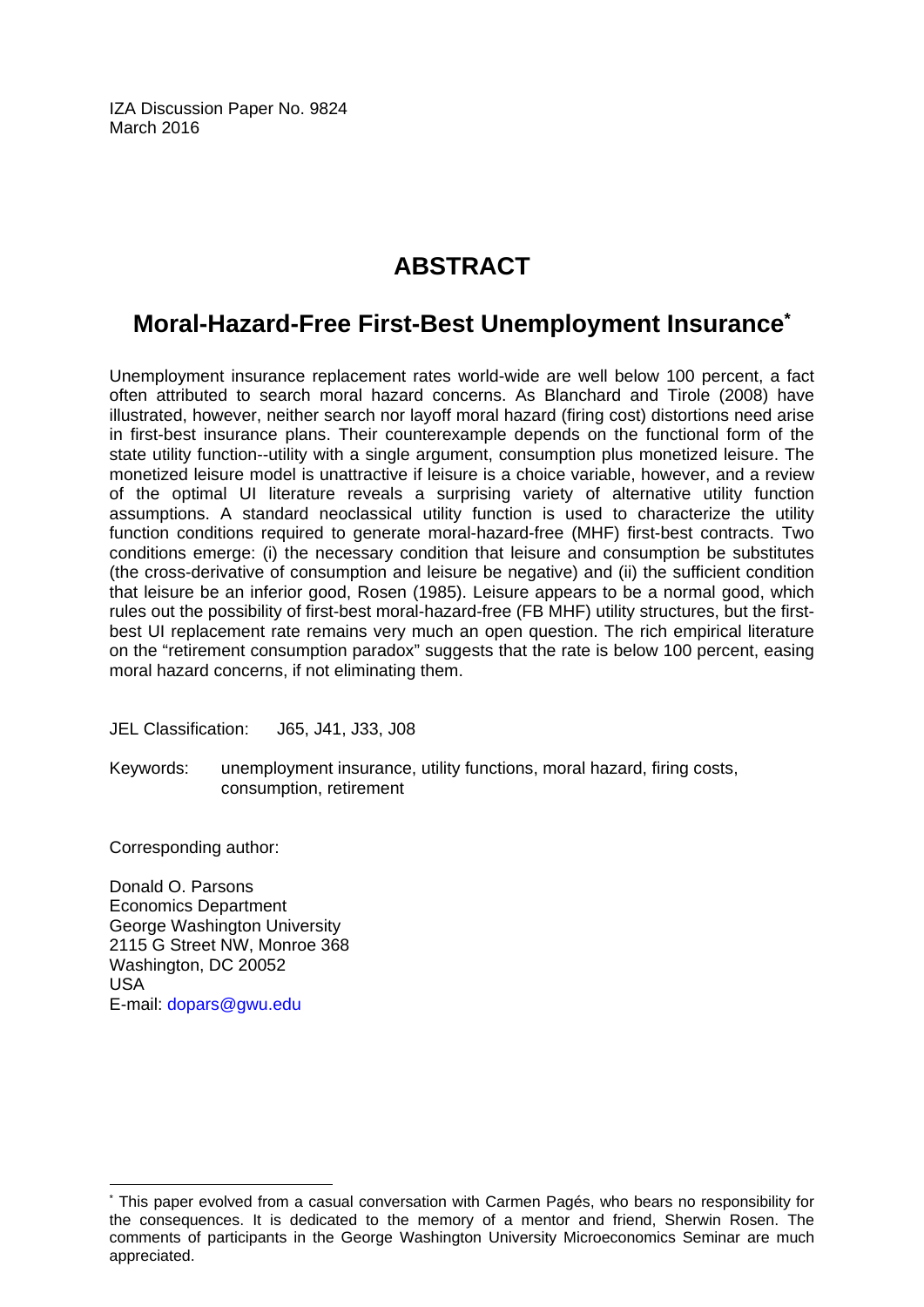#### **I. Introduction**

-

Unemployment insurance replacement rates are systematically less than 100 percent worldwide. The distribution of UI replacement rates across highly industrialized economies from two standard sources--OECD and U.S. Social Security Administration--are graphed in Figure 1. The substantial difference between the two distributions no doubt reflects the difficulty of summarizing complex legislation in a single number. Nonetheless, the vast bulk of countries have replacement rates in the interval 50% to 79%. In their classic study of the U.S. unemployment system, Haber and Murray (1966, p.173) noted the obscure origins of the 50 percent target still common in U.S. state systems: a "generally accepted concept was that the weekly benefit amount should be 50 percent of former wages. There is no record of why this percentage was chosen."

#### <figure 1>

This incomplete income replacement in the face of job loss is often attributed to moral hazard problems,<sup>1</sup> but could, in part or whole, reflect first-best benefit levels. Designers of job displacement insurance (unemployment insurance and severance pay) have devoted much attention to second-best considerations, including (i) the job search/offer acceptance distortions in unemployment insurance plans, $2$  and (ii) the layoff distortions in employer-financed severance plans (firing cost distortions).<sup>3</sup> First-best UI benefits, when combined with the greater leisure that unemployment affords, may discourage the unemployed worker from seeking and accepting reemployment job offers--search moral hazard (SMH). Similarly, generous *employerfinanced* job displacement insurance, whether severance pay or UI, may induce excessive

<sup>1 &</sup>quot;Over the years, a widely held view has formed that the weekly benefit amount should be high enough to sustain a worker and family without their having to resort to public welfare assistance, but that benefits should not be so high as to undermine the incentive to return to work. There has been little agreement on the specifics of how this principle should be implemented." O'Leary and Rubin (1997, p.164)

<sup>2</sup> Holmlund (1998), Karni (1999), and Fredriksson and Holmlund (2006) provide excellent reviews. Paradigm theoretical studies of optimal unemployment insurance include Azariadis (1975), Baily (1977), Mortensen (1977), Shavell and Weiss (1979), and Hopenhayn and Nicolini (1997).

<sup>3</sup> See for example Emerson (1988) and Lazear (1990), and the reviews in Heckman and Pagés (2004), Holzmann, Pouget, Weber, and Vodopivec.(2012), and Parsons (2012a).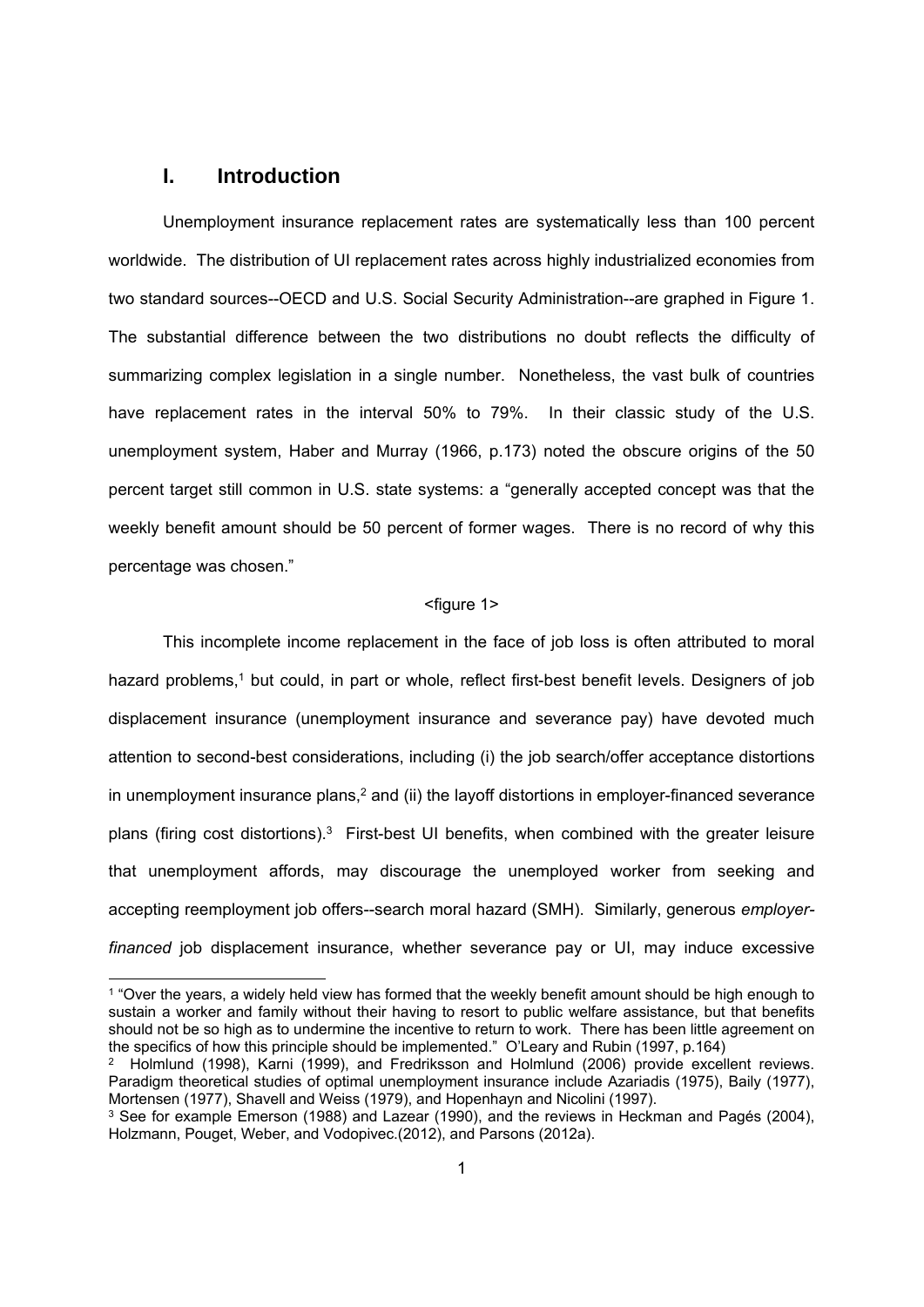retention in low demand periods, the "firing cost" problem, which is labeled here layoff moral hazard (LMH).

Certainly search moral hazard is a serious practical concern in UI systems.<sup>4</sup> If job search were time-intensive, unemployed workers might have no more "leisure" time than employed workers, but that is not the case. Krueger and Mueller (2008) provide a detailed description of time use of the employed and unemployed in the United States (and elsewhere) that illustrates how each spends time, Figure1, Panel A (weekdays) and Panel B (Weekend Days).5 The *employed* spend virtually no time on job search, which is not tautological given the high volume of voluntary separations (quits) that involve no unemployment spells.<sup>6</sup> More surprising, the *unemployed* also devote little time to search, 40 minutes (of 1440 minutes) on weekdays and 9 minutes on weekends; unemployment is largely a waiting game. The time the unemployed "save" by not working is divided more or less equally among household production, socializing, and sleeping.<sup>7</sup>

#### <figure 2>

Despite the empirical plausibility of moral hazard concerns, neither search moral hazard nor layoff (firing cost) moral hazard is a theoretical necessity in a first-best job separation insurance contract.8 Perhaps to emphasize nonstandard UI design concerns, Blanchard and Tirole (2008) exploit a utility function that induces neither in the first-best contract.<sup>9</sup> First-best insurance requires the equalization of marginal utilities of consumption across states. If the greater leisure in the unemployed state dramatically depresses the marginal utility *of consumption* in that state, it is at least possible that equalizing the marginal utilities of

-

<sup>4</sup> The major focus here is in job displacement and long term unemployment--sufficiently long that benefit recipients can and do make long term psychological adjustments, Lindbeck (1995)--not in temporary layoffs or high turnover /short tenure jobs.

<sup>&</sup>lt;sup>5</sup> Aguiar, Hurst, and Karabarbounis (2013) provide similar estimates.

<sup>&</sup>lt;sup>6</sup> See Parsons (1991) among many others.

<sup>7</sup> The employed reported spending 408 minutes on work on weekdays, and 112 on weekends.

<sup>8</sup> General reviews of the employment contracting literature include Parsons (1986), Malcomson (1999), and Salanié (2005).

<sup>9</sup> Blanchard and Tirole (2008) employ a public choice model, but the formal difference is small. To highlight the underlying mechanism, the model is limited here to two labor demand states.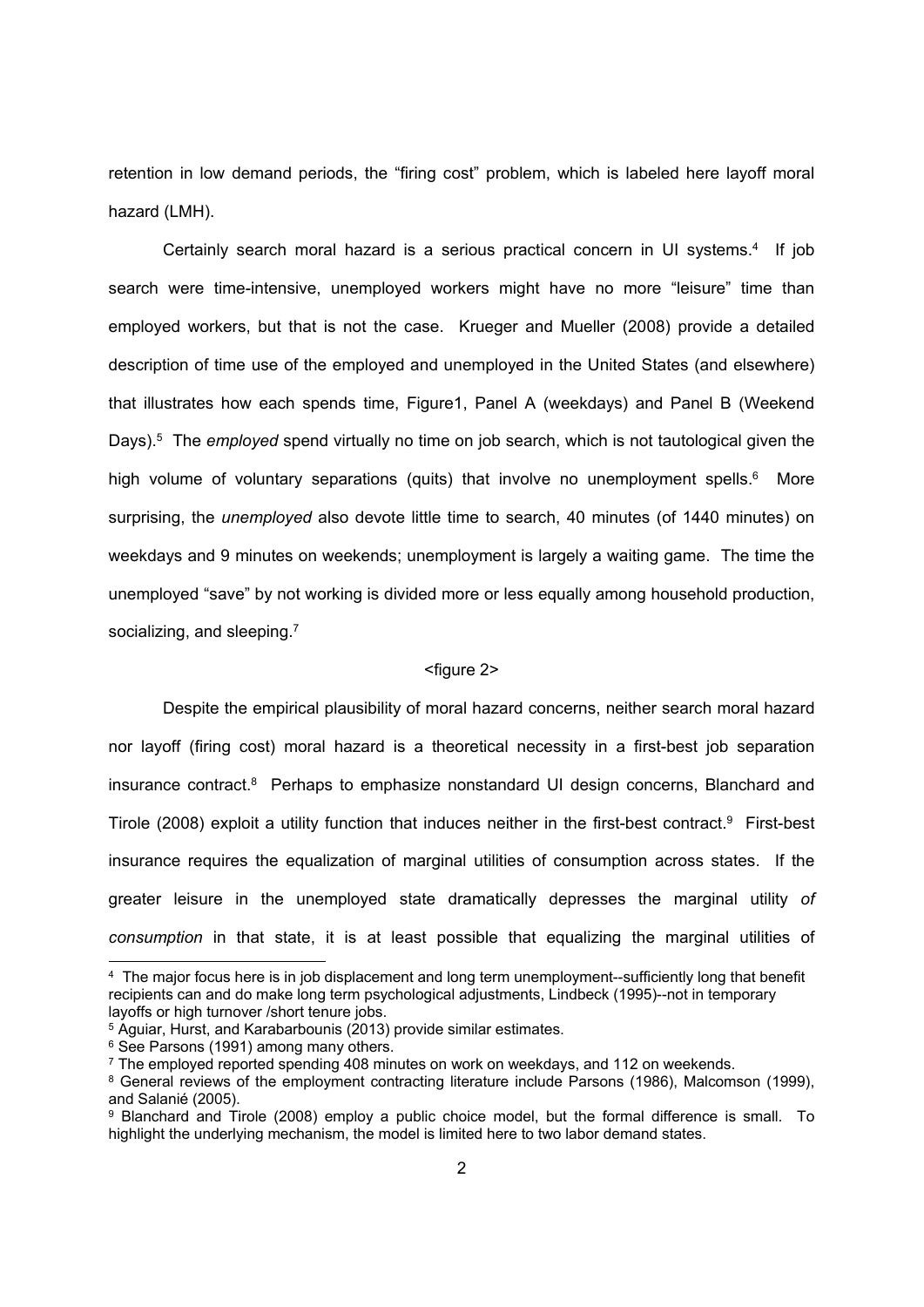consumption across states will reallocate sufficient consumption from the unemployed state to the employed state that the unemployed state will *not* be preferred.

The B&T model has such a property--their basic utility structure has a familiar form, with monetized leisure summed with consumption in a single argument. This structure has the wellknown property that the equality of *marginal utilities* of consumption across states (the usual insurance optimality condition)--implies *equality of utilities* across states as well.<sup>10</sup> Despite the additional, unmarketable leisure in the unemployed state, the unemployed worker has no incentive to disguise a reemployment wage offer under the first-best contract. The model is very special, however, and carries unattractive features, including linear indifference curves in consumption and leisure.11 It is natural to explore the conditions under which standard neoclassical utility functions in consumption and leisure yield first-best, moral-hazard-free contracts, as well as the richer policy question, what is the first-best unemployment insurance replacement rate?12

The paper proceeds as follows. A brief review of the optimal UI literature reveals a surprising variety of explicit utility models, though rarely the B&T model, Section II. Section III returns briefly to the B&T model. Job search moral hazard and layoff moral hazard are formally introduced and the absence of either in the B&T model demonstrated. A general UI contracting model is developed in Section IV with neoclassical state utility functions—an increasing concave utility function in consumption and leisure. The conditions under which search MHF contracts arise are derived in Section V. The analysis highlights a necessary condition for SMHF contracts--the cross-partial  $u_{\text{c}}$  must be negative,<sup>13</sup> which insures that the optimal replacement

<sup>&</sup>lt;sup>10</sup> B&T do develop a model in which unemployment generates anxiety (negative utility), breaking the link between the marginal utility of consumption and total utility. This of course leads the worker to be overeager to return to the job under first-best insurance contract.

<sup>&</sup>lt;sup>11</sup> Leisure must be fixed in both the employed and unemployed state.

<sup>&</sup>lt;sup>12</sup> Consumption for short spells of unemployment may be maintained by savings and borrowing as well as unemployment insurance. The focus of this paper is on longer spells, when alternative methods of finance have plausibly been exhausted.

<sup>&</sup>lt;sup>13</sup> Note that cardinality is required throughout this expected utility application.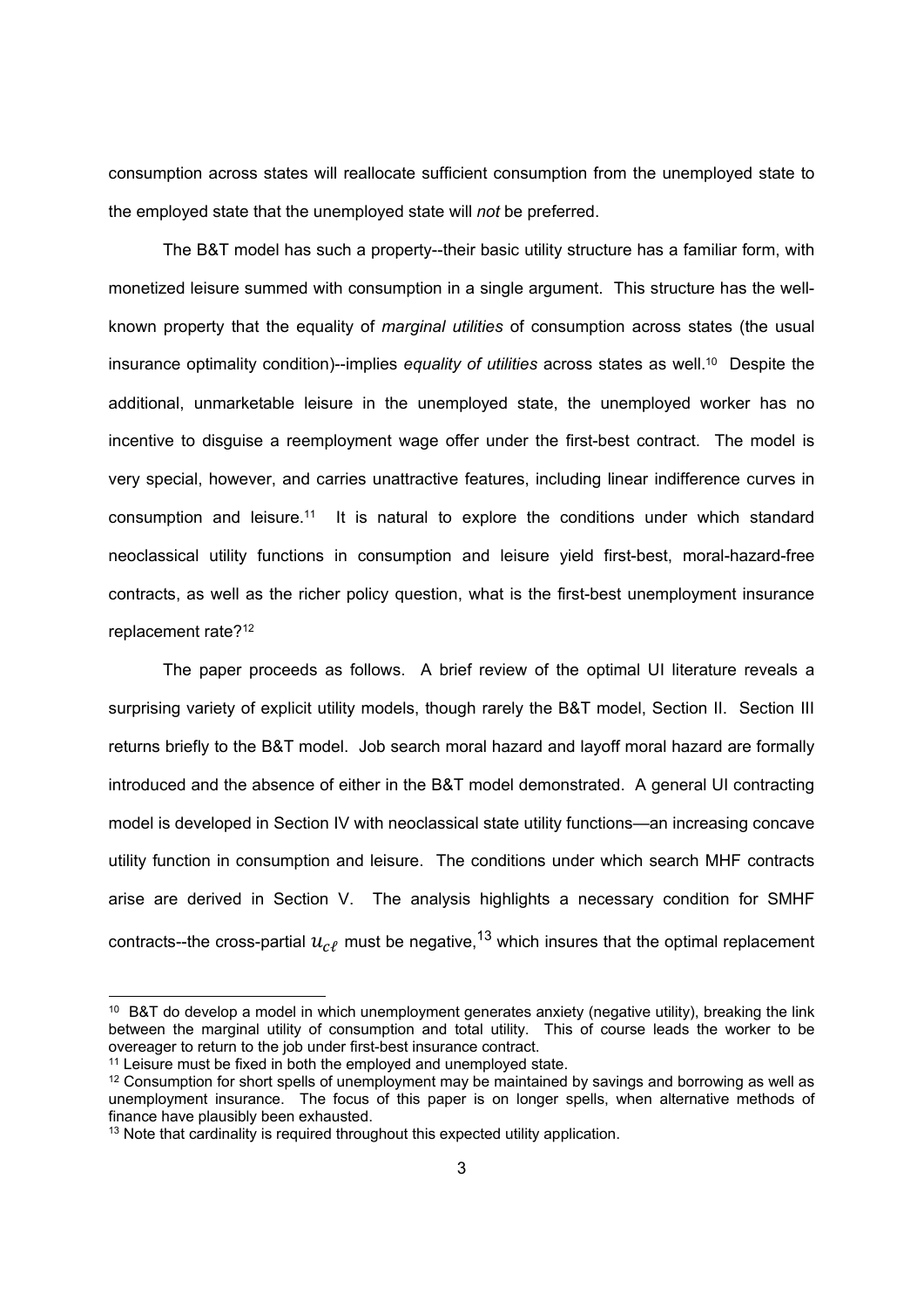rate is less than 100 percent. For SMHF contracts to emerge, the cross-partial must be substantial (in absolute value).<sup>14</sup> Sherwin Rosen (1985, p.1158) asserted that a first-best contract in a standard neoclassical utility structure will be SMHF only if leisure is an inferior good. The conditions under which a model is layoff moral hazard free (LMHF) are similar, if less rigid, Section VI.

There is substantial evidence that leisure is a normal good, and therefore not SMHF, so first-best contracts almost certainly trigger moral hazard distortions.<sup>15</sup> Despite the implausibility of MHF first-best models, it remains useful to know the first-best UI replacement rate, if only to quantify the extent of moral hazard distortions in the current system. All specific utility functions in the optimal UI literature rule out SMHF outcomes, though many admit ideal UI replacement rates less than one, Section VII. The structural similarity of expected utility and time discounting raises the hope that the retirement literature may shed light on that question.<sup>16</sup> The utility function implications of the intense effort to resolve the retirement consumption puzzle in the last two decades is reviewed in Section VIII. Section IX concludes.

#### **II. Utility Models in the Optimal UI Literature I**

A review of the utility function assumptions embedded in the optimal unemployment insurance literature reveals a surprising variety of state utility function assumptions. The early employment contracting papers, which did not focus on moral hazard issues, used the same monetized leisure model later adopted by B&T.<sup>17</sup> In his seminal employment contracting paper, for example, Azariadis (1975) employed the B&T utility structure,<sup>18</sup> but focused on wage stability

-

<sup>&</sup>lt;sup>14</sup> The conditions for layoff moral-hazard-free (LMHF) contracts are simpler, but similar, Parsons (2012a,b) provides a review of firing cost distortions in employment contracts.

<sup>&</sup>lt;sup>15</sup> An inferior good requires a more complex form than the very regular functions used in the literature. An argument cannot be inferior at throughout,

<sup>&</sup>lt;sup>16</sup> Chetty (2006) for example proposes such a connection.

<sup>17</sup> When briefly considering divisible leisure and work hours. Azariadis adopted an additively separable form. See reviews of this early literature by Rosen (1985) and Parsons (1986).

<sup>&</sup>lt;sup>18</sup> Azariadis frames his discussion somewhat differently than B&T and other employment contract scholars might today. He refers to "underemployment equilibria" to mean that the firm may undertake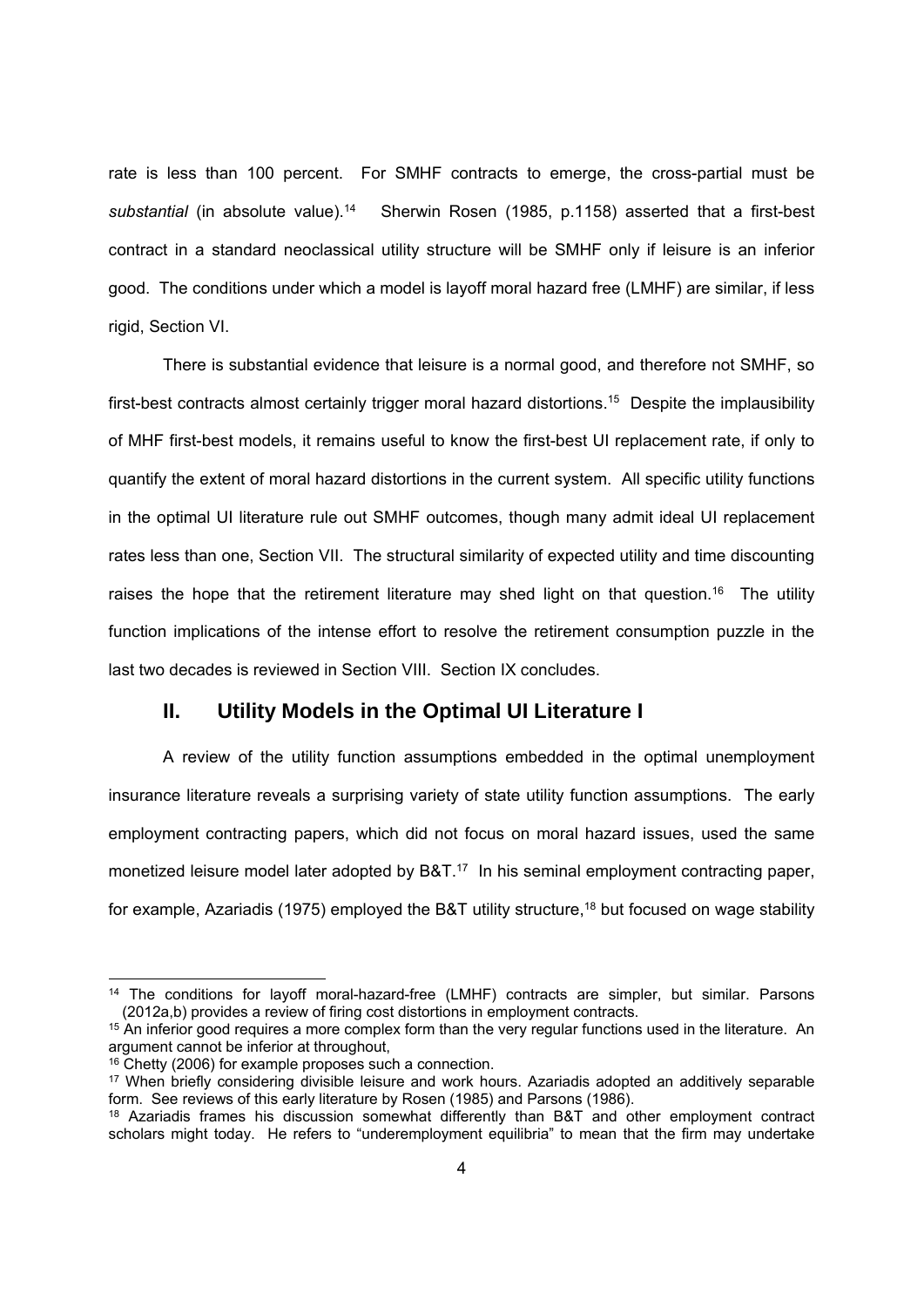in the face of random shocks (with fixed work hours), and did not admit severance or unemployment insurance pay. In the absence of any sort of job displacement benefits, employers overemploy workers, which is to say they retain them in productivity states they would otherwise not. Baily (1974) also adopted this utility model in his intertemporal equivalent analysis, focusing his analysis on wage stability over time in the face of random shocks among retained workers (with fixed work hours), and treating unemployment benefits as government supplied and exogenous to the firm.

Other UI studies do not incorporate leisure into their models, presumably focusing on other facets of the optimal UI problem, e.g. Baily (1977,1978), Flemming (1978), Acemoglu and Shimer (1999), Rogerson and Schindler (2002), Shimer and Werning (2008), and Pissarides (2010). Baily directly posited a reemployment duration function (the converse of unemployment duration), a positive function of money search costs and a negative function of UI benefits, and did not specify the underlying process that induced this gradient. The functional forms of the utility functions in the other studies varied. Acemoglu and Shimer, Pissarides, and, in one model, Shimer and Werning assumed only that the utility function be increasing and concave. Flemming and Acemoglu and Shimer employed the constant absolute risk aversion (CARA) model. Rogerson and Schindler and Shimer and Werning considered a constant relative risk aversion model (CRRA). But again none of these studies explicitly incorporate the key excess leisure assumption central to search moral hazard.

Among the studies that do incorporate leisure into the utility function, a state independent utility function additively separable in consumption (C) and leisure  $(\ell)$  is common. Formally,

$$
U(C,\ell) = u(C) + v(\ell)
$$

layoffs; the complement outcome is retention in the job ("job protection" in B&T's terminology) or guaranteed employment in the model to follow.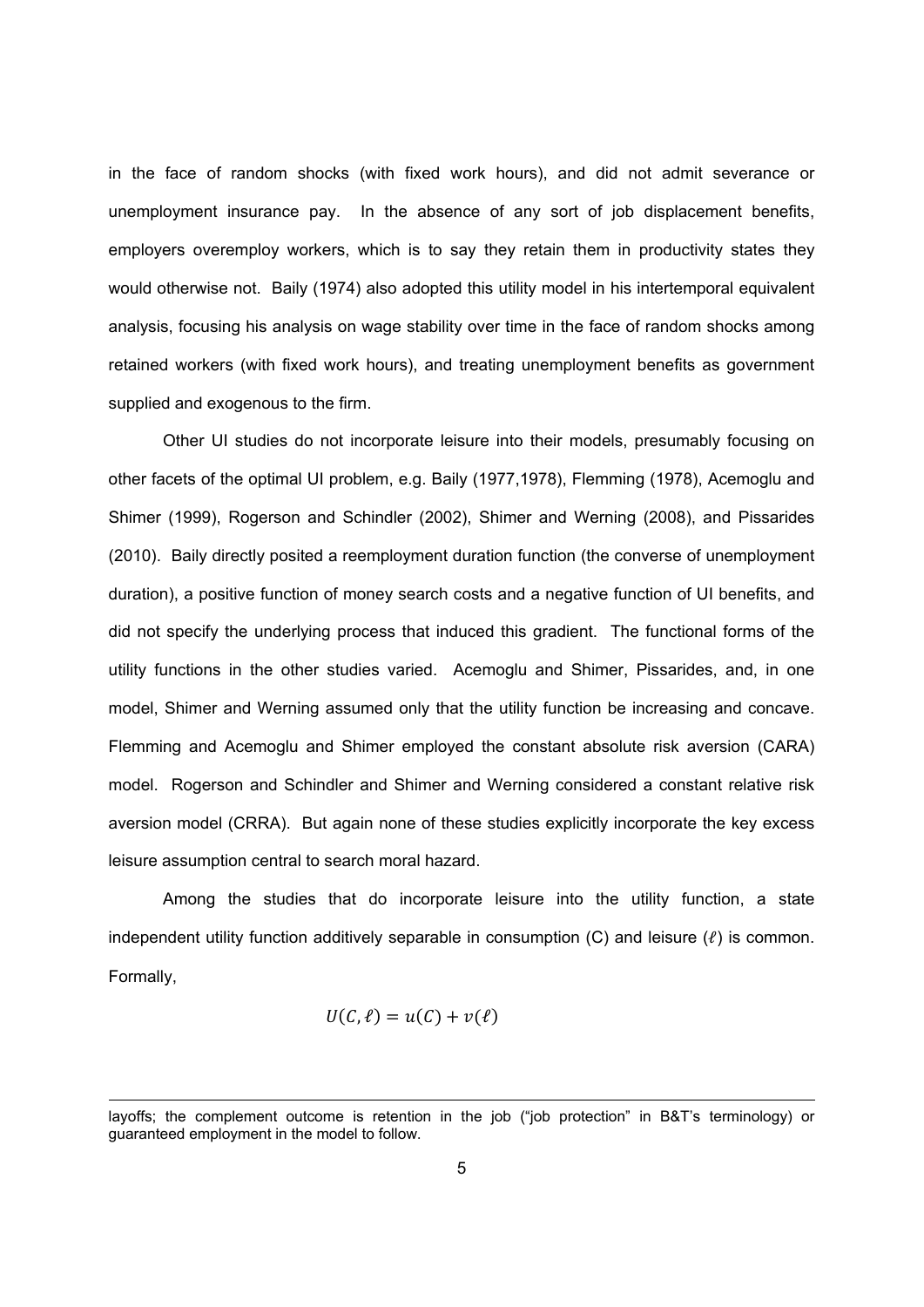with  $u(·)$  strictly concave and  $v(·)$  concave.<sup>19</sup> The additively separable utility model is occasionally framed with search effort (negative leisure) as an argument in addition to consumption, but the structural implications are equivalent. Shavell and Weiss (1979) for example frame the unemployed worker's decision within an additively separable state utility function in consumption and search effort (e):

$$
U(C,e)=U(C)-e,
$$

with search time positively affecting the probability of securing the next job.<sup>20</sup> They famously demonstrated that optimal UI benefits should decrease in duration of employment.21 Similarly Hopenhayn and Nicolini (1997) employ the additively separable model, focusing on search time among the unemployed. They note that:

"…we have not considered explicitly the disutility of effort when the agent is employed. Though this can affect the quantitative results, it is a constant term in the utility of an employed worker and has not consequence on the qualitative properties of the optimal contract…" (p. 416).

Both Shavell and Weiss and Hopenhayn and Nicolini adopt power functions for the separate

consumption and leisure (search) functions.22

-

Common in the macro labor literature are constant relative risk aversion (CRRA) and

constant absolute risk aversion (CARA) assumptions, whether, for example, as individual,

additively separable consumption and leisure functions--Heathcote, Storesletten and Violante

(2014) and Chetty (2008) in simulations—or as a basic structure within which a composite

consumption and leisure good is embedded. Hansen and imrohoroglu (1992) for example

adopt a CRRA model with an embedded Cobb-Douglas composite consumption and leisure

<sup>&</sup>lt;sup>19</sup> Leisure has an upper bound, the amount of total time available (or one if interpreted as a share of time), which we will generally ignore.

<sup>&</sup>lt;sup>20</sup> This converts to a standard consumption leisure model with  $e = 1 - \ell$  in the unemployed state and  $e =$ 1 in the employed state.

<sup>21</sup> The result holds for a model that does not allow wealth, saving, or borrowing.

 $22$  This model is much the same as that adopted by MaCurdy (1981) in a life cycle context.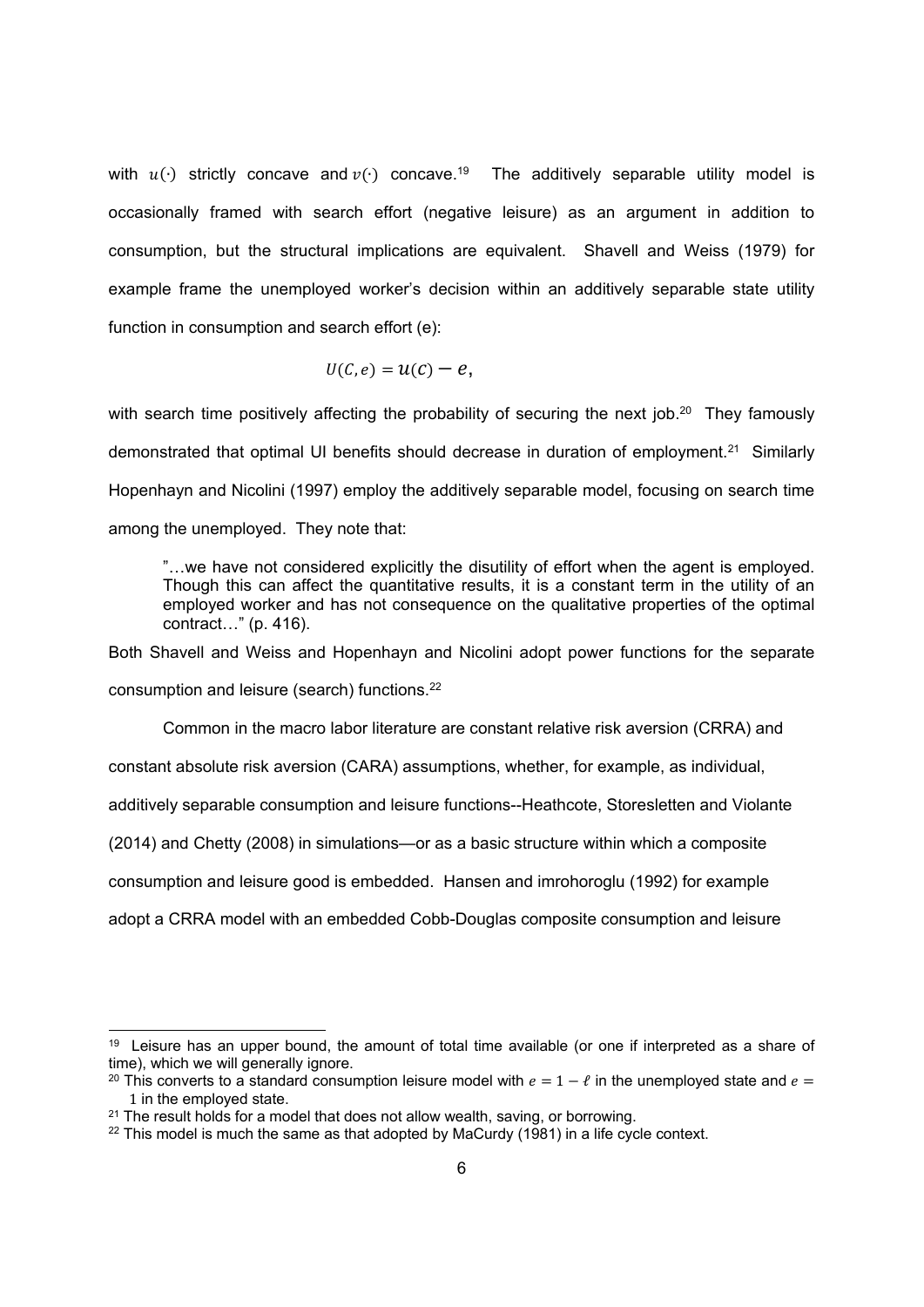good  $23$  as do Acemoglu and Shimer (2000). Attanasio and Weber (1993, 1995) $^{24}$  use a variant on the CRRA model with embedded composite good of the form:

$$
U = \frac{1}{1-\gamma} \left[ e^{\delta \ell} C \right]^{1-\gamma} \text{ if } \gamma \neq 1 \text{ and } 0 < \delta < 1.
$$

The constant absolute risk aversion (CARA) model is also found in the literature, especially when saving is admitted in the model. The analytical advantage of having desired savings not change with wealth apparently outweighs the model's implausibility, Flemming (1978) and Shimer and Werning (2008). If a Cobb-Douglas structure in consumption and leisure is embedded in the CARA model, the model becomes:

$$
U=-\frac{1}{\varepsilon}e^{-\varepsilon C^{\alpha}\ell^{\beta}}, \ \varepsilon>0 \text{ and } 0<\alpha,\beta<1.
$$

We will return to the moral hazard implications of these functional forms after considering the standard neoclassical utility model, within which all are embedded (the B&T model excepted). Before doing that, however, it will be helpful to sketch out formally the proof of B&T's claim that the monetized leisure model is both search and layoff moral hazard free.

#### **III. The Blanchard and Tirole Model**

In the familiar employment contracting environment, assume that a worker in a competitive market accepts an employment contract before learning whether his productivity in the firm is high or low.25 Depending on the size of the demand shock and the feasibility of separation benefits, the worker and firm may commit to retain the worker in the bad state (guaranteed employment) or accept layoff in the bad state with an appropriate separation package. The separation package might offer some combination of severance pay (lump-sum payment at separation) and unemployment benefits (payments conditioned on not being

<sup>&</sup>lt;sup>23</sup> Mankiw, Rotemberg, and Summers (1985) consider a CRRA model with a composite CES function of consumption and leisure.

<sup>&</sup>lt;sup>24</sup> Variant with  $Z = \ell$ .<br><sup>25</sup> Blanchard and Tirole frame the issue in similar, if somewhat less familiar, public choice structure.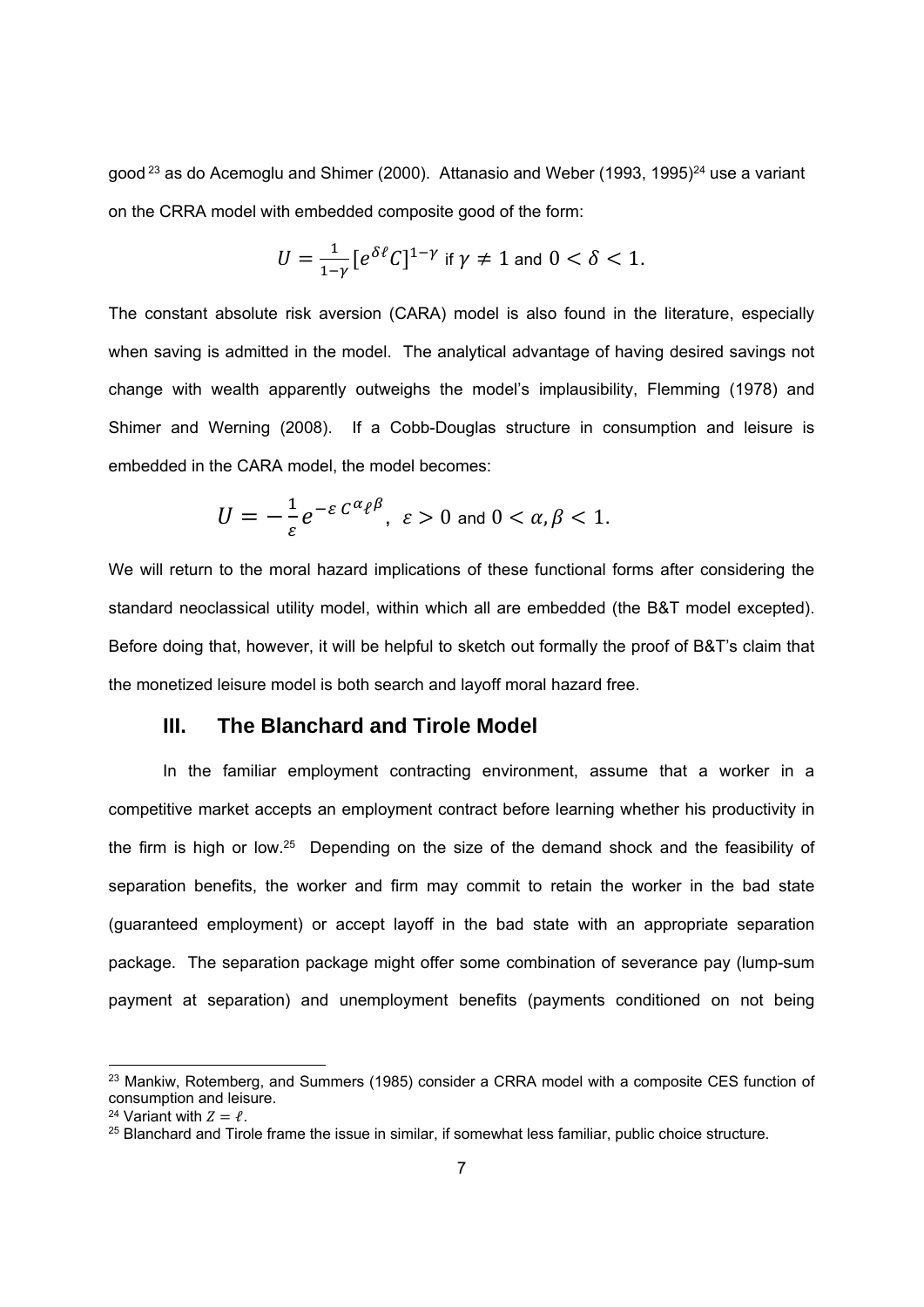reemployment), although the B&T model does not admit reemployment, so the distinction is irrelevant here.

The contracting firm is risk neutral, with a utility function linear in expected profits  $E(\tau)$ , and finds it profitable to provide the risk averse worker with some form of earnings insurance. Depending on conditions, especially the severity of the fluctuation in firm productivity across demand states, the firm will offer one of two types of contracts:

- GUARANTEED EMPLOYMENT (GE), or
- LAYOFF WITH SEPARATION BENEFITS (LAYOFF).

The early literature, prominently Azariadis (1975), focused on "excess" GE contracts as an alternative to separation benefits. If however demand fluctuations are sufficiently severe, layoff contracts will dominate, even in second-best circumstances.

Formally the value of a worker's product within the firm is a random variable which depends on the state of product demand. In the simplest case there are two mutually exclusive and exhaustive demand states, S<sub>i</sub>, i = 1,2, with a probability  $\rho$  that S<sub>1</sub> will occur.<sup>26</sup> Label S<sub>1</sub> and  $S_2$  the high-demand (good) state and low-demand (bad) state respectively. Assume that the firm's fulltime work productivity is  $\nu$  in the high demand state and  $\theta\nu$  in the low demand state,

 $0 \leq \theta < 1$ .

-

The individual and the firm contract over whether the individual works in the low demand state or is laid off. Workers who accept GE contracts will be retained by the firm in both the good and the bad state, though theoretically their wages may vary across states.27 The layoff contract workers will end up in one of two circumstances: (1) retained by the contracting firm at a contract wage, or (2) laid off with no job offer. The LAYOFF contract requires specification of

<sup>&</sup>lt;sup>26</sup> Azariadis (1975) considers a set of productivity outcomes, Rosen (1985) and B&T (2008) a continuum, but these do not affect the basic structure of the insurance schemes and add substantially to the complexity of the model. The firm size issue embedded in Azariadis and Rosen is also ignored here. 27 Employing the same utility model (with fixed hours) as B&T, Azariadis (1975) and Baily (1974) demonstrated that the firm will offer the same wage in both states.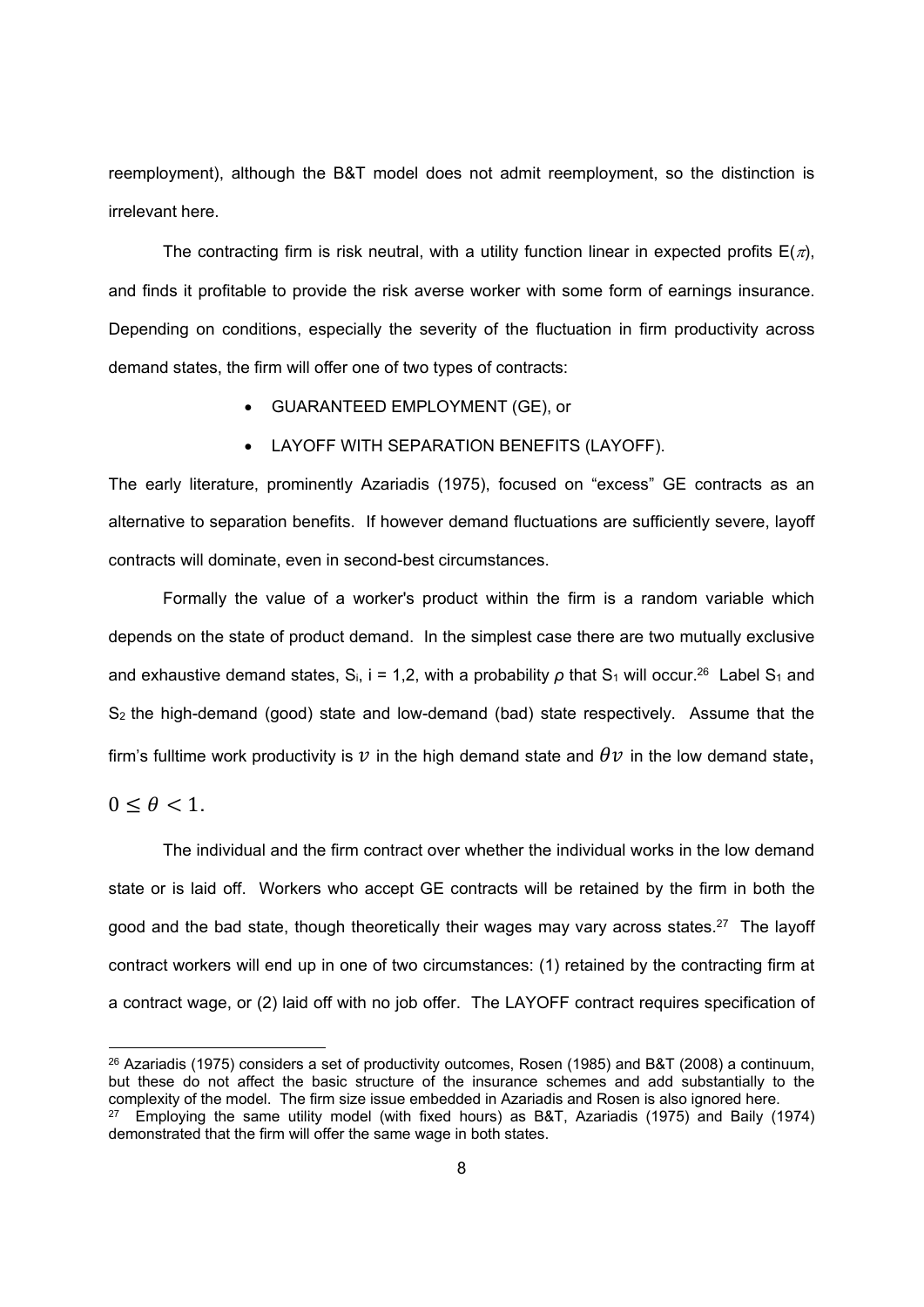earnings and work hours in the high demand state and the separation package (*B*) in the low, where *B* denotes unemployment insurance.

The precise structure of the utility function is critical. The basic Blanchard and Tirole utility structure has the form:

$$
u(C + \mu \hat{\ell}) \tag{1}
$$

with  $u(\cdot)$  an increasing concave function and  $\mu$  and  $\hat{\ell}$  positive constants. Presumably the potential unemployed state offers greater leisure than employment,  $\hat{\ell}_2 > \hat{\ell}_1$ , and in fact B&T consider only  $\Delta \hat{\ell} = \hat{\ell}_2 - \hat{\ell}_1 > 0$ , the incremental leisure available to the unemployed worker, suppressing the common base  $\hat{\ell}_1$ . B&T demonstrate that this model is both search and layoff moral-hazard-free, and it is instructive to review these claims.

The T&P model is developed formally in Appendix a, but it is clear that the first-best insurance plan would not induce the unemployed worker with a B&T utility function to conceal (or discourage) job offers. In the B&T utility model, the usual equality of marginal utilities with complete, costless insurance implies that utility is equal across states as well. The retained (reemployed) worker has the same utility as the unemployed worker and has no incentive to conceal a job offer.28

Layoff moral hazard is a financial calculation of the firm. Are separation payouts sufficiently large that the firm would not report that the bad state had occurred, instead preferring to pay the worker "good state" wages while receiving the diminished product rather than disburse separation benefits? Put otherwise, will these benefits, if self-financed by the firm, induce strategic worker retention in the bad (layoff) state?

The answer is no for the B&T utility function, because the worker and firm will negotiate a GE contract in some economic circumstances, and these circumstances are precisely those

<sup>28</sup> See Appendix 1 for the formal model.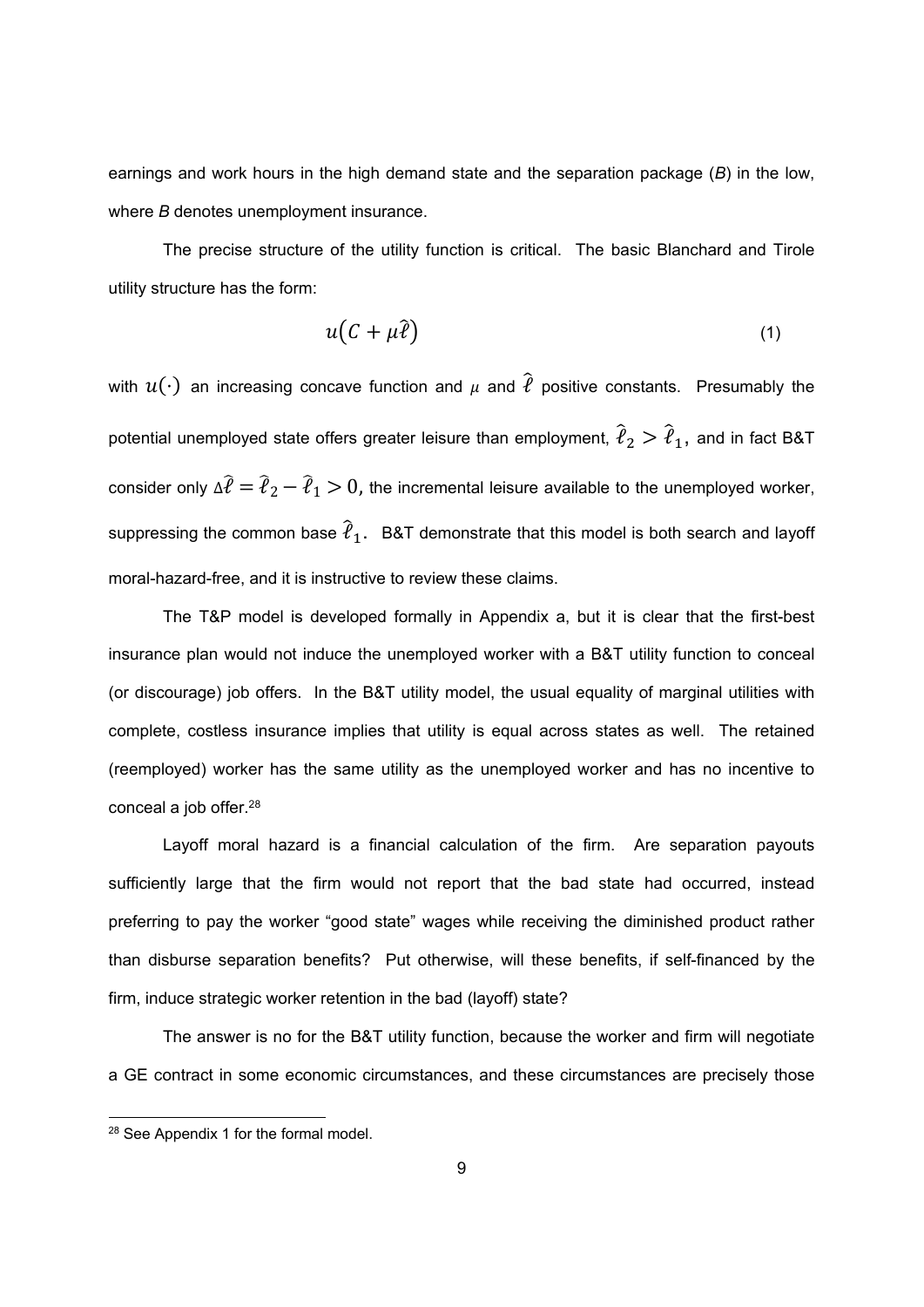that would otherwise induce layoff moral hazard *if* the worker were laid off. The key intuition here is that the same forces that would tempt the firm to disguise the bad state and continue employing the worker—including relatively high productivity in the bad state—are the same forces that would have the two parties negotiate the GE contract in the first place.

Formally, if the layoff contract wage of retained workers is *W*, then the first-best contract will be LMHF as long as

$$
W - \theta v \ge B,\tag{2}
$$

the net cost of retention equals or exceeds the cost of separation benefits. Does this condition hold in the first-best contract? The B&T first-best contract has marginal utility and total utility the same in both states, employed and unemployed, so that:

$$
W = B + \mu \Delta \hat{\ell}.
$$
 (3)

Equations (2) and (3) together imply a LMHF condition of:

$$
\mu \Delta \hat{\ell} \ge \theta \nu. \tag{4}
$$

But this condition always holds if the layoff contract is chosen. Expected composite consumption under a zero profit constraint will be equal across states,  $\rho v + (1 - \rho)\theta v$  in the GE contract and  $v + (1 - \rho)\mu\Delta\hat{l}$  in the layoff contract. In the full insurance environment the layoff contract will be chosen if expected consumption is higher:

$$
\rho v + (1 - \rho)\mu \Delta \hat{\ell} \ge \rho v + (1 - \rho)\theta v, \text{ or } (5)
$$

$$
\mu \Delta \hat{\ell} \ge \theta \nu. \tag{6}
$$

Comparing this with the LMHF requirement, Equation (4), layoff contracts will only be chosen (over GE contracts) when they are LMHF.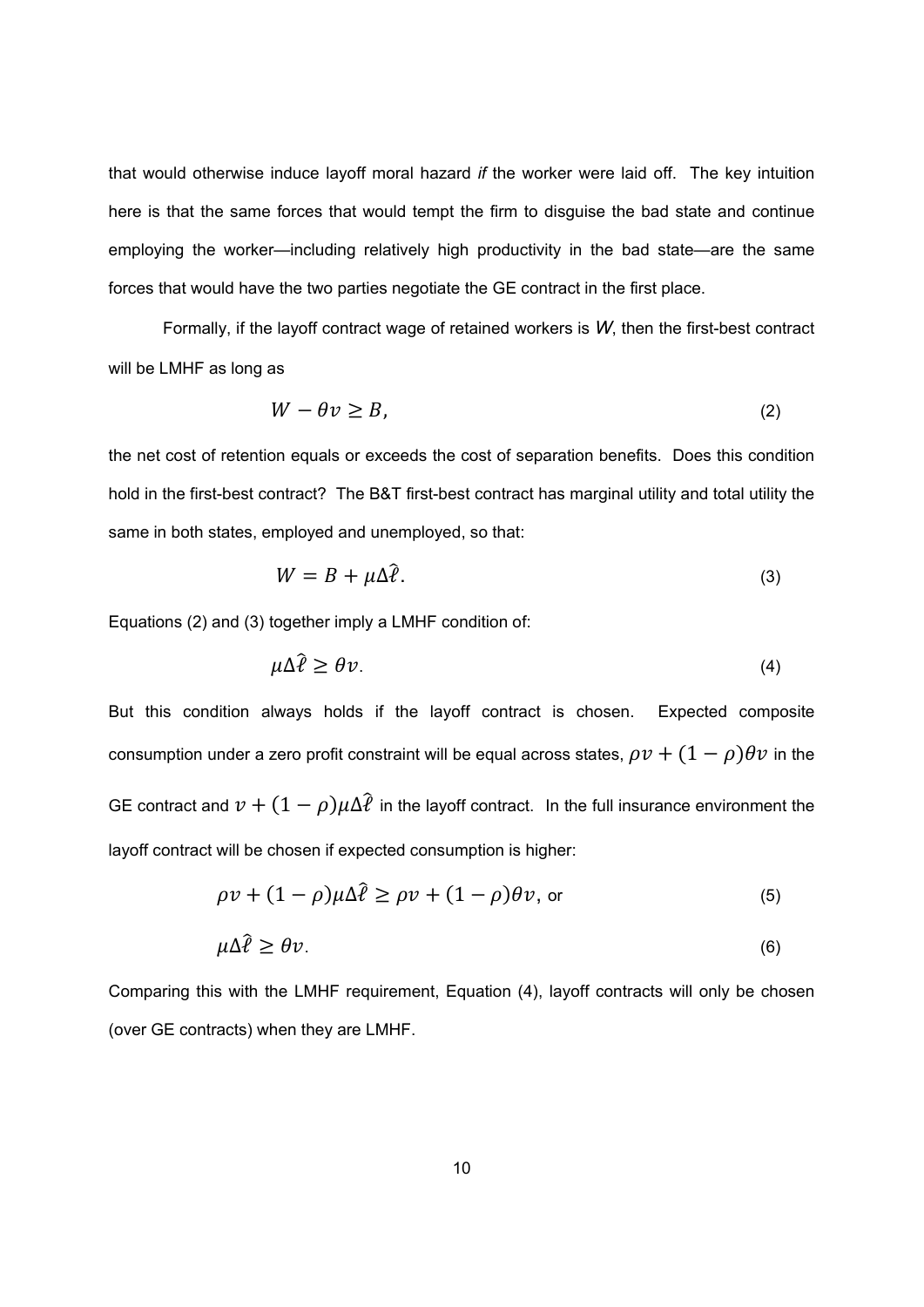#### **IV. First-Best Employment Contracts with Leisure Choice**

Under what conditions would a standard neoclassical utility function yield MHF FB contracts?29 The worker is assumed to maximize expected utility with state independent utility functions in consumption and leisure of the general form,

$$
U = u(C, \ell) \qquad 0 \le \ell \le 1 \tag{7}
$$

which is an increasing concave function in C and  $\ell$ . The unemployed worker has excess leisure that he cannot sell in the market, and he can consume only what is provided in his unemployment insurance benefits.

Assume that productivity is linear in work hours in all employment states: high and low demand in the GE contract and high demand in the layoff contract. Under the GE contract, productivities in the high and low demand states are respectively:

$$
v_1^* = v h_1^* = v(1 - \ell_1^*), \qquad \text{and} \tag{8a}
$$

$$
v_2^* = v h_2^* = \theta v (1 - \ell_2^*), \qquad 0 \le \theta < 1,
$$
 (8b)

*where the asterisk denotes GE values*. With the absence of the asterisk, the linear model, Equation 8a, applies to retained workers under the layoff contract as well.

*GE Contract.* With flexible work hours, wages (consumption) need not be equal across states in the GE model because leisure hours may vary, which will in general have consequences for optimal consumption. Consider the first-best GE contract formally.30 Forming the Lagrangian in consumption:

-

 $29$  Heckman (1974) is the classic statement of the neoclassical model of nonseparable consumption and leisure over the life cycle, which extends immediately to optimal insurance strategies.

<sup>&</sup>lt;sup>30</sup> Moral hazard problems could arise in this case. For example it is possible that the firm might falsely announce that the bad state had occurred if work hours are higher and earnings lower in that state, but this possibility will be ignored here.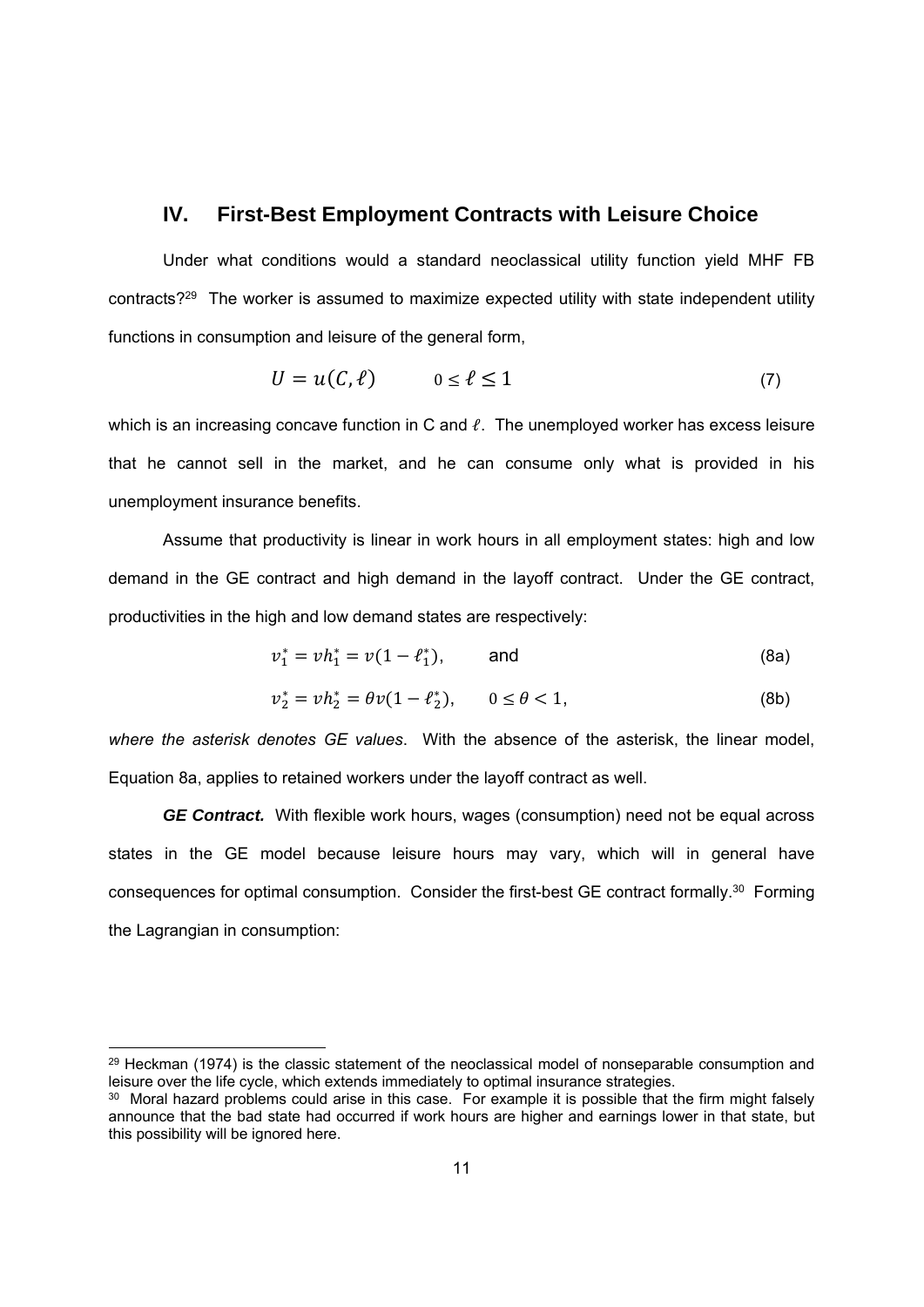$$
\mathcal{L} = \rho u (c_1^*, \ell_1^*) + (1 - \rho) u (c_2^*, \ell_2^*)
$$
  
-  $\lambda (\rho c_1^* + (1 - \rho) c_2^* - \rho v (1 - \ell_1^*) - (1 - \rho) \theta v (1 - \ell_2^*) - I_0),$  (9)

where  $I_0$  denotes non-earned income and asterisks denote the GE contract. The first order conditions simplify to:

$$
u_C(C_1^*, \ell_1^*) - \lambda = 0, \tag{10a}
$$

$$
u_{\ell}(C_1^*, \ell_1^*) - \lambda v = 0, \qquad (10b)
$$

$$
u_C(C_2^*, \ell_2^*) - \lambda = 0, \tag{10c}
$$

$$
u_{\ell}(C_2^*, \ell_2^*) - \lambda \theta v = 0, \quad \text{and} \quad (10d)
$$

$$
\rho C_1^* + (1 - \rho)C_2^* - \rho v (1 - \ell_1^*) - (1 - \rho)\theta v (1 - \ell_2^*) - I_0 = 0.
$$
 (10e)

Clearly the marginal utility of consumption must be equal across states (Equations 10a and 10c), but consumption need not be, because the ratio of leisure marginal utilities in the GE contract should equal the ratio of productivity in the two states.

Work hours are flexible, and one could expect the worker to work more in the high demand state, less in the low demand state.<sup>31</sup> In this discrete two state structure, income effects of  $\theta$  grow quite large as the fraction of time spent in the low demand state grows, and comparative static results are ambiguous. As  $\rho \rightarrow 1$ , however, the income effect vanishes, and it is easily proven that indeed  $\frac{d\ell_2^*}{d\theta} < 0$ . See Appendix 2.

Layoff Model. The layoff model can be specified in terms of three choice variables, either consumption (two states) and leisure (one)  $(C_1, \ell_1; C_2)$  or in the underlying contract parameters  $(W, \ell_1; B)$  with, as before, W denoting earnings in the retained state and *B* 

<sup>&</sup>lt;sup>31</sup> This echoes a familiar result in the lifecycle labor supply literature.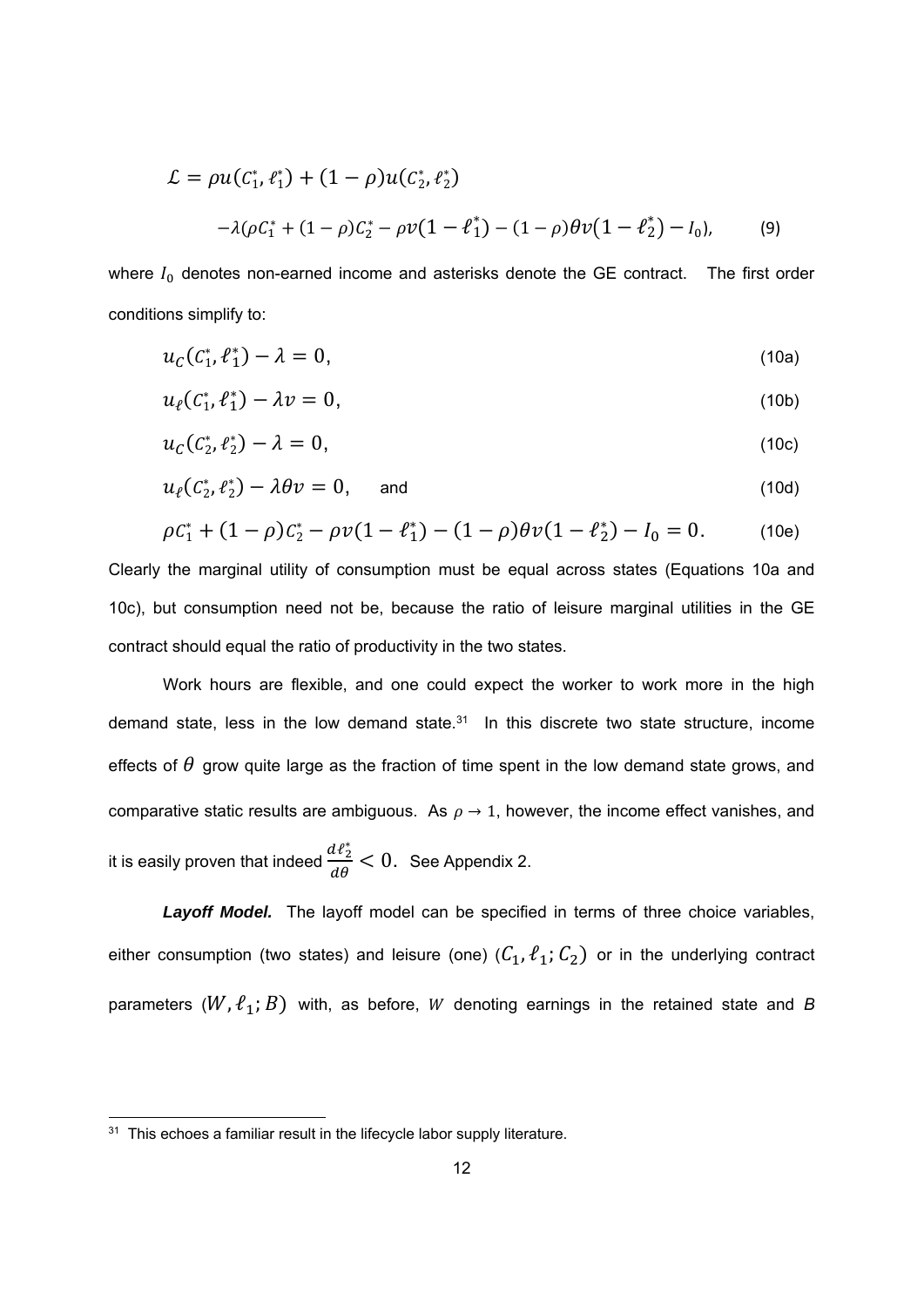(separation benefits) if laid off, and  $\ell_1$  in the second case is the complement of work hours. Forming the Lagrangian in consumption:

$$
\mathcal{L} = \rho u(C_1, \ell_1) + (1 - \rho) u(C_2, \ell_2) - \lambda (\rho C_1 + (1 - \rho) C_2 - \rho v (1 - \ell_1) - I_0), \tag{11}
$$

where  $\hat{\ell}_2$  denotes fixed, presumably maximum, leisure in the unemployed state. The first order conditions simplify to:

$$
u_c(C_1, \ell_1) - \lambda = 0 \tag{12a}
$$

$$
u_{\ell}(C_1, \ell_1) - \lambda v = 0 \tag{12b}
$$

$$
u_c(C_2, \hat{\ell}_2) - \lambda = 0 \tag{12c}
$$

$$
-(\rho C_1 + (1 - \rho)C_2 - \rho v(1 - \ell_1) - I_0) = 0
$$
\n(12d)

Some features of the first-best contract are obvious, including the equality of *marginal utilities of consumption* across states (12a and 12c). Again this will not in general lead to the equality of *consumption* across states because leisure varies.

It is straightforward to derive the impact of a bit of additional leisure in the unemployed state  $(\hat{\ell}_2)$  on contractual consumption in the unemployed state and consumption and leisure (or work hours) in the employed state, Appendix 3. Consider the impact of an increment of unemployed leisure on the consumption of the unemployed  $(\mathcal{C}_2)$ , a pivotal process in the full insurance story to follow. The usual comparative statics manipulations reveal that:

$$
\frac{dC_2}{d\hat{\ell}_2} = -\rho u_{C\ell} (C_2, \hat{\ell}_2) \frac{1}{\Delta} [2\nu u_{C\ell} (C_1, \ell_1) - u_{\ell\ell} (C_1, \ell_1) - v^2 u_{C\ell} (C_1, \ell_1)] \tag{13}
$$

with the last term in brackets positive and ∆< 0, ∆ defined in Appendix 3. Reasonably,  $\frac{dC_2}{d\hat{\ell}_2}$  is

of the same sign as  $u_{\mathcal{C}\ell}(\mathcal{C}_2,\hat{\ell}_2)$ ; the contract calls for greater consumption in the unemployed state with greater unmarketable leisure if and only if the marginal utility of consumption increases in leisure.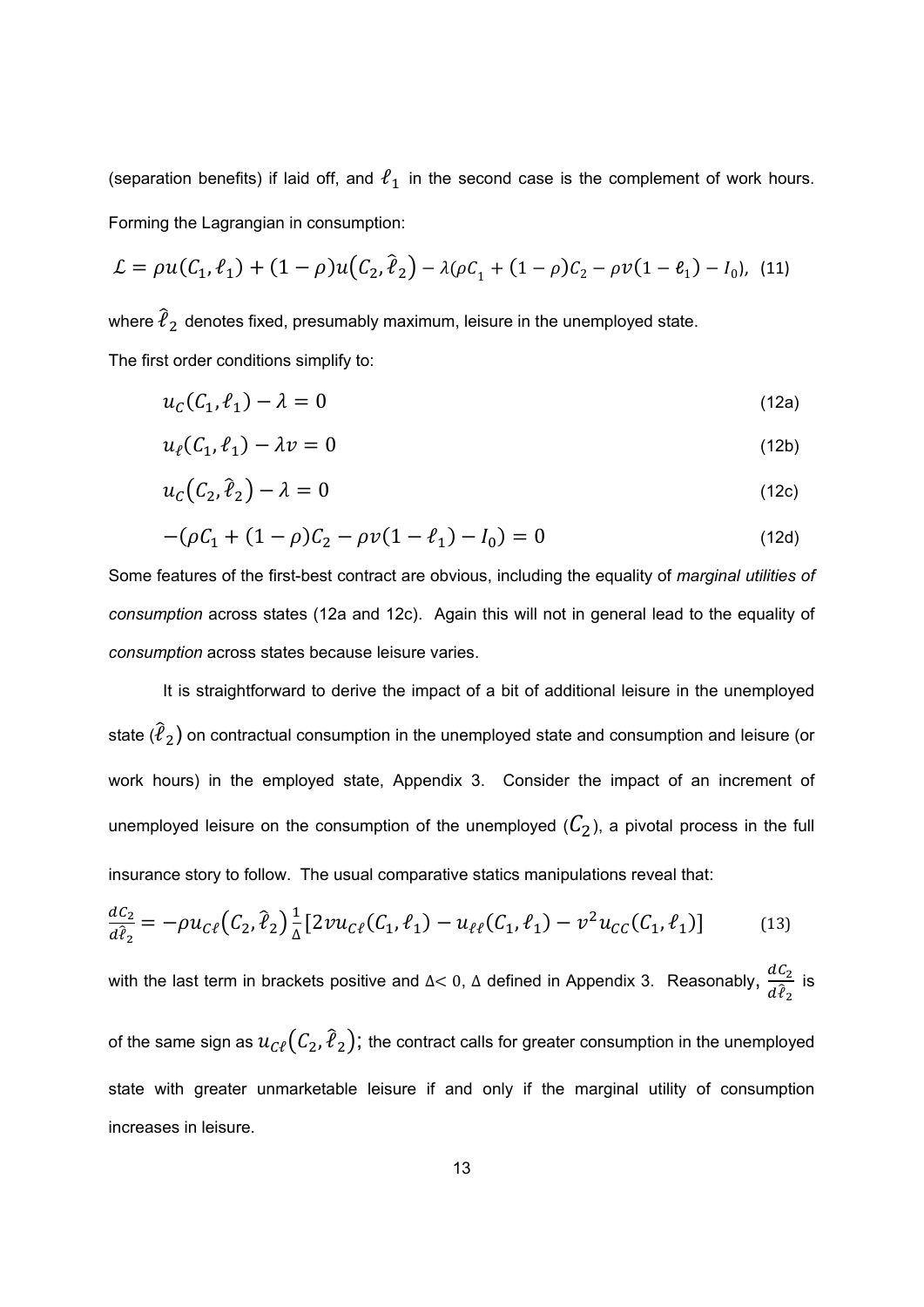The full mechanics of this expected utility model are worth reprising. The additional unmarketable leisure in the unemployed state alters the marginal utility of consumption, which in turn triggers a rebalancing of resources across states to again equalize marginal utilities of consumption across states. If the state utility function is additively separable ( $u_{\mathcal{C}\ell}=0$ ), additional leisure does not alter the worker's optimal distribution of consumption across states, behavior in the employed state is not affected, and total utility in the unemployed state will be higher with the additional leisure. If  $u_{\mathcal{C}\ell} < 0$ , an increment to unemployed leisure will depress the marginal utility of the consumption of the unemployed, inducing a shift of resources toward the employed outcome in which the marginal utility of consumption is higher. The shift of consumption to the employed state must be very large if the increment to (non-marketable) leisure in the unemployed states is to be offset in the insurance contract.

For example, comparative statics of the first-best contract (Appendix 3) reveal that:

$$
\frac{dC_1}{d\hat{\ell}_2} = \frac{1}{\Delta} (1 - \rho) u_{\mathcal{C}\ell} (C_2, \hat{\ell}_2) [v u_{\mathcal{C}\ell} (C_1, \ell_1) - u_{\ell\ell} (C_1, \ell_1)] \tag{14}
$$

The interconnections become clear when combining Equations (13) and (14):

$$
\frac{dC_1}{d\hat{\ell}_2} = -\frac{(1-\rho)}{\rho} \left[ \frac{\nu u_{C\ell}(C_1,\ell_1) - u_{\ell\ell}(C_1,\ell_1)}{2\nu u_{C\ell}(C_1,\ell_1) - u_{\ell\ell}(C_1,\ell_1) - \nu^2 u_{CC}(C_1,\ell_1)} \right] \frac{dC_2}{d\hat{\ell}_2} \tag{14'}
$$

The numerator of the term in brackets is proportional to the income effect on  $C_1$  (see again Appendix 3 below). If positive, consumption is a normal good and  $\frac{dC_1}{d\hat{\theta}}$  $\frac{1}{d \hat{\ell}_2}$  will be opposite in sign to  $\frac{dC_2}{d}$  $\frac{2}{d\hat{\ell}_2}$ . Similarly,

$$
\frac{d\ell_1}{d\hat{\ell}_2} = \frac{1}{\Delta} (1 - \rho) u_{C\ell} (C_2, \hat{\ell}_2) [u_{C\ell} (C_1, \ell_1) - v u_{CC} (C_1, \ell_1)] \tag{15}
$$

and

$$
\frac{d\ell_1}{d\hat{\ell}_2} = -\frac{(1-\rho)}{\rho} \frac{[u_{C\ell}(C_1,\ell_1) - vu_{CC}(C_1,\ell_1)]}{[2vu_{C\ell}(C_1,\ell_1) - u_{\ell\ell}(C_1,\ell_1) - v^2u_{CC}(C_1,\ell_1)]}\frac{dC_2}{d\hat{\ell}_2}.
$$
(15')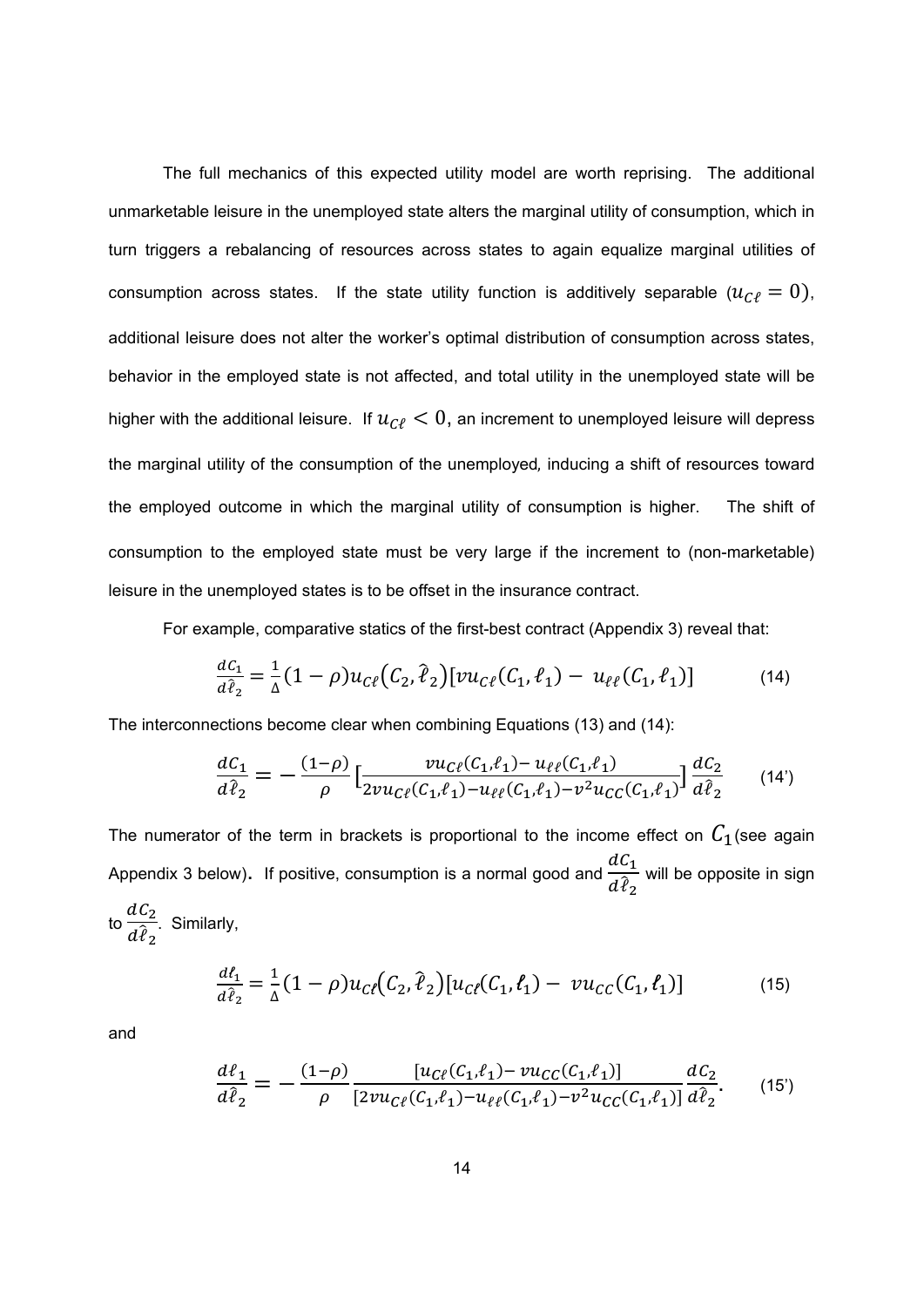This has the same interpretation as the change in employed consumption, with the change in employed leisure opposite in sign if leisure is a normal good, and the same in sign if leisure is an inferior good.

Note the impact of the likelihood of retaining the worker in employment  $(\rho)$  in this scenario. In the limit, as  $\rho \to 1$  and very few are unemployed, the effect of a change in  $\mathcal{C}_2$  on consumption or leisure in the employed state approaches zero. The marginal utility of consumption of the employed will be unaffected by the circumstances of the few unemployed: basically a Frisch (marginal utility of consumption constant) labor supply circumstance. Conversely if  $\rho \rightarrow 0$  the marginal utility of consumption will be set in the unemployed state, and will potentially be sensitive to variations in leisure in the unemployed state.

#### **V. Job Search Moral Hazard**

Consider search (job acceptance) moral hazard in this general model. Under what conditions will a laid off worker not reject a reemployment offer, foregoing the leisure  $(\hat{\ell}_2)$  and unemployment benefits (B) that the contract provides? The worker's economic decision rule is straightforward: reveal (and accept) a job offer if utility in the retained (reemployed) state (1) is at least as great as utility in the unemployed state (3):

$$
\delta \equiv u(C_1, \ell_1) - u(C_2, \hat{\ell}_2) \ge 0. \tag{16}
$$

Denote this the Search Moral-Hazard-Free (SMHF) condition. Variation in unemployed leisure will induce the following change in the probability the worker will accept an offered job:

$$
\frac{d\delta}{d\hat{\ell}_2} = u_c(C_1, \ell_1) \frac{dC_1}{d\hat{\ell}_2} + u_{\ell}(C_1, \ell_1) \frac{d\ell_1}{d\hat{\ell}_2} - u_c(C_2, \hat{\ell}_2) \frac{dC_2}{d\hat{\ell}_2} - u_{\ell}(C_2, \hat{\ell}_2), \quad (17)
$$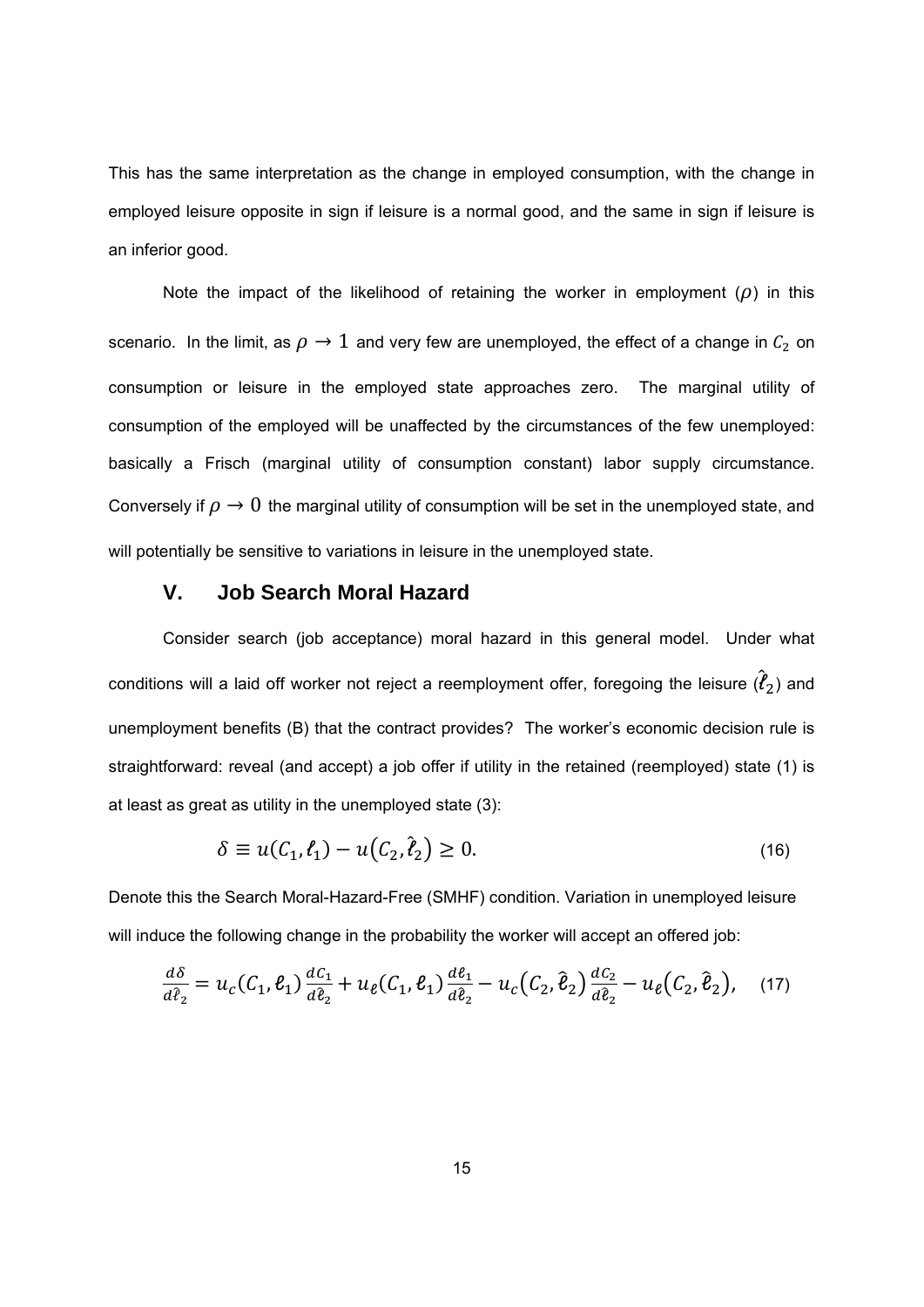where the subscripts on the utility function denote the usual partial derivatives. An increment to unemployed leisure will not reduce the unemployed worker's offer-acceptance likelihood as long

$$
\operatorname{as} \frac{d\delta}{d\hat{\ell}_2} \ge 0.
$$

Recalling the comparative statics of the first-best solution, Equations (13)-(15), Equation (17) simplifies to

$$
\frac{d\delta}{d\hat{\ell}_2} = -\left[\frac{(1-\rho)}{\rho}u_c(C_1, \ell_1) + u_c(C_2, \hat{\ell}_2)\right]\frac{dC_2}{d\hat{\ell}_2} - u_{\ell}(C_2, \hat{\ell}_2).
$$
(18)

For a change in leisure in the unemployed state (2) to induce a nonnegative change in the relative advantage of being reemployed  $\frac{d\delta}{dx}$  $\frac{d\delta}{d\hat{\ell}_2}$  > 0), it is necessary that  $\frac{d\mathcal{C}_2}{d\hat{\ell}_2}$  $rac{ac_2}{d\hat{\ell}_2}$  < 0, which in turn

requires that  $u_{\text{cf}} < 0$ .

**Proposition 1**: for greater unmarketable leisure in the unemployed state to have no search moral hazard effect in the first-best contract it is necessary that consumption and leisure be substitutes ( $u_{\alpha\ell} < 0$ ).

Clearly that is not sufficient to insure that an increment to unemployed leisure will not make the unemployed state more attractive, because an increment of leisure in the unemployed state has a direct positive utility effect on unemployment. The monetary resource shift to the employed state must be large to offset that effect. In his analysis of the interplay of leisure and consumption in (labor) insurance contracts, Sherwin Rosen noted a simple test of SMHF properties (in the jargon used here)--leisure must be an inferior good in the state utility function.32

A complete insurance contract makes a worker who has "suffered" an adverse draw of an insurable risk better off ex post than a worker who draws a more favorable value except when income effects are negative. Contracts underinsure ex post utility levels only when leisure is an inferior good. Rosen (1985, p.1158)

Consider then the conditions which the employment contract here would be MHF. Recalling the usual comparative statics of this system, Equations (13)-(15), as well as the fact that

<sup>32</sup> At the MHF boundary, independent of income.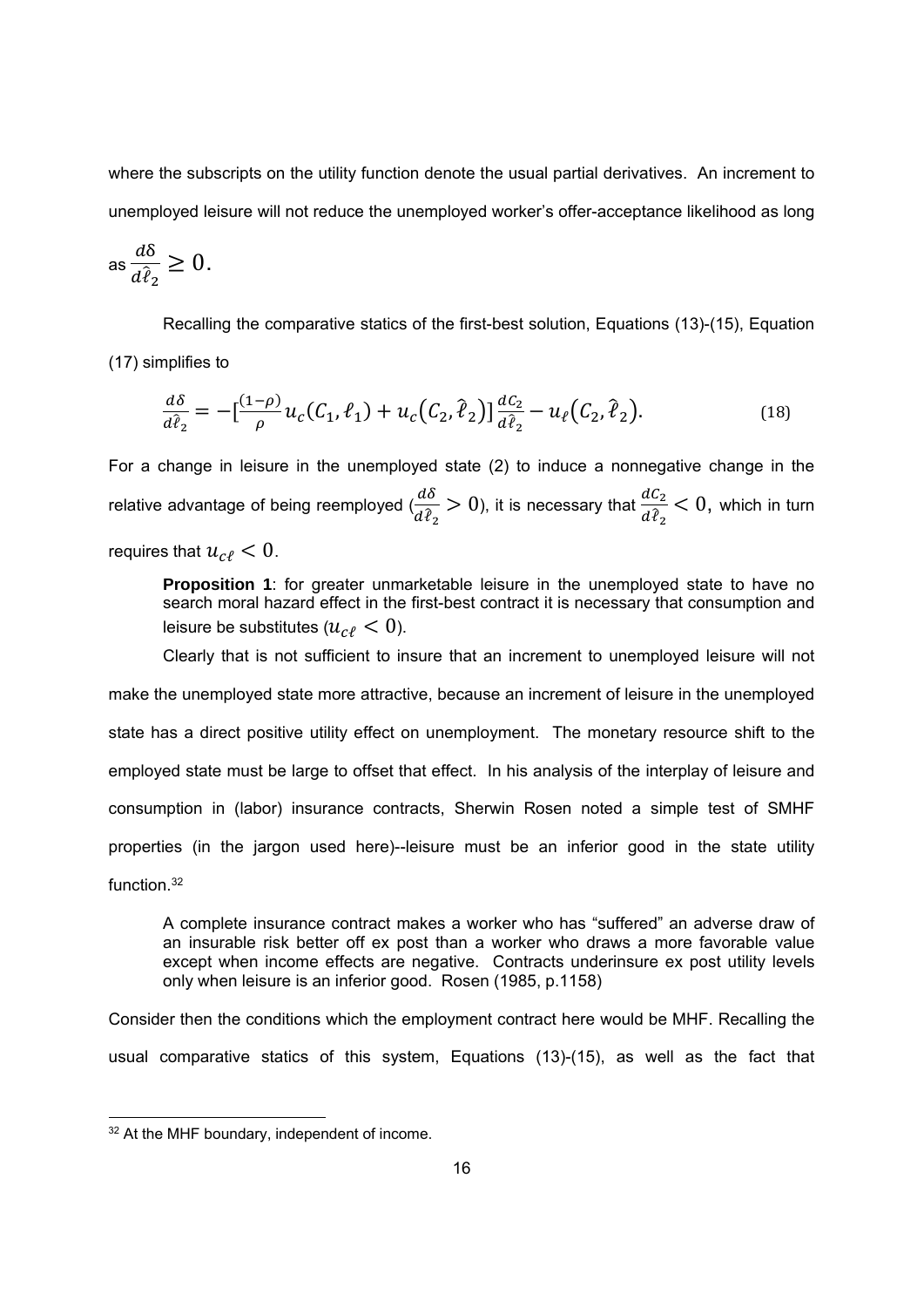$u_c(C_1, \ell_1) = u_c(C_2, \ell_2)$  from the first order conditions, we find that an increment to unemployed leisure will not favor the unemployed state as long as

$$
\frac{d\delta}{d\hat{\ell}_2} = \frac{1}{\Delta} u_c(C_2, \hat{\ell}_2) u_{c\ell}(C_2, \hat{\ell}_2) \{u_{\ell\ell}(C_1, \ell_1) + v^2 u_{cc}(C_1, \ell_1) - 2vu_{c\ell}(C_1, \ell_1)\}
$$

$$
-u_{\ell}(C_2, \hat{\ell}_2) \ge 0
$$
\n(19)

Rosen analyzed a model with a continuum of demand states, so that the lambda constant demand functions could be used for a shift in leisure in any state. The Rosen proposition emerges here under the assumption that the bulk of the population is employed ( $\rho \rightarrow 1$ ). In that case:

$$
\lim_{\rho \to 1} \frac{d\delta}{d\hat{\ell}_2} = u_C(C_2, \hat{\ell}_2) \frac{u_{C\ell}(C_2, \hat{\ell}_2)}{u_{CC}(C_2, \hat{\ell}_2)} - u_{\ell}(C_2, \hat{\ell}_2) \ge 0.
$$
\n(20)

The inequality can be otherwise expressed as:

$$
\frac{u_C(C_2,\hat{\ell}_2)}{u_{CC}(C_2,\hat{\ell}_2)}\left[u_{C\ell}(C_2,\hat{\ell}_2) - \frac{u_{\ell}(C_2,\hat{\ell}_2)}{u_C(C_2,\hat{\ell}_2)}u_{CC}(C_2,\hat{\ell}_2)\right] \ge 0. \tag{21}
$$

with the term in brackets the numerator of the familiar income effect on leisure. This inequality holds if leisure is an inferior good (or independent of income at the boundary).

**Proposition 2**: if the unemployment risk is sufficiently small, greater unmarketable *leisure in the unemployed state will have no effect on search moral hazard as long as leisure is an inferior good in the state utility function.* 

Informally the Rosen proposition emerges from the recognition that the small number of unemployed workers are going to have little financial impact on the vast number of reemployed workers. Given an additional unit of leisure to the unemployed will in the first instance reduce their marginal utility of consumption if  $u_{\gamma} < 0$ , which will in turn induce a change in planned consumption in the first-best contract. Though it will have no demonstrable effect on consumption of the employed because of the relative numbers of each group, it will increase the marginal utility of consumption of the unemployed. In a full insurance world this consumption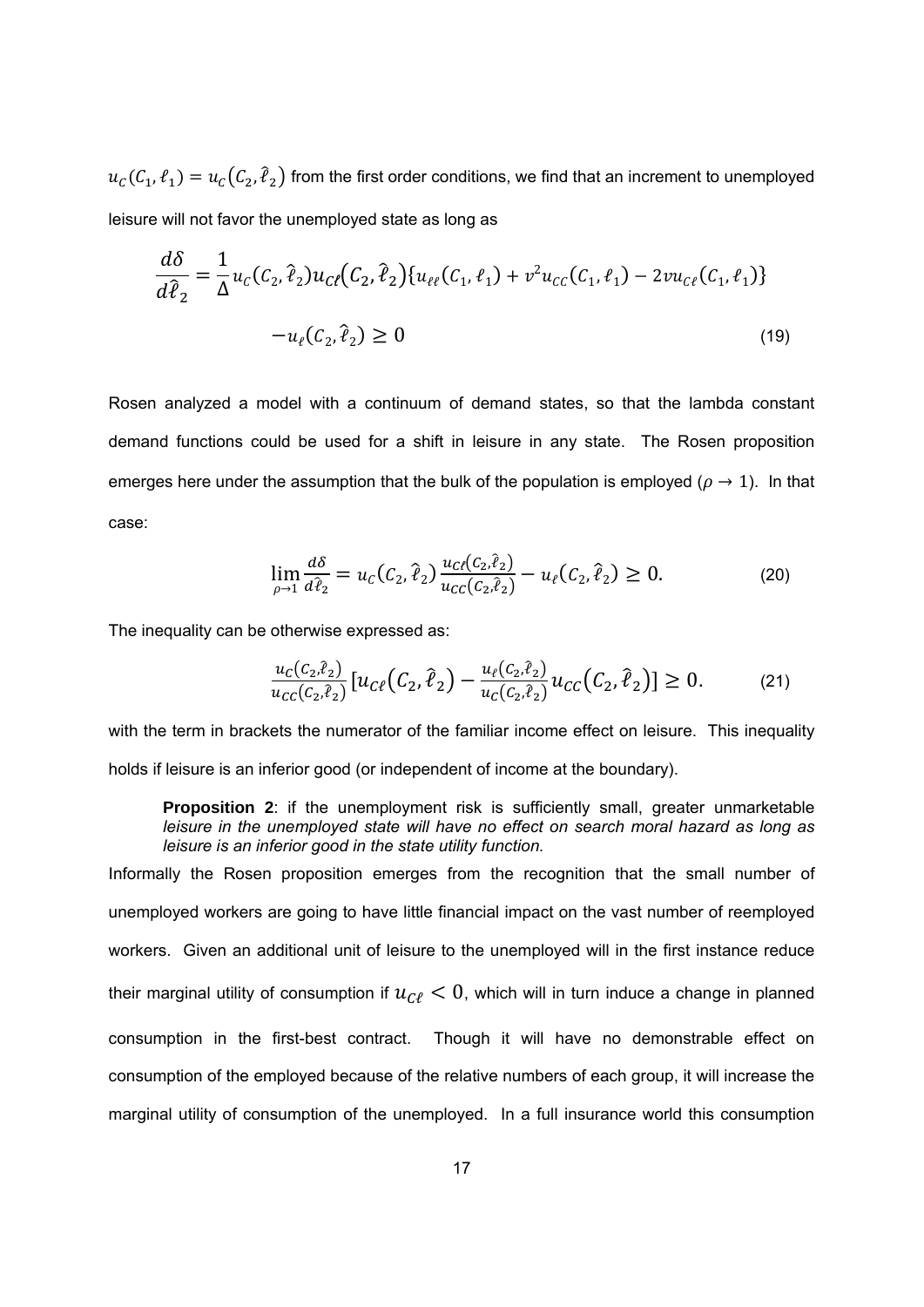reallocation will continue until the marginal utility of consumption is equal across the two outcomes (until the marginal utility of consumption returns to initial levels). The impact on the relative utilities of the two groups depends on how much consumption is transferred to the employed before the original equality of marginal utilities of consumption is reached. It is easily shown that the inferior leisure condition emerges in this case.

Such a simple rule does not arise if the likelihood of unemployment is not small.<sup>33</sup> Consider the slightly more complicated story in that case. The initial impact would be the same. An increment to leisure in the unemployed state would induce a drop in the marginal utility of consumption ( $u_{\gamma}$   $\langle 0 \rangle$ , creating a need to reallocate consumption toward the employed in the insurance contract. As consumption is shifted from the unemployed to the employed to reestablish the usual insurance condition, the impact on the consumption of the employed will now be measurably affected and the insurance equilibrium will be reestablished with the marginal utility of consumption lower than the original level though higher than the initial decline. The usual marginal condition between leisure and consumption in the employed period means that the shape of the indirect utility function is crucial in determining the marginal utility of the unemployed, making the relative utilities of the two states hard to characterize at the insurance equilibrium (in marginal utilities of consumption).

#### **VI. Utility Models in the Optimal UI Literature 2**

1

With the negative cross derivative requirement and the more stringent "leisure as an inferior good" test in mind, consider the specific functional form assumptions for utility used in the optimal unemployment insurance literature (Section II). Which admit the possibility of MHF FB contracts? Structurally we want to determine (i) which utility assumptions admit the possibility that that cross partial of consumption and leisure on utility is negative, and (ii) which

<sup>&</sup>lt;sup>33</sup> From Equation (13) it would appear that a reduction in  $\rho$  under these conditions (leisure as an inferior good) will lead to a yet greater increase in transfers to consumption of the employed under first-best insurance contract. As it happens,  $\rho$  is also found in  $\Delta$  in the denominator (see Appendix 3).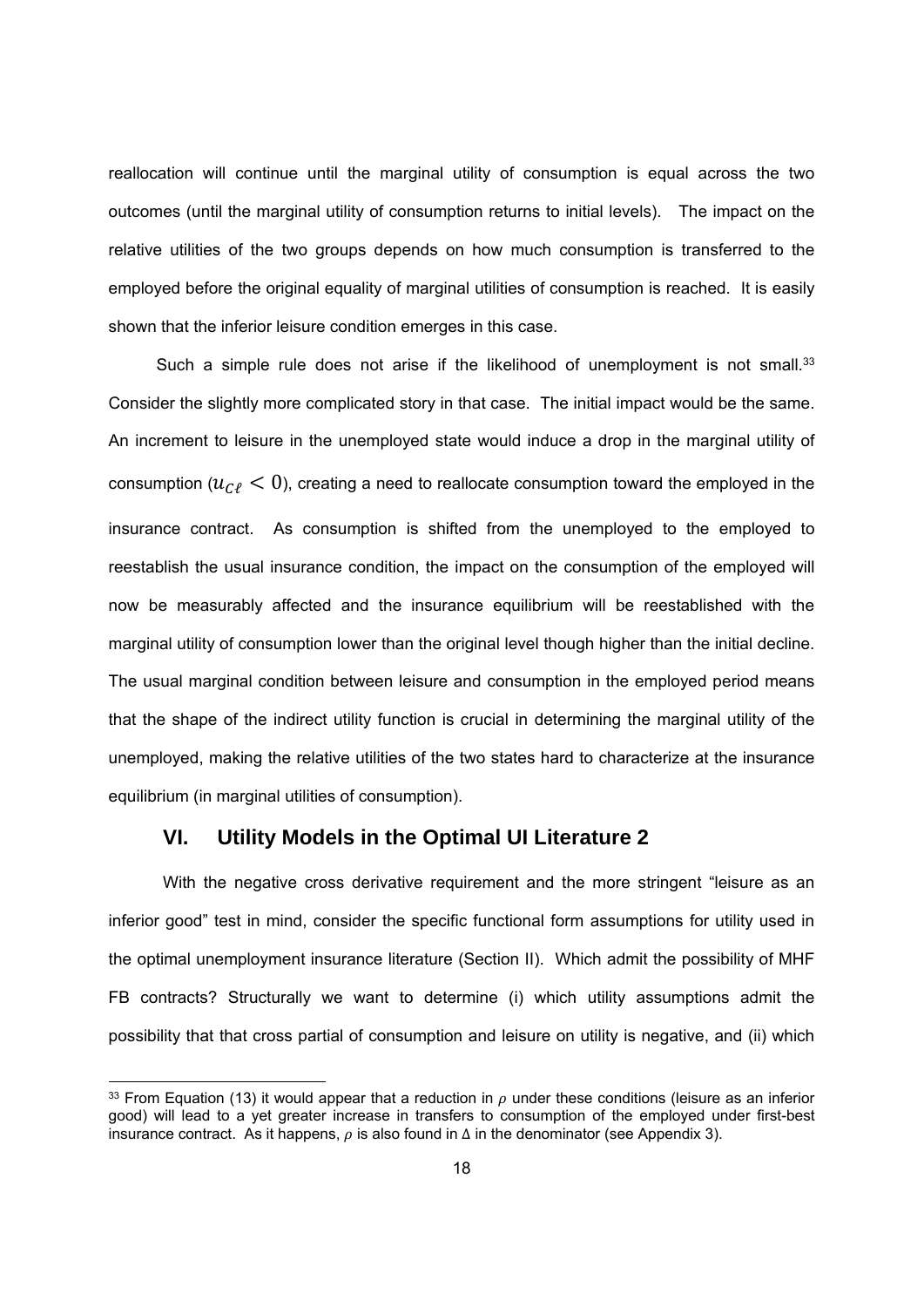admit the possibility of leisure as an inferior good, insuring MHF first-best contracts in some circumstances.

The monetized leisure model, at least in its simplest form, implies MHF FB insurance, but requires that leisure be fixed, not a choice variable, which is always a limitation in a work/leisure study. Among those studies which include leisure as well as consumption as choice variables, the simple Cobb-Douglas model in consumption and leisure (with positive exponents) fails on all counts. The cross derivative of the utility function is positive and, a fortiori, leisure is a normal good. Moral hazard will arise in this structure.

The common additively separable utility function of course implies  $u_{\mathcal{C}\ell} = 0$ , which guarantees search moral hazard problems. Leisure has no impact on the marginal utility of (generalized) consumption, there is no transfer of consumption resources from the unemployed state to the employed state, and utility will be higher in unemployment. The equality of marginal utilities of consumption across outcomes—retained or laid off/unemployed—implies equal consumption, not equal utilities. With equal consumption in all outcomes and more leisure in one (unemployment), search moral hazard is certain. In the additively separable model, key MH properties do not depend on specific functional forms for the individual elements. Individual additively separable CRRA models for consumption and leisure, Heathcote, Storesletten and Violante (2014) and Chetty (2008) in simulations are not SMHF.

More interesting are the CRRA and CARA models with embedded consumption-leisure elements. The CRRA model with an embedded Cobb-Douglas composite consumption and leisure good--Hansen and imrohoroglu (1992) and Acemoglu and Shimer (2000)—is more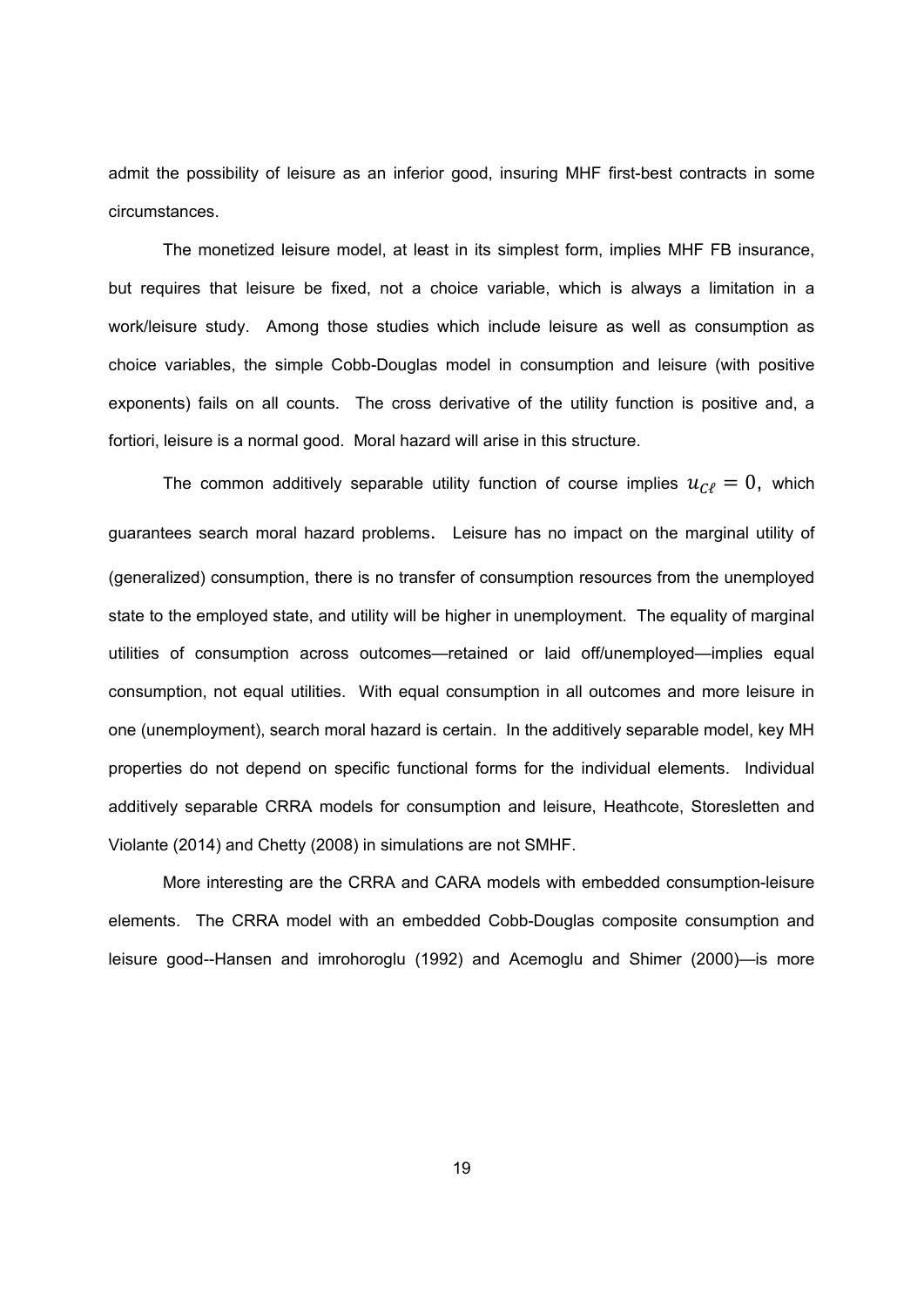flexible than the additively separable form,  $34$  and admits a wide range of possible values for  $\mathcal{U}_{\mathcal{C}\ell}$  and, in the limit, the possibility of moral hazard free contracts.<sup>35</sup> The model:

$$
U = \frac{1}{1-\gamma} \left[ C^{\alpha} \ell^{\beta} \right]^{1-\gamma} \qquad \text{if } \gamma \neq 1 \text{ and } \alpha, \beta > 0 \tag{22a}
$$

$$
U = \alpha ln C + \beta ln(\ell) \qquad \text{if } \gamma = 1,
$$
 (22b)

where again  $\gamma$ ,  $\alpha$ ,  $\beta > 0. ^{36}$  As Hansen and Imrohoroglu note:

This utility function, which is common in the macroeconomics literature, displays constant relative risk aversion (constant intertemporal elasticity of substitution) and an intratemporal elasticity of substitution between consumption and leisure equal to one. Hansen and Imrohoroglu (1992. 122).

It is transparent that  $U_{\mathcal{C}\ell} = 0$  for the semilog form, Equation (22b), which insures search moral hazard, though not necessarily layoff moral hazard. The general power function with the embedded Cobb-Douglas ( $\gamma \neq 1$ ) is more interesting, with

$$
U_{C\ell} = -(\gamma - 1) \frac{\alpha \beta}{c^{1 + \alpha(\gamma - 1)} \ell^{1 + \beta(\gamma - 1)}}
$$
(23)

The sign of  $U_{\mathcal{C}\ell}$  depends in a simple way on the magnitude of γ: it is positive if  $\gamma < 1$ , zero if

 $\gamma=1$ , and negative if  $\gamma>1$ . Macro-labor economists typically assume  $\gamma >1$ , which implies

that MHF utility functions are at least possible*. 37* 

The issue then is whether the cross-derivative is both negative *and* sufficiently large in absolute value that the additional leisure in unemployment will induce a shift in resources from the unemployed state to the employed state such that the unemployed will prefer the reemployed state. The intrastate trade-off between consumption and leisure is wholly

<sup>37</sup> See however Chetty (2006).

<sup>34</sup> Mankiw, Rotemberg, and Summers (1985) consider a CRRA model with a composite CES function of consumption and leisure.

<sup>&</sup>lt;sup>35</sup> Acemoglu and Shimer (2000) assume parameter values for the utility function with the property that  $u_{\text{C}l}$  < 0, although not so large in absolute value as to imply FB MHF contracts.

<sup>&</sup>lt;sup>36</sup> Acemoglu and Shimer (2000) use this assumption in their UI simulations. In the notation used here, they assume  $\gamma = 4$ ,  $\alpha = 1$ , and  $\beta = 0.1667$  which implies a reduction in consumption in unemployment in the first-best contract, but not sufficient to imply a moral-hazard-free first-best contract.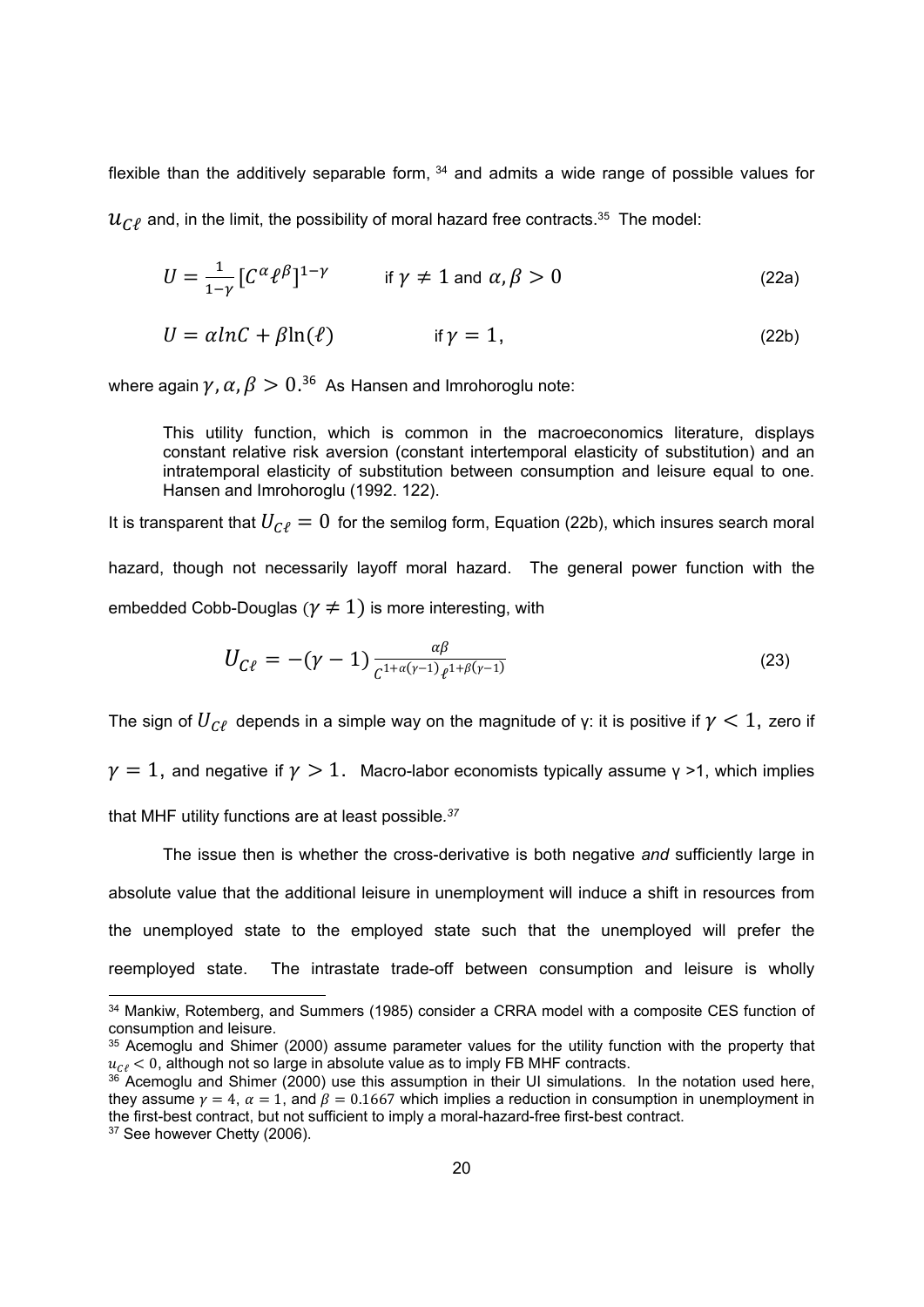determined by the composite form, in this case the Cobb-Douglas element, so leisure is a normal good, and the form does not admit a SMHF outcome. In the CRRA(CD) model, the effect of an increment to unemployed leisure on the SMHF criteria  $\left(\frac{d\delta}{d\delta}\right)$  $\frac{d\hat{e}}{d\hat{e}_2}$ ) will be negative, although the effect on SMH diminishes under the optimal contract as the worker becomes more risk averse.

Attanasio and Weber (1993, 1995)<sup>38</sup> use a variant on the CRRA(CD) model, one of the form:

$$
U = \frac{1}{1-\gamma} \left[ e^{\delta \ell} C \right]^{1-\gamma} \text{ if } \gamma \neq 1 \text{ and } 0 < \delta < 1. \tag{24}
$$

Although it might not be immediately obvious, this structure has properties similar to the familiar quasi-linear model, with all income directed to leisure after a certain consumption level is reached. Although an unattractive property, the model presumably has offsetting analytical convenience properties. In this application,  $d\hat{\ell}_2$  would simply be absorbed as additional leisure in the low demand state.

The constant absolute risk aversion (CARA) model is also found in the literature, Flemming (1978) and Shimer and Werning (2008). If a Cobb-Douglas structure in consumption and leisure is embedded in the CARA model, the model becomes:

$$
U = -\frac{1}{\varepsilon} e^{-\varepsilon C^{\alpha} \ell^{\beta}}, \ \varepsilon > 0 \text{ and } 0 < \alpha, \beta < 1. \tag{25}
$$

Its characteristics are similar to those of CRRA.

Apparently none of the specific utility models used to model optimal UI admits SMHF. However, the familiar CRRA and CARA models with embedded Cobb-Douglas utility functions imply first-best replacement rates less than 100% if the risk aversion parameter exceeds a critical amount ( $\gamma > 1$ .).

-

<sup>&</sup>lt;sup>38</sup> Variant with  $Z = \ell$ .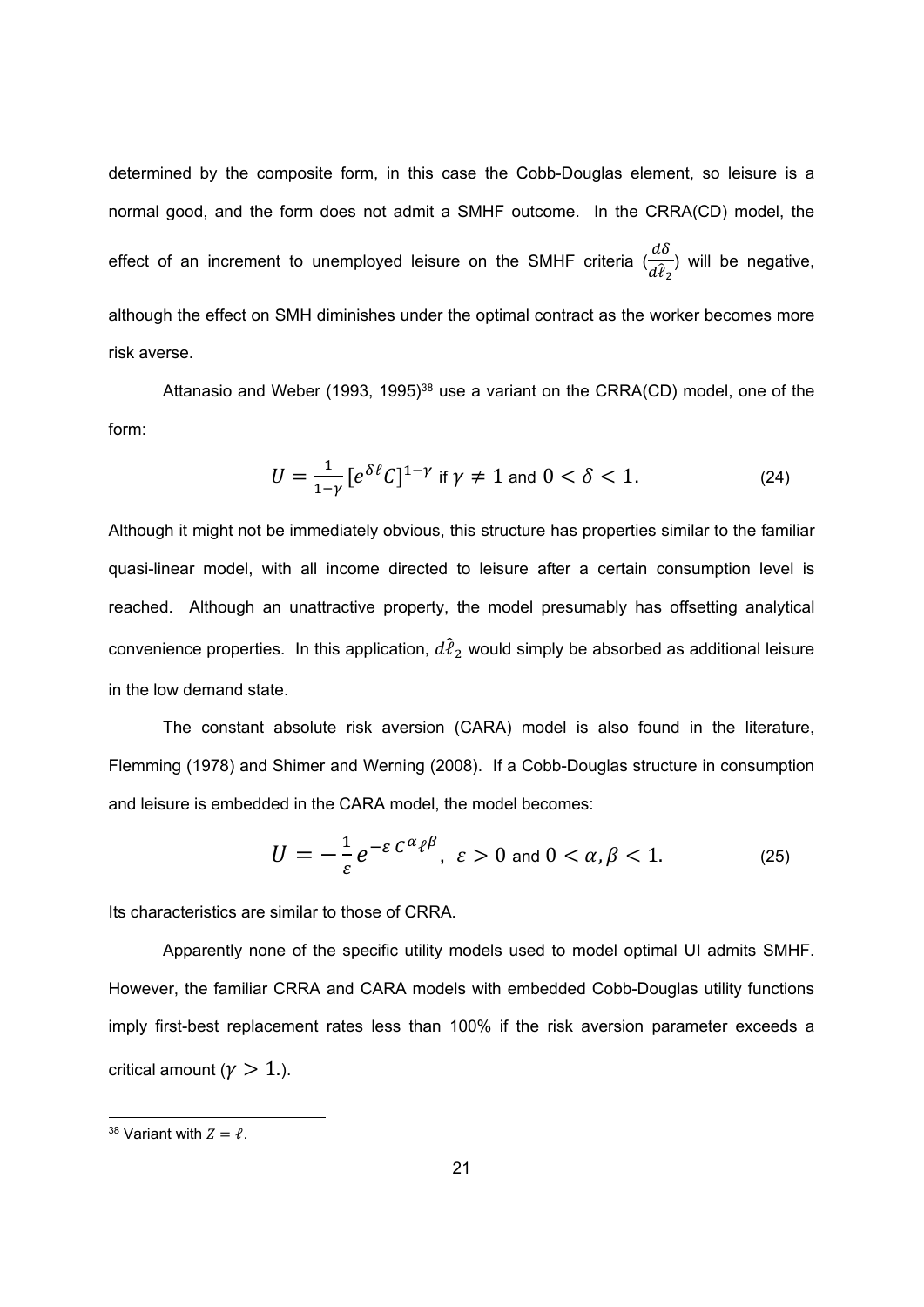#### **VII. Layoff Moral Hazard (Firing Costs)**

Layoff moral hazard may not be binding for two distinct reasons: (1) the obvious--that *expected* expenditures on benefits in the bad state are small, or (2) the less obvious--that situations in which layoff moral hazard would arise are the same conditions that induce the contracting parties to avoid layoffs altogether (GE contracts). The second is prominent in the B&T treatment, Section III above.

Consider the first reason. The firm negotiates with the worker a first-best contract that involves earnings and work effort if retained and, as insurer, severance pay and unemployment insurance benefits if laid off. Because the firm is the only agent to observe directly the demand state, it may have an incentive to disguise the bad state in order to avoid separation benefit payouts. The employer-insurer's problem is not as simple as that of standard insurers because the employer presumably must act as if the good state has emerged and pay the retained worker the good state wage and work hours (leisure).

Formally LMHF requires that the net cost of retaining a worker in the low demand state  $[W - \theta v(1 - \ell_1]$  be equal or greater than the expected payouts to laid-off workers  $B$ :

$$
\Omega = W - \theta v (1 - \ell_1) - B \ge 0, \text{ or in consumption terms,}
$$
  

$$
\Omega = C_1 - C_2 - \theta v (1 - \ell_1) \ge 0
$$
 (26)

where  $0 \le \theta < 1$  is the low demand state productivity parameter in the contracting firm. In consumption terms, this reduces to the differential:

$$
\frac{d\Omega}{d\hat{\ell}_2} = \frac{d\mathcal{C}_1}{d\hat{\ell}_2} + \theta \nu \frac{d\mathcal{\ell}_1}{d\hat{\ell}_2} - \frac{d\mathcal{C}_2}{d\hat{\ell}_2} \ge 0
$$
\n(27)

The parallels and differences with the differential form of the SMHF requirement, reproduced here,

$$
\frac{d\delta}{d\hat{\ell}_2} = u_c(C_1, \ell_1) \frac{dC_1}{d\hat{\ell}_2} + u_{\ell}(C_1, \ell_1) \frac{d\ell_1}{d\hat{\ell}_2} - u_c(C_2, \hat{\ell}_2) \frac{dC_2}{d\hat{\ell}_2} - u_{\ell}(C_2, \hat{\ell}_2), \quad (28)
$$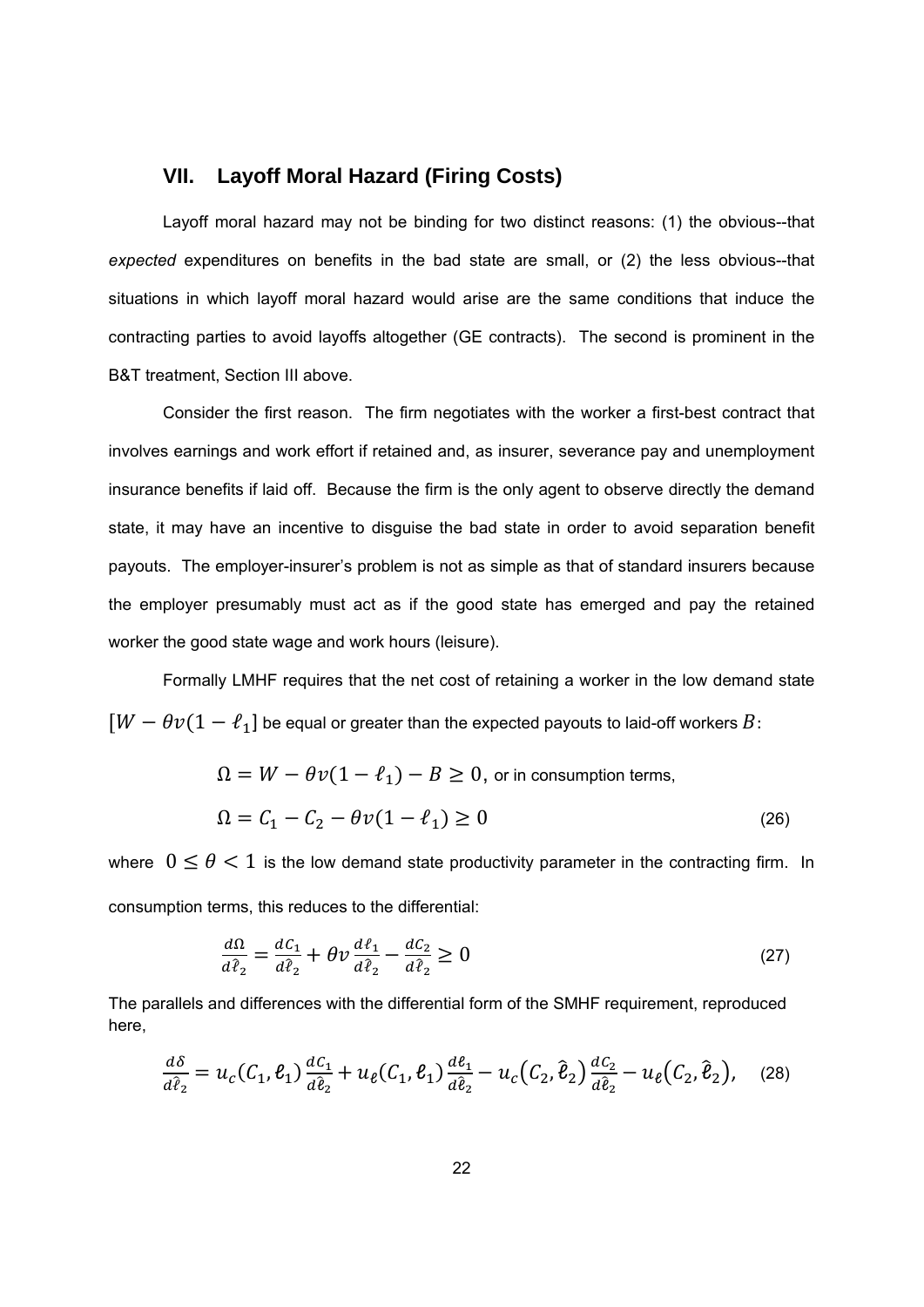make it unsurprising that the two often move in the same direction, although additional leisure in the unemployed state has no direct implications for the budget constraint.

As the discussion of the LMHF property of the B&T model makes clear, a second element is also important, the conditions under which the GE contract will dominate and LMH deviations become moot. The GE contract will dominate only if maximum expected utility under that contract exceeds the maximum expected utility under the LO contract. The GE contract will be preferred if:

$$
\tau = EU_{GE} - EU_{LO} > 0,\tag{29}
$$

where:  $EU_{GE} = \rho u(C_1^*, \ell_1^*) + (1 - \rho) u(C_2^*, \ell_2^*)$ , and  $EU_{LO} = \rho u(C_1, \ell_1) + (1 - \rho) u(C_2, \ell_2)$ and the choice variables are evaluated at their optimal values. It is transparent that  $d\tau$  $d\hat{\ell}_2$  $< 0$ , because leisure is a good which increases the worker's expected utility only if the worker elects the layoff contract. Conversely an increase in worker productivity in the bad state only has positive expected utility effects if the worker elects the GE contract, so  $\frac{d\tau}{d\theta} > 0.$ 

#### **VIII. First-Best Consumption: The Retirement Evidence39**

Whether first-best contracts are moral-hazard-free depends on the worker's preference function and is ultimately an empirical question. Labor supply responses have been subject to intense empirical investigation, but may provide little direct insight into the sign and magnitude of the cross derivative of consumption and leisure on utility, a key utility characteristic. Keene and Rogerson (2012), for example, argue that labor supply studies tell us much about the institutional structure within which labor supply decisions are made, but little about the underlying utility parameters. Conversely Chetty (2006) argues that one can even uncover risk

<sup>39</sup> Attanasio and Weber (2010) provide an excellent review of the life cycle literature, Hurst (2008) of the consumption retirement paradox.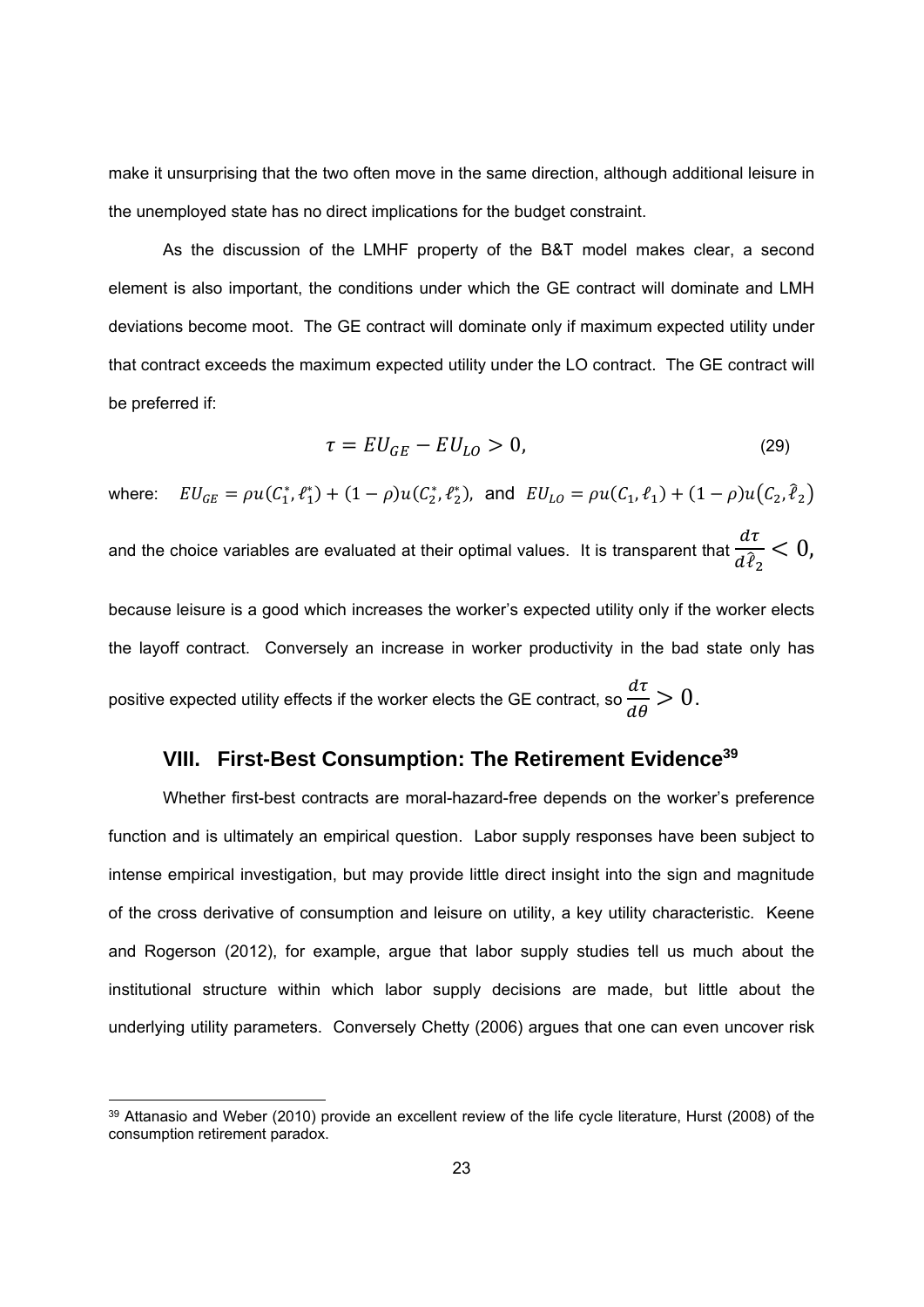parameters more reliably from labor supply estimates than from study of financial market activities.

That said, consumption behavior in an analogous circumstance may provide considerable insight into the key question—would an additional lump of leisure increase or decrease the marginal utility of consumption and by how much? A number of scholars have appealed to the analogy of retirement consumption, including Chetty (2006). In an economy with abundant, inexpensive savings mechanisms, the extent to which individuals choose to smooth consumption across low leisure (working years) and high (retirement) should provide evidence on the ideal replacement rate, and indirectly on  $u_{c\ell}$ .<sup>40</sup> If workers plan their retirement, any observed decline in consumption presumably reflects optimal adjustments to increased leisure.

The early literature reported large drops in consumption at retirement. Table 1.41 In a highly structured life cycle model Mariger (1987) reported a drop of almost 50 percent. Banks, Blundell, and Tanner (1998) reported a drop in consumption of 42 percent (change in log consumption of -0.352) in a UK sample. If an optimal adjustment, this would suggest virtually all country replacement rates in Figure 2 may be first best. These early study results were labeled the "retirement consumption paradox" under the assumption that utility functions were additively separable, so that the simple life cycle consumption model must be rejected. More recent studies find much smaller consumption declines at retirement, especially when focused on workers without major life cycle disruptions. Evidence on this question is summarized in Table 1.

#### <table 1>

<sup>40</sup> This approach is muddled by the widely held belief that individuals are not competent to provide for their own retirements and will systematically *undersave* for their old age.

<sup>41</sup> See the extensive review by Attanasio and Weber (2010, Section 3.4).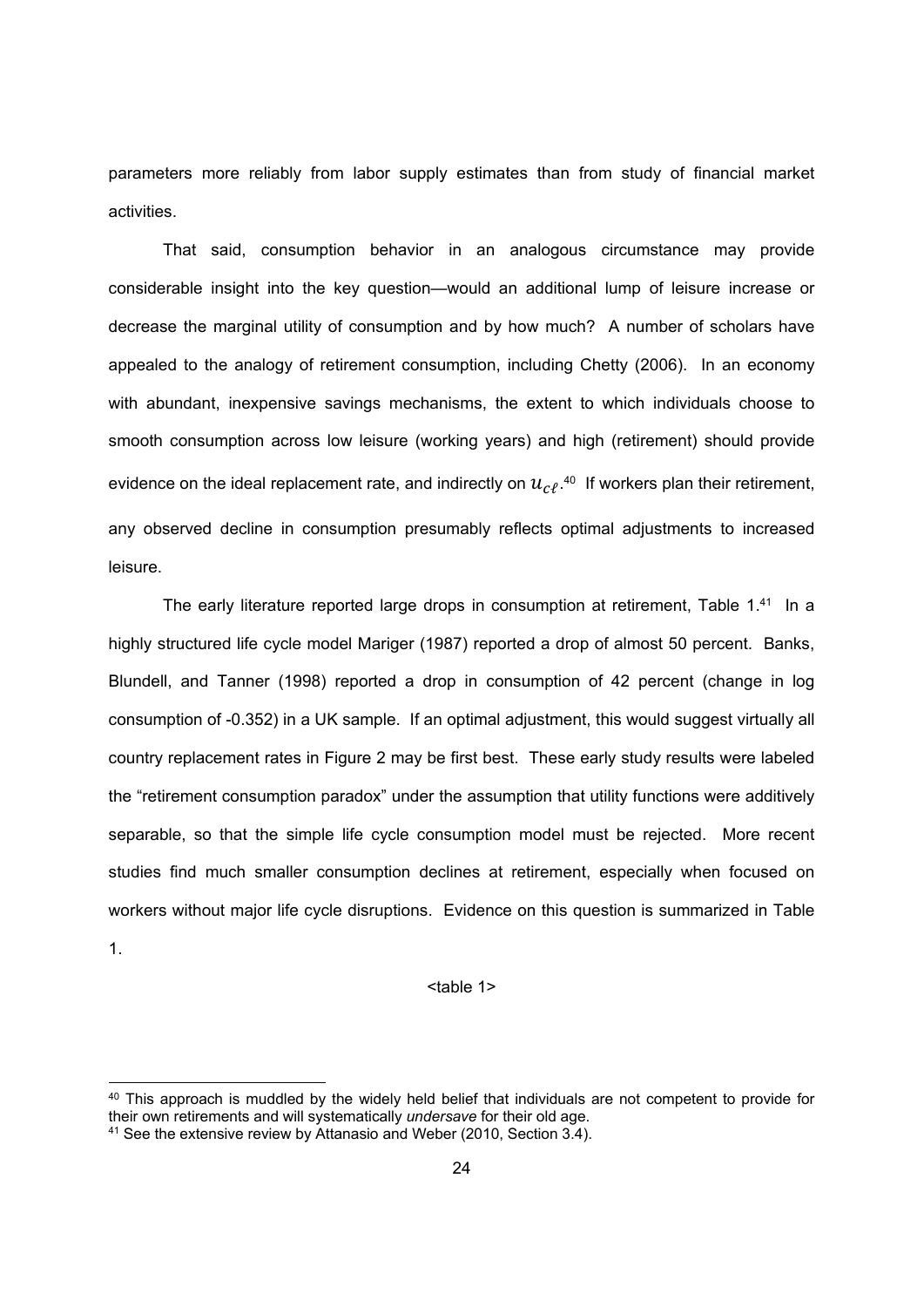These early studies were not without empirical difficulties. Early consumption studies were often limited to food consumption (expenditures), while recent studies have raised concerns about using food consumption as a measure of overall consumption loss, Aguiar and Hurst (2005) and Hurst (2008). Hurst for example attributes the exaggerated decline in food consumption to an aspect of home production technology; food preparation is especially sensitive to available "leisure" time. Broader measures of expenditures reveal significant, but smaller drops in consumption at retirement, but these declines may reflect unexpected negative earnings shocks, plausibly health related, rather than the execution of a plan. For example Banks, Blundell, and Tanner (1998, p.769) argue that '"The only way to reconcile the life cycle hypothesis (and additively separable utility) is with the systematic arrival of unexpected adverse information." Blau (2008), however, undertook an intensive calibration study of various earnings shocks and concluded:

…unexpected retirement alone cannot account for much of the drop in consumption at retirement observed in the data for the subset of households that do experience a drop. The calibrated model predicts a mean decline of 1-2 percentage points, while the data show a mean decline of about 12 percent. Other proposed explanations for the decline in consumption at retirement…[include] non-separable preferences, substitution of time for goods in home production, and bounded rationality…Blau (2008, p.67)

Bernheim, Skinner, and Weinberg (2001), Hurd and Rohwedder (2003), and Laitner and Silverman (2005) report estimates of consumption declines at retirement in the range of 15-20 percent, Haider and Stephens (2007) and Battistin, Brugiavini, Rettore and Webber (2009) [on Italian data] report estimates of approximately 10 percent, At the lower bound of estimates, Hurd and Rohwedder (2007) report estimates in the range of 1-6 percent, and Aguia, Attanasio, and Meghir (2011) find essentially no effect for nondurables, but 5 percent for food.

Although the empirical results cover a wide range of possibilities, it would seem that retirees are not systematically setting aside *greater* consumption rights to complement their greater leisure, which in a utility framework implies that  $u_{c\ell} \leq 0.^{42}\;$   $\;$  In  $\;$ his critical review of the

<sup>&</sup>lt;sup>42</sup> For an alternative interpretation of the evidence, Chetty (2006).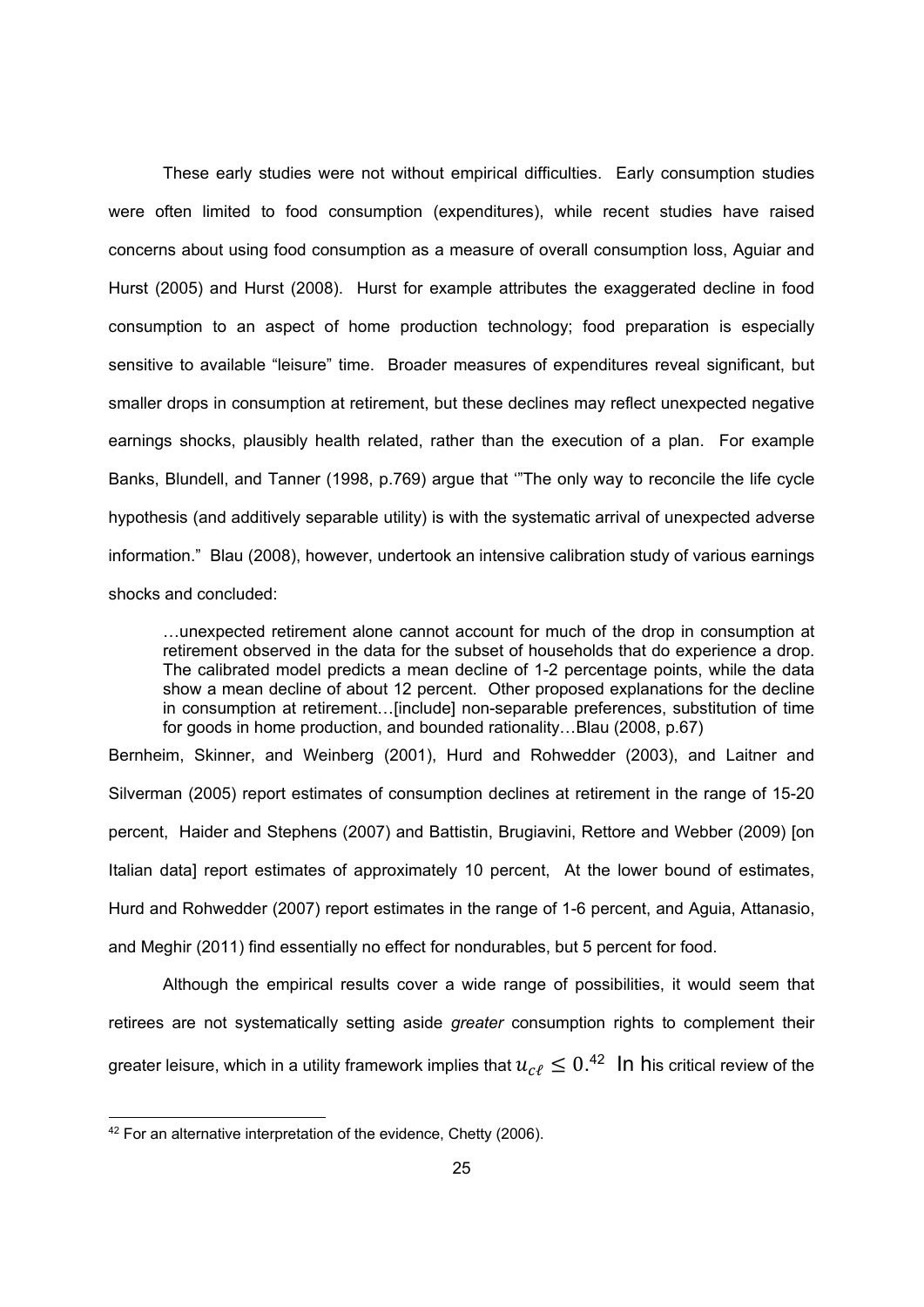literature, Hurst (2008) concluded that the decline in consumption at retirement among those who appear to retire voluntarily is perhaps 8 percent. This is perhaps an upper bound on firstbest consumption. If precautionary savings are warranted, consumption at retirement among those fortunate enough to avoid the early onset of a serious disability or job displacement from a long tenured job will exceed ideal levels.

#### **IX. Conclusion**

Moral hazard issues are a central focus of the optimal unemployment insurance literature, providing a plausible explanation for unemployment insurance replacement rates substantially below 100 percent (Figure 1). As Blanchard and Tirole illustrated, however, firstbest UI may dictate UI replacement rates well below 100 percent. Indeed the utility model they use does not generate search moral hazard problems—in a standard model, optimal UI is moral-hazard-free. Layoff moral hazards (firing cost distortions) are also absent in the first-best contract, even if the firm fully funds first-best benefits for its workers.

Surprisingly, the B&T model was widely used in early contracting models in the presence of unemployment, for example Azariadis (1975) and Baily (1974), although, for obvious reasons, not when moral hazard was being investigated. Subsequent studies that examined moral hazard issues employed a variety of utility models, including the additively separable model, with its heuristically attractive property of 100 percent replacement rates. CRRA and CARA functions with an embedded Cobb-Douglas composite argument are also common, especially in macro labor applications.

A standard neoclassical state utility function is developed to investigate the general conditions under which a moral-hazard-free first-best contract might arise. In this framework, a search moral-hazard-free outcome requires that the worker have an unusual relationship with leisure. A necessary condition is that the cross-derivative of the within state utility functions  $(u_{c})$  be negative. This condition rules out the standard Cobb-Douglas (CD) form with positive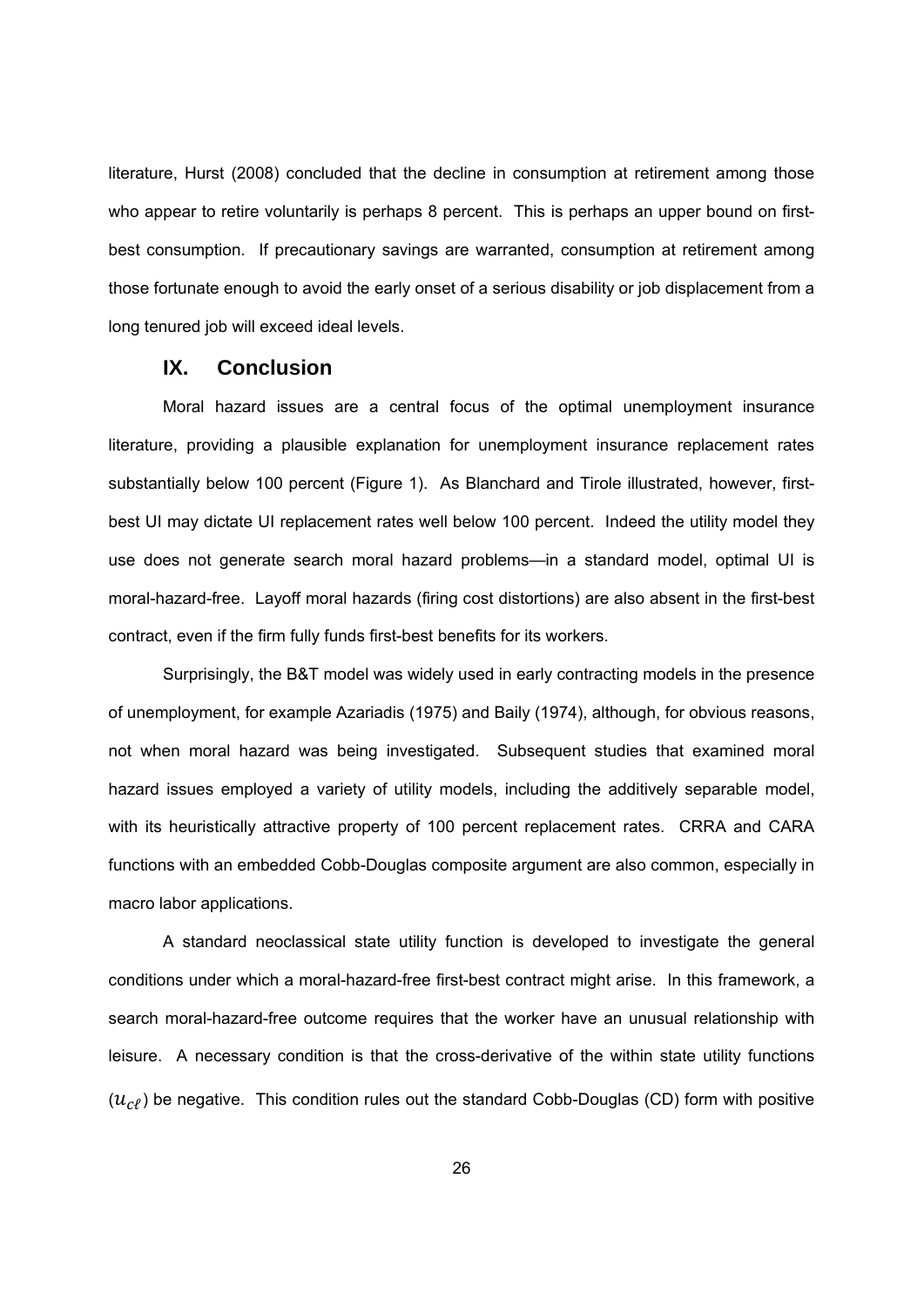exponents, for example, which implies a positive cross-partial derivative. It also rules out the additively separable model, in which  $u_{\text{cf}} = 0$ . CRRA and CARA functions with an embedded Cobb-Douglas composite argument do offer the prospect of  $u_{\text{cf}}$  less than zero (as long as the risk aversion parameter, often denoted gamma, exceeds one).

A negative cross-derivative is however not sufficient to generate SMHF contracts; resource reallocations from unemployment to employment must be sufficient to offset the direct gain in leisure that accrues to the unemployed. The Rosen Proposition asserts that leisure must be an inferior (or neutral) good in the state utility functions for SMHF contracts. None of the explicit models used in later optimal unemployment studies satisfy these conditions. In the CRRA and CARA models, for example, income effects are entirely determined by the CD composite element and are therefore normal.

LMHF contracts are more easily obtained. The LMHF condition is a financial one—the employer-insurer must not be tempted to misreport negative demand news in order to avoid separation benefit costs. A contract can be layoff moral-hazard-free either because expected separation costs are small or because these costs are sufficiently large that workers and employers negotiate (efficient) guaranteed employment contracts so that there are no layoffs (labor hoarding is efficient).

Empirical evidence strongly rejects the hypothesis that leisure is an inferior good, but still leaves open the possibility that optimal contracts may reduce, if not eliminate, moral hazard effects-- $u_{c}$  is negative, but not "negative enough." The retirement consumption literature provides important insight into the shape of the utility element in a situation of allocating consumption and leisure (across time instead of states). Among workers who receive no negative surprises across their work lives, how does consumption vary between the last working years and the first retirement years? Early studies seemed to suggest that low replacement rates observed in various countries, essentially 50-80 percent, could be almost entirely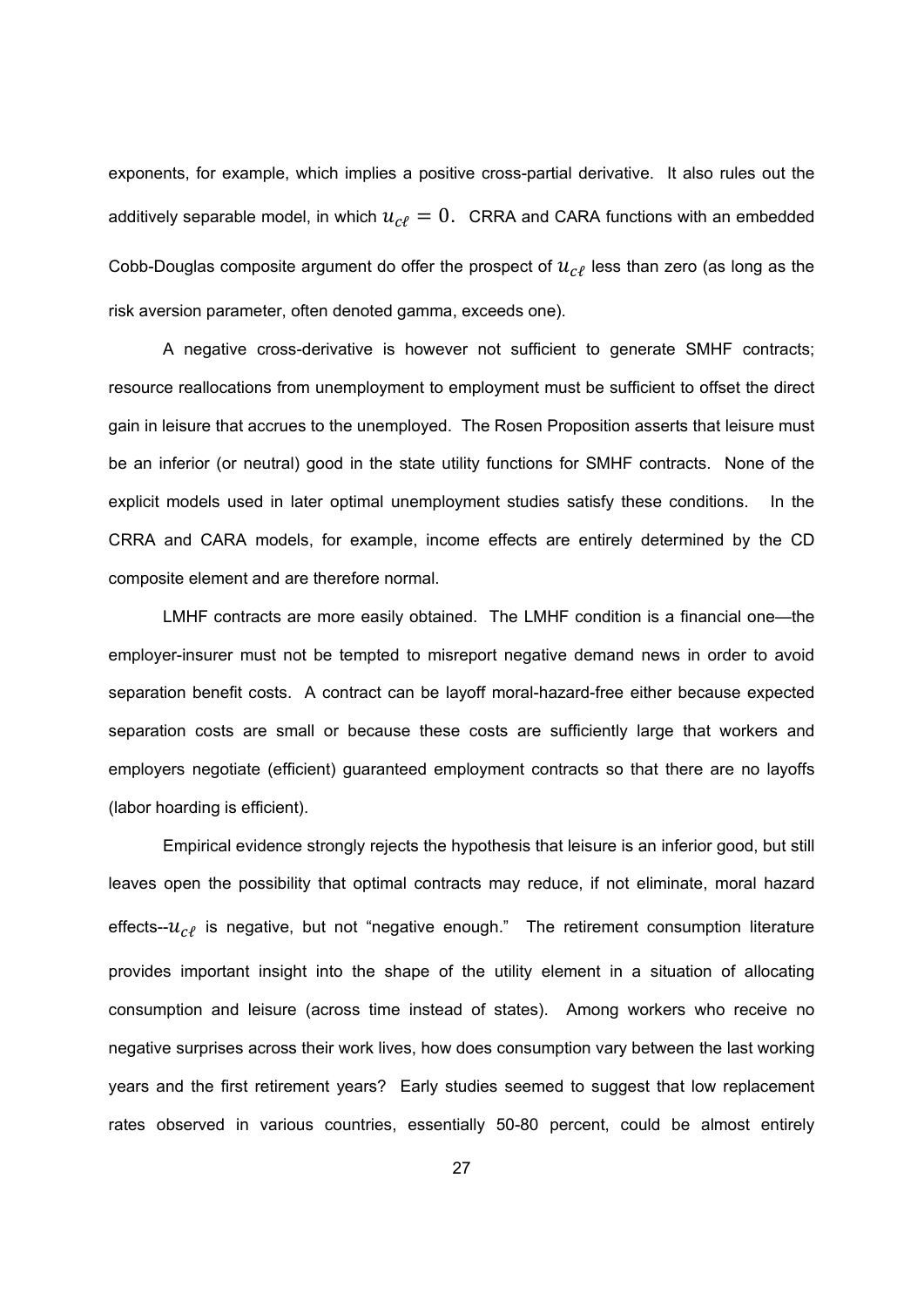explained by first-best design calculations. The more recent literature has narrowed that margin however, indicating that a 10-20 percent drop might be first best, with the rest potentially moral hazard induced. The wide range of estimates indicates that much remains to be done in identifying first-best unemployment insurance benefits. Ongoing research should improve our understanding of the first-best UI benefit, but the evidence to date suggests that the first-best replacement rate is below 100 percent, perhaps well below, easing moral hazard concerns, if not eliminating them.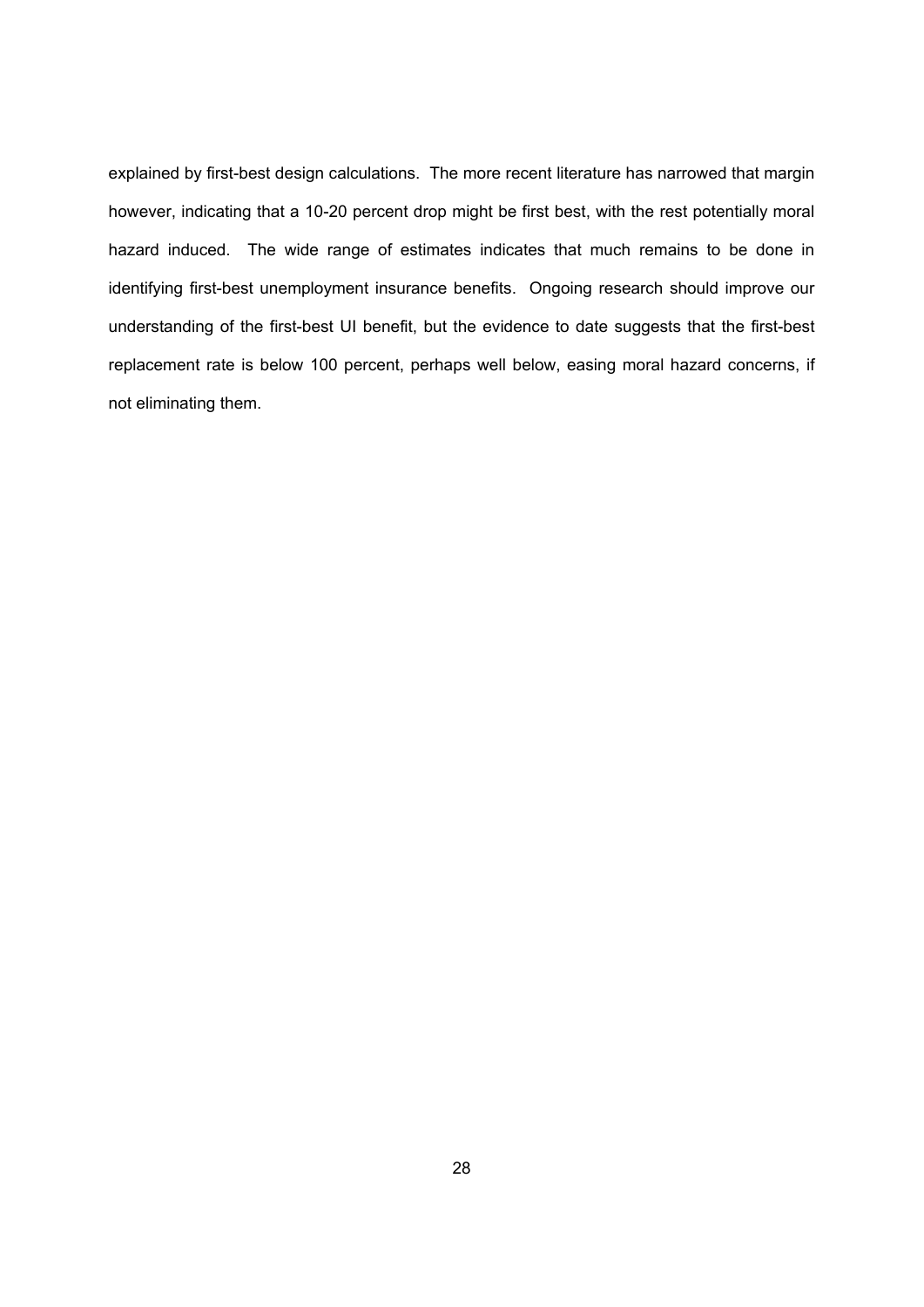#### **References**

- Acemoglu, Daron, and Robert Shimer. 1999. "Efficient Unemployment Insurance." Journal of Political Economy. v107.5 (October): 893-928.
- Acemoglu, Daron, and Robert Shimer, 2000. "Productivity Gains from Unemployment Insurance," European Economic Review 44.7 (June): 1195-1224.
- Aguiar, Mark, and Erik Hurst. 2005. Consumption versus Expenditure. Journal of Political Economy. v.113.5 919-948.
- Aguiar, Mark A., Erik Hurst, and Loukas Karabarbounis. 2013. "Time Use during the Great Recession." American Economic Review, v103.5 (August): 1664-9
- Aguila, Emma, Orazio Attanasio, and Costas Meghir. 2011. "Changes in Consumption at Retirement: Evidence from Panel Data." The Review of Economics and Statistics 93.3 (August): 1094–1099.
- Attanasio, Orazio P. and Guglielmo Weber. 1993. "Consumption Growth, the Interest Rate and Aggregation." Review of Economic Studies. v60.3 (July): 631-49.
- Attanasio, Orazio P. and Guglielmo Weber. 1995. "Is Consumption Growth Consistent with Intertemporal Optimization? Evidence from the Consumer Expenditure Survey," Journal of Political Economy. v103.6 (December): 1121-57.
- Attanasio, Orazio P. and Guglielmo Weber. 2010. "Consumption and Saving: Models of Intertemporal Allocation and Their Implications for Public Policy." Journal of Economic Literature. v48.3 (September): 693-751.
- Azariadis, Costas. 1975. "Implicit Contracts and Underemployment Equilibria," Journal of Political Economy, 83 (December): 1183-1202.
- Baily, Martin Neil. 1974. "Wages and Employment under Uncertain Demand" Review of Economic Studies 41.1 (January): 37-50.
- Baily, Martin Neil. 1977. "Unemployment Insurance.as Insurance for Workers" Industrial and Labor Relations Review 30 (July): 495-504.
- Baily, Martin Neil. 1978. "Some Aspects of Optimal Unemployment Insurance" Journal of Public Economics v10.3 (December): 379-402.
- Banks, James; Richard Blundell, and Sarah Tanner. 1998. "Is There a Retirement-Savings Puzzle?" American Economic Review, 88.4 (September): 769-88.
- Battistin, Erich, Agar Brugiavini, Enrico Rettore, and Guglielmo Weber. 2009. "The Retirement Consumption Puzzle: Evidence from a Regression Discontinuity Approach." American Economic Review 99:5, 2209–2226.
- Bernheim, B. Douglas, Jonathan Skinner, and Steven Weinberg. 2001. "What Accounts for the Variation in Retirement Wealth among U.S. Households?" American Economic Review, 91 (September): 832-857.
- Blanchard, Olivier J., and Jean Tirole. 2008. "The Joint Design of Unemployment Insurance and Employment Protection: A First Pass," Journal of the European Economic Association v.6(1) March: 45-77.
- Blau, David M. 2008. "Retirement and Consumption in a Life Cycle Model." Journal of Labor Economics, 26.1 (January): 35-71.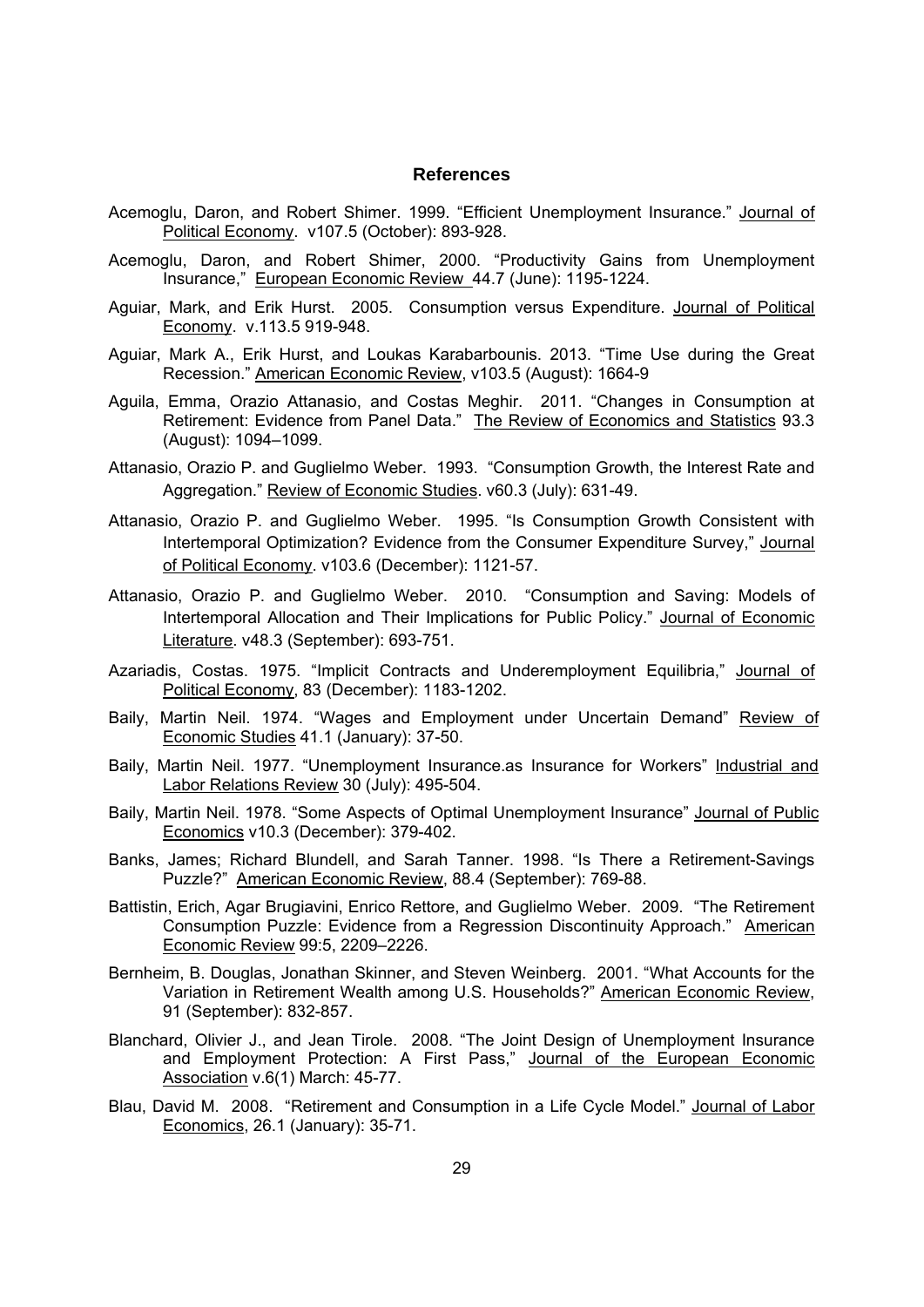- Blundell, Richard; Luigi Pistaferri, and Ian Preston. 2008. "Consumption Inequality and Partial Insurance." American Economic Review, v.98.5 (December): 1887-1921.
- Chetty, Raj. 2006. "A New Method of Estimating Risk Aversion." American Economic Review, v.96.5 (December): 1821-34.
- Chetty, Raj. 2008. "Moral Hazard versus Liquidity and Optimal Unemployment Insurance." Journal of Political Economy, v116.2 (April): 173-234.
- Emerson, Michael. 1988. "Regulation or Deregulation of the Labour Market; Policy Regimes for the Recruitment and Dismissal of Employees in the Industrialized Countries," European Economic Review 32 (1988): 775-817.
- Flemming, J. S. 1978. "Aspects of Optimal Unemployment Insurance: Search, Leisure, Savings and Capital Market Imperfections." Journal of Public Economics. v10.3 (December): 403- 25.
- Fredriksson, Peter, and Bertil Holmlund. 2006. "Improving Incentives in Unemployment Insurance: A Review of Recent Research," Journal of Economic Surveys, vol.20.3: 357- 386.
- Haber, William, and Merrill G. Murray. 1968. Unemployment Insurance in the American Economy: An Historical Review and Analysis. Richard D. Irwin: Homewood, IL.
- Haider, Steven J., and Melvin Stephens Jr. 2007. "Is there a Retirement-Consumption Puzzle? Evidence using Subjective Retirement Expectations, Review of Economics and Statistics, v89.2 (May): 247-264.
- Hansen, Gary D. and Ayse Imrohoroglu. 1992. "The Role of Unemployment Insurance in an Economy with Liquidity Constraints and Moral Hazard," Journal of Political Economy, v100.1 (February): 118-42.
- Heathcote, Jonathan, Kjetil, Storesletten, and Giovanni L. Violante. 2014. "Consumption and Labor Supply with Partial Insurance: An Analytical Framework." American Economic Review. v104.7 (July): 2075-2126.
- Heckman, James J. 1974 "Life Cycle Consumption and Labor Supply: An Explanation of the Relationship Between Income and Consumption Over the Life Cycle," American Economic Review (March) 64.1, 188-94
- Heckman, James J., and Carmen Pagés. 2004. "Introduction," in Heckman and Pagés, eds., Law and Employment: Lessons from Latin America and the Caribbean, Chicago, The University of Chicago: 1-107.
- Holmlund, Bertil. 1998. "Unemployment Insurance in Theory and Practice," Scandinavian Journal of Economics,100(1): 113-141.
- Holzmann, Robert, Yann Pouget, Michael Weber, and Milan Vodopivec. 2012. "Severance Pay Programs around the World: History, Rationale, Status, and Reforms" In Robert Holzmann and Milan Vodopivec, eds. Reforming Severance Pay: An International Perspective,, Washington, DC: World Bank: 17-120.
- Hopenhayn, Hugo A. and Juan Pablo Nicolini. 1997. "Optimal Unemployment Insurance," Journal of Political Economy, 105.2 (April): 412-438.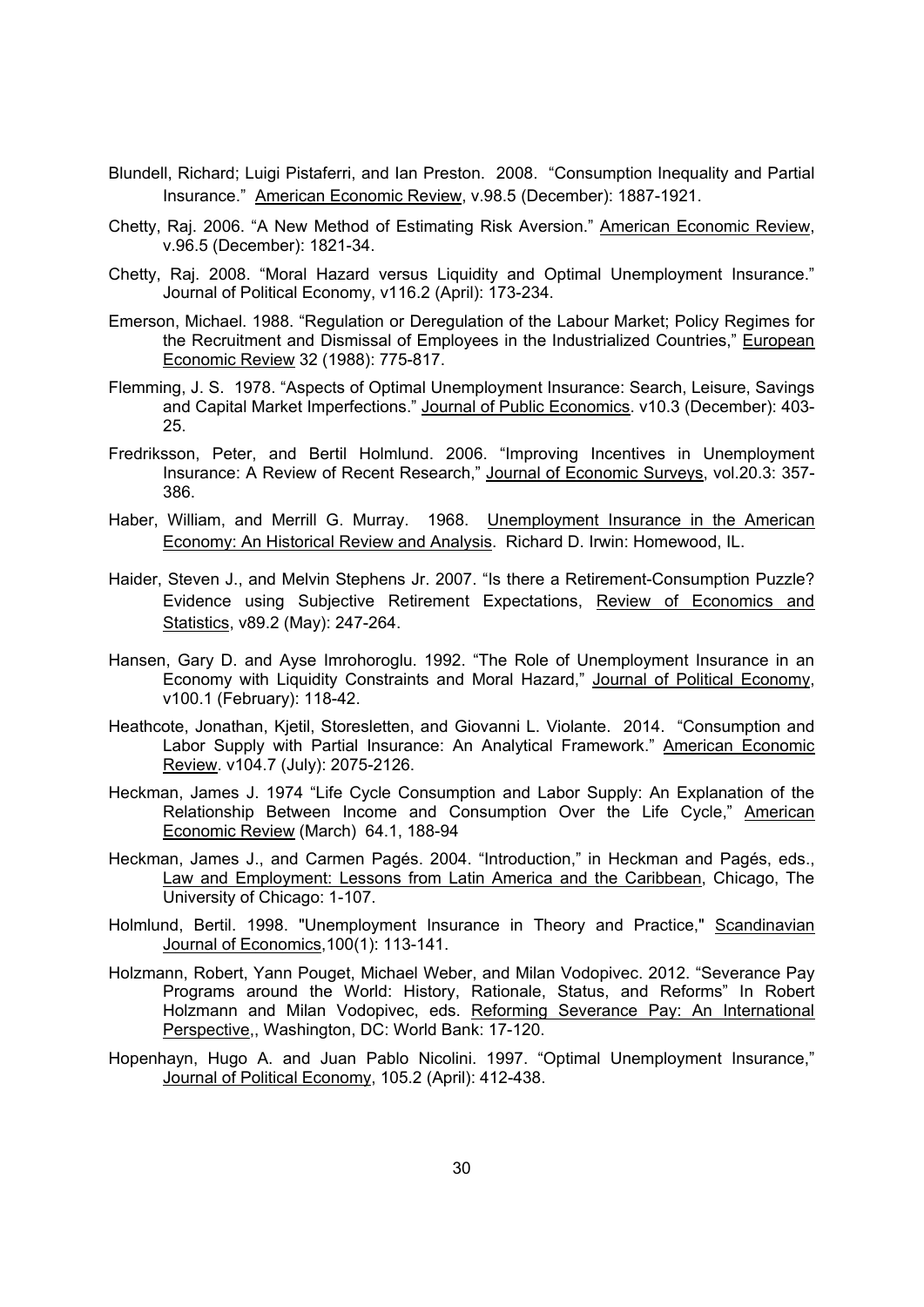- Hurd, Michael D., and Susann Rohwedder. 2003. "The Retirement-Consumption Puzzle: Anticipated and Actual Declines in Spending at Retirement" National Bureau of Economic Research, Inc., NBER Working Papers: 9586.
- Hurd, Michael D., and Susann Rohwedder. 2008. "The Retirement Consumption Puzzle: Actual Spending Change in Panel Data." National Bureau of Economic Research, Inc., NBER Working Papers: 13929.
- Hurst, Erik. 2008. "The Retirement of a Consumption Puzzle" National Bureau of Economic Research Working Paper 13789 (February).
- Karni, Edi, "Optimal Unemployment Insurance: A Survey" 1999. Southern Economic Journal, 66 (October): 442-65.
- Keene, Michael, and Richard Rogerson, 2012. "Micro and Macro Labor Supply Elasticities: A Reassessment of Conventional Wisdom," Journal of Economic Literature 50.2, 464-476.
- Krueger, Alan B., and Andreas Mueller. 2008. "The Lot of the Unemployed: A Time Use Perspective." IZA DP 3490. (May)
- Laitner, John, and Dan Silverman. 2005. Estimating life-cycle parameters from consumption behavior at retirement, Working Paper no. 11163, National Bureau of Economic Research, Cambridge, MA.
- Lazear, Edward P. 1990. "Job Security Provisions and Employment," Quarterly Journal of Economics 105 (August), 699-726.
- Lindbeck, Assar. 1995. "Hazardous Welfare-State Dynamics," American Economic Review, v85.3 (May): 9-15.
- MaCurdy, Thomas E. 1981. "An Empirical Model of Labor Supply in a Life-Cycle Setting." Journal of Political Economy, v.89.6 (December): 1059-85.
- Malcomson, J. 1999. "Individual Employment Contracts," in Orley Ashenfelter and David Card, eds. Handbook of Labor Economics, Vol. IIIB, Chapter 35, North Holland Press pp.2291-2372.
- Mankiw, M. Gregory. Julio J. Rotemberg, and Lawrence H. Summers. 1985. "Intertemporal Substitution in Macroeconomics." Quarterly Journal of Economics. 225-251.
- Mariger, Randall P. 1987. "A Life-cycle Consumption Model with Liquidity Contraints: Theory and Empirical Results." Econometrica. v.55.3. (May): 533-57.
- Mortensen, Dale T., 1977. "Unemployment Insurance and the Job Search Decision" Industrial and Labor Relations Review. 30 (July): 505-517.
- OECD. 2006. OECD Employment Outlook, Table 3.2. Net replacement rates and unemployment insurance benefit duration. p.60.
- O'Leary, Christopher J., and Murray A. Rubin. 1997. "The Adequacy of the Weekly Benefit Amount," in Christopher J. O'Leary and Stephen A. Wandner, eds. Unemployment Insurance in the United States: Analysis of Policy Issues.Kalamazoo, MI; W.E. Upjohn Institute for Employment Research: 163-201.
- Parsons, Donald O. 1986. "The Employment Relationship: Job Attachment, Work Effort, and the Nature of Contracts" in Orley Ashenfelter and Richard Layard, eds. Handbook of Labor Economics, Vol. II, North Holland Press: 789-848.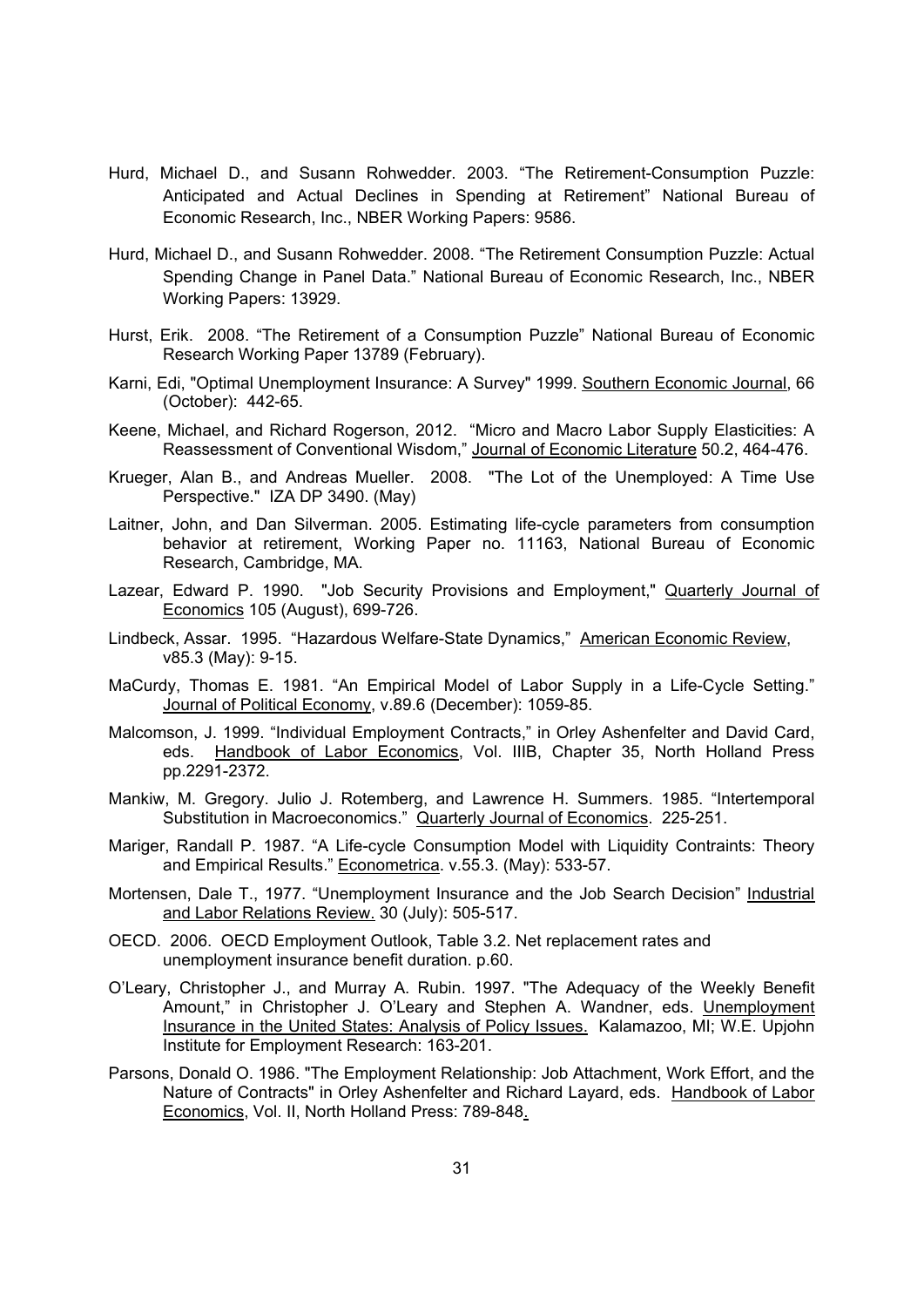- Parsons, Donald O. 1991. ""The Job Search Behavior of Employed Youth", Review of Economics and Statistics (November) 597-604.
- Parsons, Donald O. 2012a. "Mandated Severance Pay and Firing Cost Distortions: A Critical Review of the Evidence," Chapter 3 in Robert Holzmann and Milan Vodopivec, eds., Reforming Severance Pay: An International Perspective, Washington, DC: World Bank, 121-157.
- Parsons, Donald O. 2012b. "The Firing Cost Implications of Alternative Severance Pay Designs" Chapter 4 In Robert Holzmann and Milan Vodopivec, eds., Reforming Severance Pay: An International Perspective, Washington, DC: World Bank, 2012, 159-176.
- Pissarides, Christopher A. 2010 "Why Do Firms Offer 'Employment Protection'?" Economica 77, 613–636
- Rogerson, Richard; and Martin Schindler. 2002. "The Welfare Costs of Worker Displacement," Journal of Monetary Economics v49.6 (September): 1213-34.
- Rosen, Sherwin. 1985. "Implicit Contracts: A Survey." Journal of Economic Perspectives. v23 (September): 1144-1175.
- Salanié, Bernard. 2005. The Economics of Contracts: A Primer, Second Edition, MIT Press.
- Shavell, Steven and Weiss, Laurence. "The Optimal Payment of Unemployment Insurance Benefits over Time." Journal of Political Economy 87 (December 1979): 1347-1362.
- Shimer, Robert, and Ivan Werning. 2008. "Liquidity and Insurance for the Unemployed." American Economic Review v.98.5 (December): 1922-1942.
- U.S Social Security Administration, Social Security throughout the World: SSA Americas 2009, Table 1 pp.17-18; SSA Africa 2009, Table 1, pp. 17-18; SSA Asia, 2010 Table 1 pp.17- 18; SSA Europe 2010, Table 1, pp. 17-18. https://www.ssa.gov/policy/docs/progdesc/ssptw/.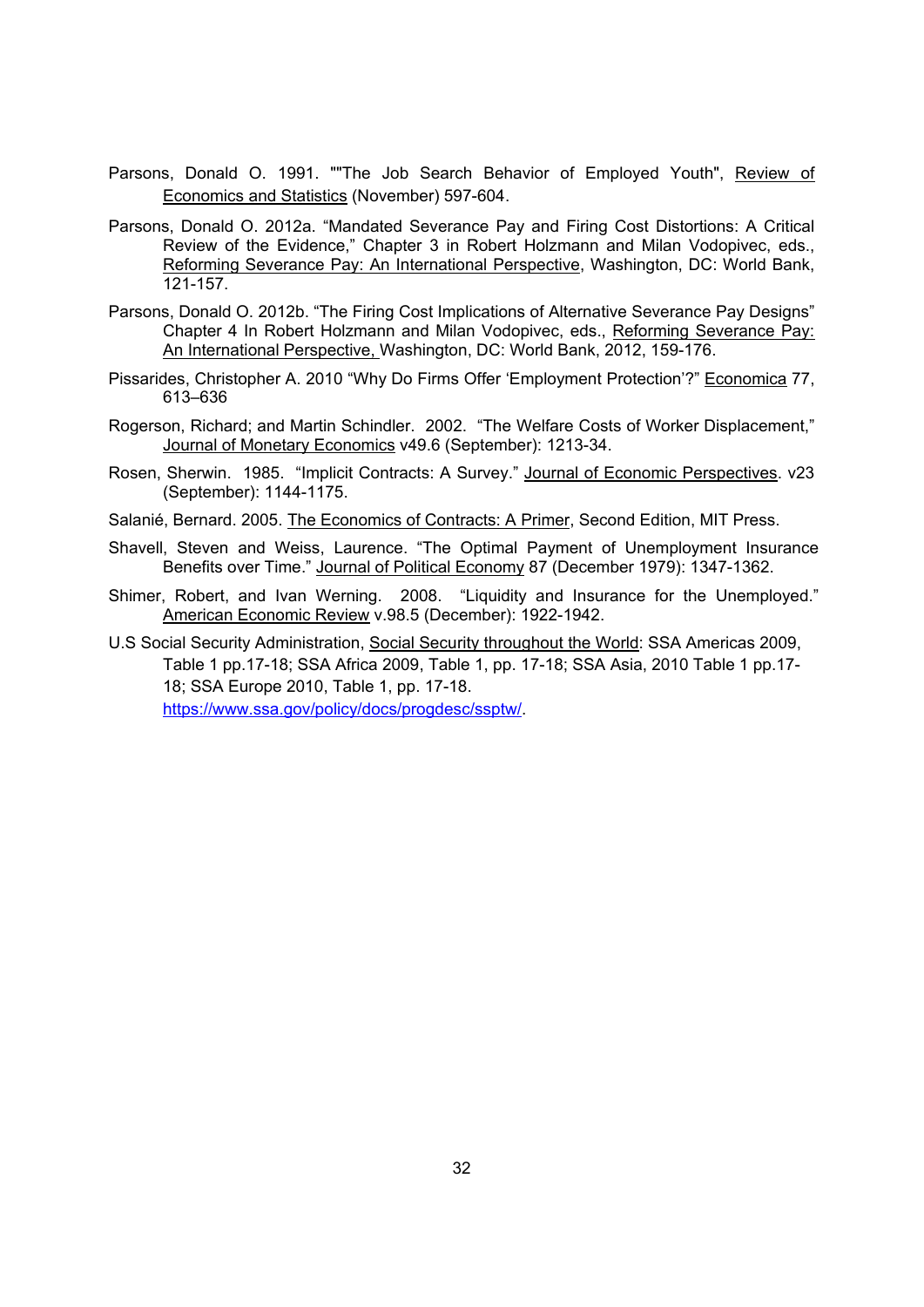| Study                                                     | Country/<br>Data         | Consumption<br>Measure                                                     | Consumption<br>Decline         | <b>Remarks</b>                                                           |
|-----------------------------------------------------------|--------------------------|----------------------------------------------------------------------------|--------------------------------|--------------------------------------------------------------------------|
|                                                           |                          |                                                                            |                                |                                                                          |
| Mariger (1987)                                            | U.S./<br><b>SCFCC</b>    | Gross cash<br>receipts plus<br>implicit service<br>flows from<br>durables. | 47 %                           | <b>Structured Life</b><br>Cycle Model                                    |
| Banks, Blundell,<br>and Tanner<br>(1998)                  | U.K./FES                 | Nondurables<br>(Excludes Large<br>Household<br>Durables)                   | 42 %                           | Change in log<br>consumption<br>$-0.352$                                 |
| Bernheim,<br>Skinner, and<br>Weinberg (2001)              | U.S./PSID,<br><b>CEX</b> | Total<br>Consumption                                                       | 15 %                           | Change in In<br>consumption<br>$-0.14$                                   |
| Hurd and<br>Rohwedder<br>(2003)                           | U.S./HRS,<br><b>CAMS</b> | <b>Total Spending</b>                                                      | 15 to 20 %                     | Actual and<br>Anticipated                                                |
| Laitner and<br>Silverman (2005)                           | U.S./CEX                 | Total                                                                      | 16 %                           |                                                                          |
| Hurd and<br>Rohwedder<br>(2007)                           | U.S./HRS,<br><b>CAMS</b> | Total<br>Nondurable                                                        | 1 to 6 $%$                     |                                                                          |
| Haider and<br>Stephens (2007)                             | U.S./RHS,<br>HRS, PSID   | Food                                                                       | 9 % RHS<br>9 % PSID<br>0 % HRS |                                                                          |
| Blau (2008)                                               | U.S./CAMS                |                                                                            | 10 %                           | 12 %<br>unadjusted for<br>involuntary exit                               |
| Battistin,<br>Brugiavini,<br>Rettore, and<br>Weber (2009) | Italy/SHIW               | Nondurables                                                                | 9.8%                           | Perhaps half<br>explained by<br>reduction in<br>offspring<br>coresidence |
| Aguila, Attanasio<br>and Meghir (2011)                    | U.S./CEX                 | Nondurables,<br>Food                                                       | 0 % (Nondur)<br>5 % (Food)     |                                                                          |
|                                                           |                          |                                                                            |                                |                                                                          |

Table 1 Consumption Decline at Retirement

CAMS Consumption and Activities Mail Survey (HRS respondents)

CEX Consumer Expenditure Survey

FES Family Expenditure Survey

HRS Health and Retirement Study

PSID Panel Study of Income Dynamics

RHS Retirement History Survey

SCFCC Federal Reserve Survey of Changes in Financial Characteristics of Consumers (1964)

SHIW Bank of Italy Survey of Household Income and Wealth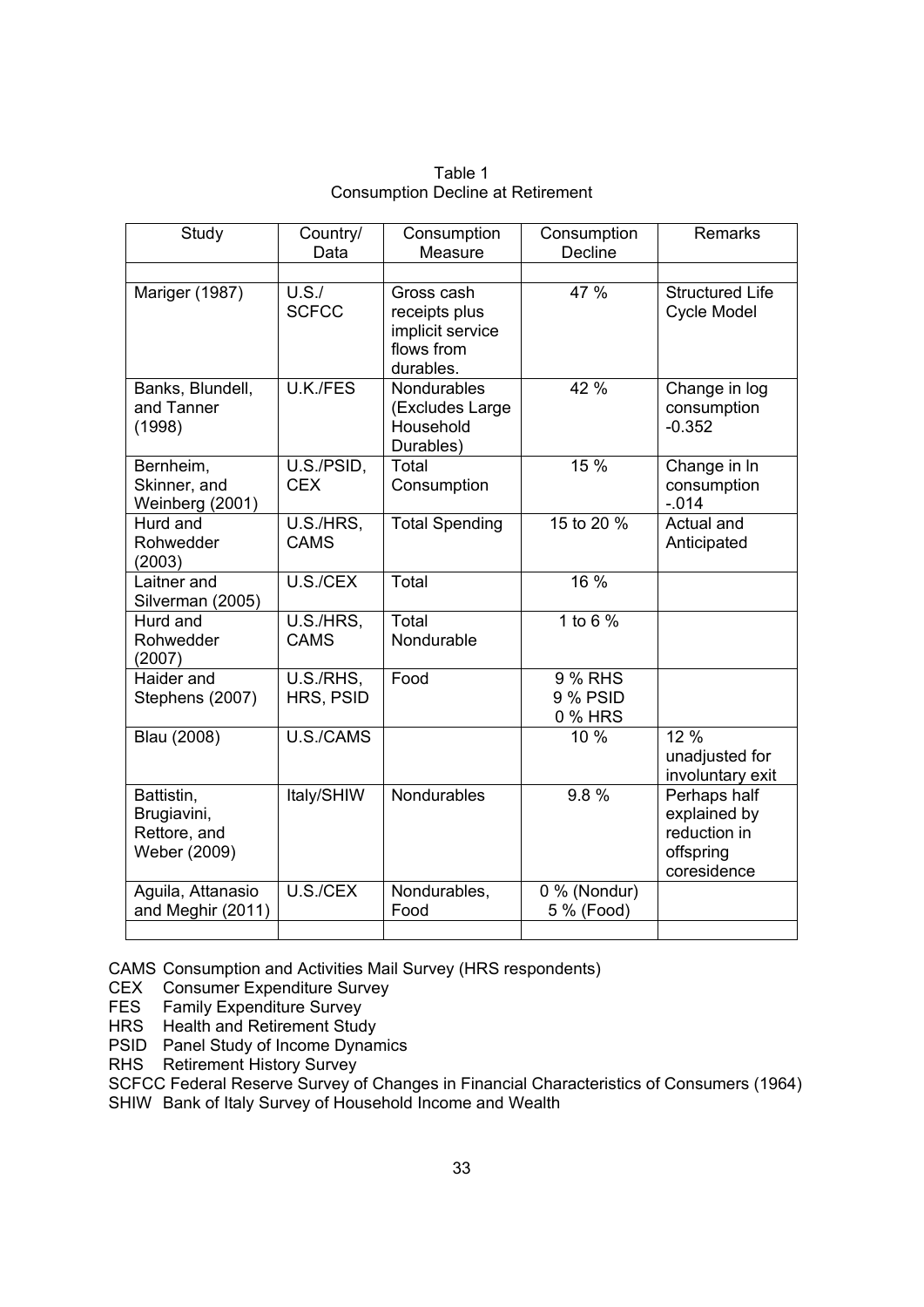

**20-29 30-39 40-49 50-59 60-69 70-79 80-89 90-100**

**UI RR SSA 2009 UI RR OECD 2004**

Unemployment Insurance Replacement Rates Nineteen OECD Countries, 2004 OECD (2006) and 2009-10 SSA (2009-2010)

Figure 1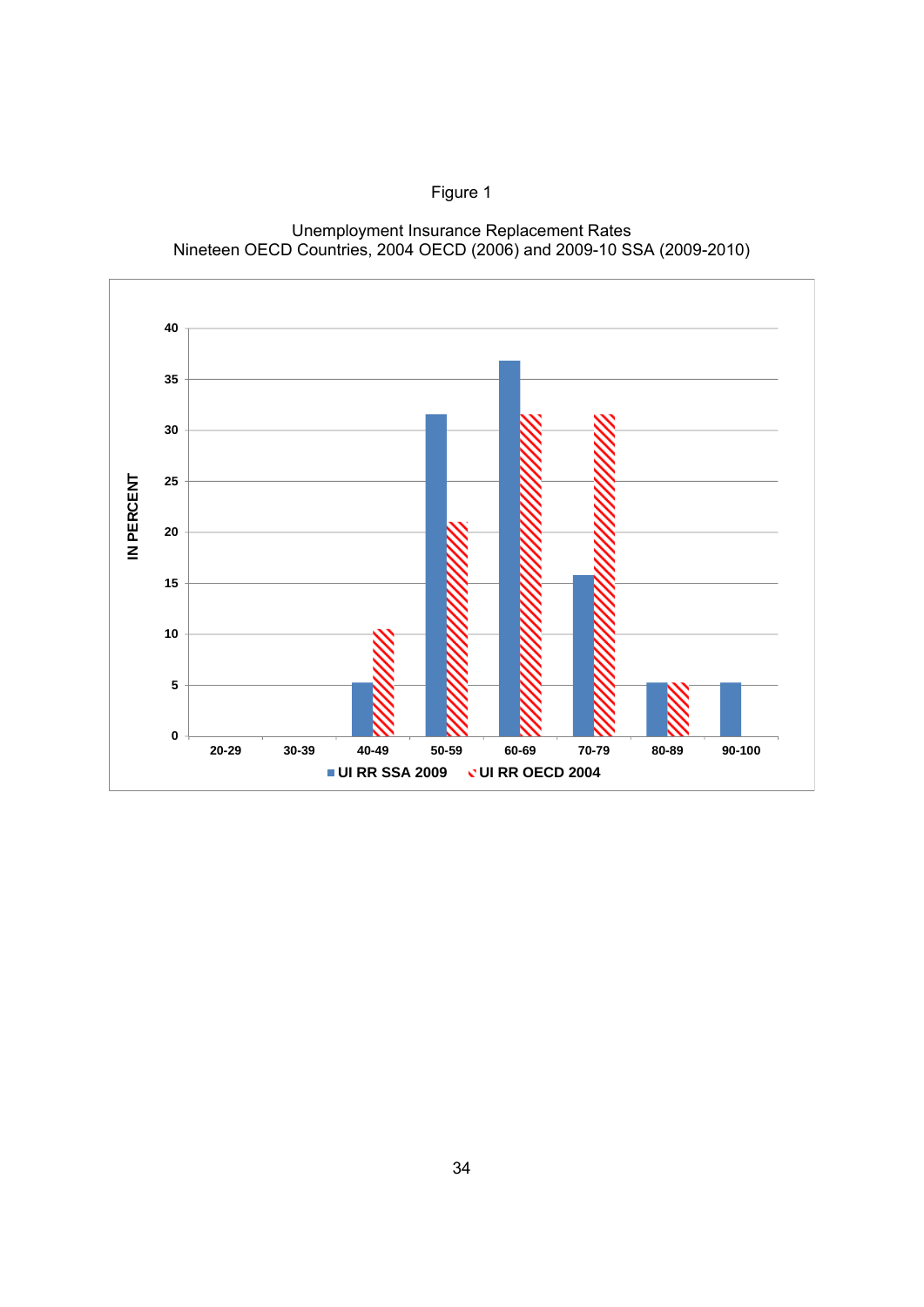#### Figure 2





Panel A: Weekday

Panel B: Weekend Day

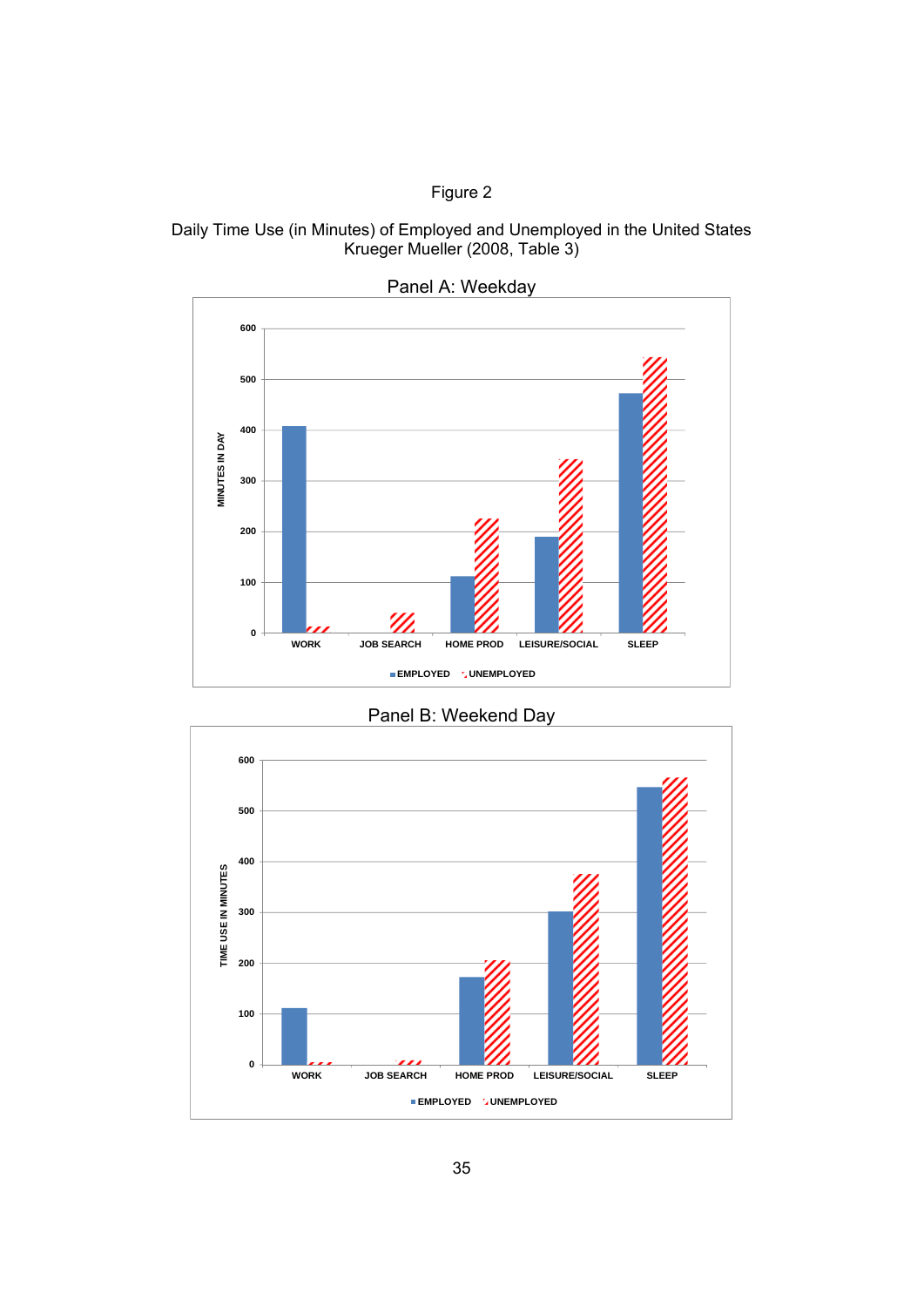#### Appendix 1

#### The Blanchard and Tirole Model (Modified)

Consider the B&T employment contract, with no option to work in the unemployed state (2) and fixed leisure in both states, though greater in unemployment:  $\hat{\ell}_2 > \hat{\ell}_1$ . Forming the Lagrangian in consumption:

$$
\mathcal{L} = \rho u (C_1^* + \mu \hat{\ell}_1) + (1 - \rho) u (C_2^* + \mu \hat{\ell}_2)
$$
  
-  $\lambda (\rho C_1^* + (1 - \rho) C_2^* - \rho v (1 - \hat{\ell}_1) - I_0)$  (1.1)

The first order conditions simplify to:

$$
u(C_1^* + \mu \hat{\ell}_1) - \lambda = 0,\tag{1.2a}
$$

$$
u(C_2^* + \mu \hat{\ell}_2) - \lambda = 0, \tag{1.2b}
$$

$$
\rho C_1^* + (1 - \rho)C_2^* - \rho v (1 - \hat{\ell}_1) - I_0 = 0. \tag{1.2c}
$$

Equations (A2a) and (A2b) imply that

$$
C_1^* + \mu \hat{\ell}_1 = C_2^* + \mu \hat{\ell}_2
$$
, or  
 $C_1^* = C_2^* + \mu(\hat{\ell}_2 - \hat{\ell}_1)$ ,

Which, when combined with A2c, yields

$$
C_1^* = \rho v (1 - \hat{\ell}_1) + I_0 + (1 - \rho) \mu (\hat{\ell}_2 - \hat{\ell}_1)
$$
\n(1.3a)

$$
C_2^* = \rho v (1 - \hat{\ell}_1) + I_0 - \rho \mu (\hat{\ell}_2 - \hat{\ell}_1).
$$
 (1.3b)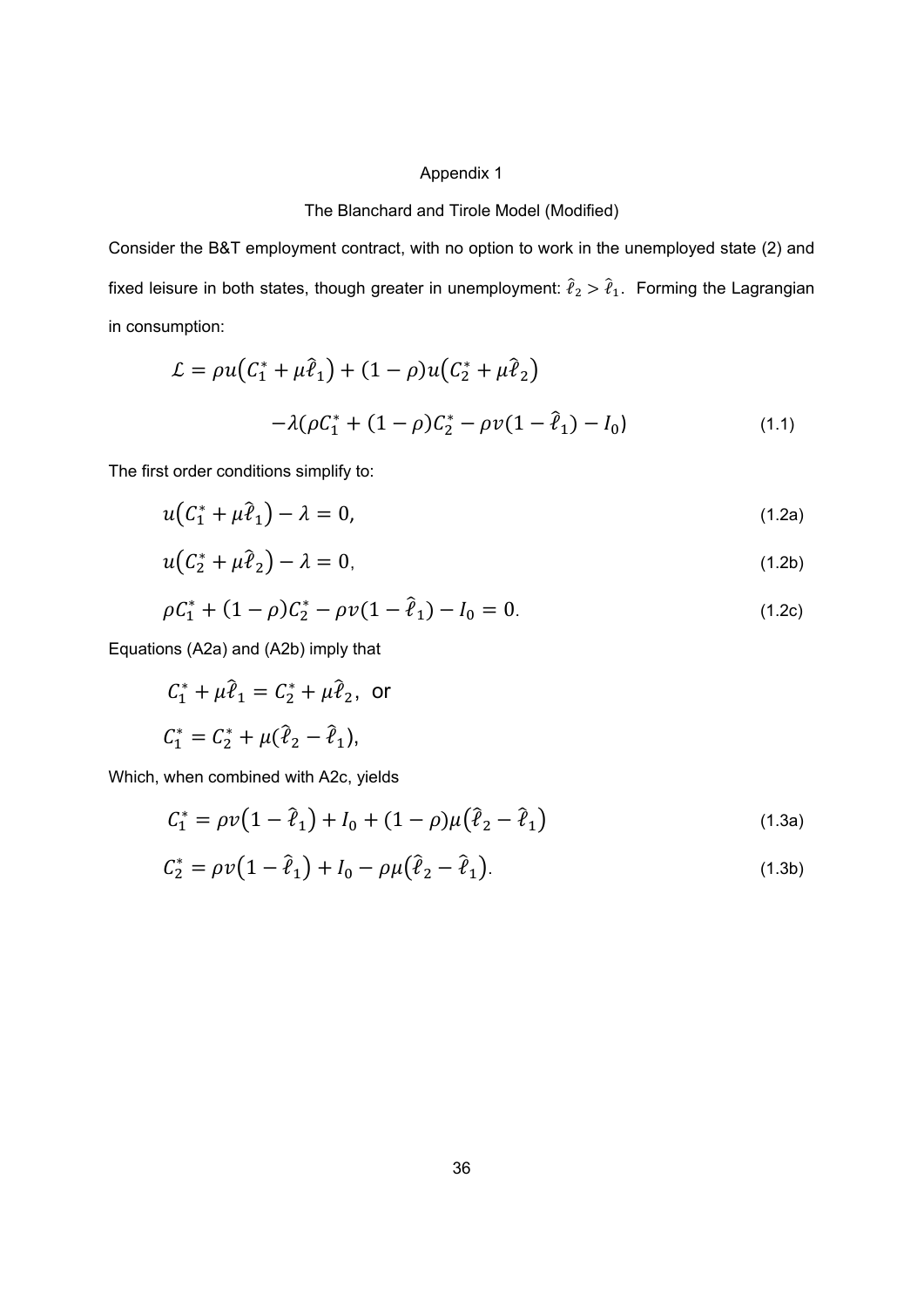#### Appendix 2

#### The Guaranteed Employment Model with Neoclassical Utility

Forming the Lagrangian in consumption:

$$
\mathcal{L} = \rho u(C_1, \ell_1) + (1 - \rho)u(C_2, \ell_2)
$$
  
- $\lambda (\rho C_1 + (1 - \rho)C_2 - \rho v(1 - \ell_1) - (1 - \rho)\theta v(1 - \ell_2) - I_0)$  (2.1)

The first order conditions simplify to:

$$
u_C(\mathcal{C}_1, \ell_1) - \lambda = 0,\tag{2.2a}
$$

$$
u_{\ell}(C_1, \ell_1) - \lambda v = 0, \tag{2.2b}
$$

$$
u_C(C_2, \ell_2) - \lambda = 0, \tag{2.2c}
$$

$$
u_{\ell}(C_2, \ell_2) - \lambda \theta v = 0, \quad \text{and} \quad (2.2d)
$$

$$
\rho C_1 + (1 - \rho)C_2 - \rho v (1 - \ell_1) - (1 - \rho) \theta v (1 - \ell_2) - I_0 = 0.
$$
 (2.2e)

Clearly the marginal utility of consumption must be equal across the two states, but consumption need not, because the ratio of leisure marginal utilities in the GE contract should equal the ratio of productivity in the two states. Work hours are flexible, and one could expect the worker to work more in the high demand state, less in the low demand state.

Alternatively one might expect that an increment in  $\theta$  will decrease leisure in the low demand state, and increase it in the high demand state. The impact on consumption will depend on the cross-partial of the utility function  $u_{\mathcal{C}\ell}$ . If  $u_{\mathcal{C}\ell} < 0$ , the worker will demand higher consumption in the good state and lower consumption in the bad, but the converse will hold if  $u_{\mathcal{C}\ell} < 0.$ 

Assume that the sufficient conditions hold.

To explore the comparative statics of this system, we form the second order differential of this system which in matrix form is: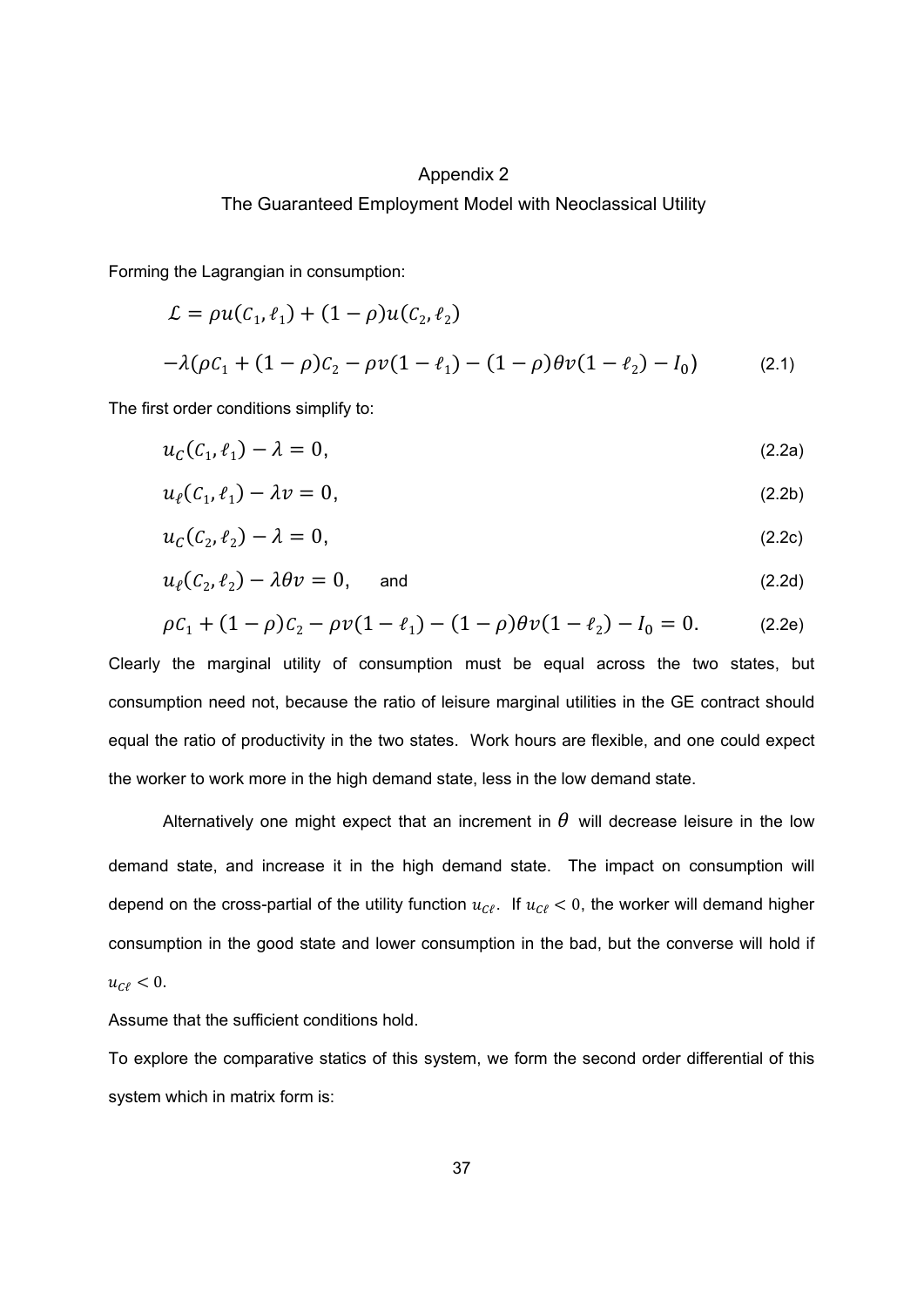$$
\begin{bmatrix}\nu_{CC}(C_1, \ell_1) & \nu_{C\ell}(C_1, \ell_1) & 0 & 0 & -1 \\
u_{C\ell}(C_1, \ell_1) & u_{\ell\ell}(C_1, \ell_1) & 0 & 0 & -v \\
0 & 0 & u_{C\ell}(C_2, \ell_2) & u_{C\ell}(C_2, \ell_2) & -1 \\
0 & 0 & u_{C\ell}(C_2, \ell_2) & u_{\ell\ell}(C_2, \ell_2) & -\theta v \\
-\rho & -\rho v & -(1-\rho) & -(1-\rho)\theta v & 0\n\end{bmatrix}\n\begin{bmatrix}\ndC_1 \\
d\ell_1 \\
dC_2 \\
d\ell_2 \\
d\ell_1\n\end{bmatrix} = \begin{bmatrix}\n0 & 0 & 0 & 0 \\
0 & 0 & u_{C\ell}(C_2, \ell_2) & u_{\ell\ell}(C_2, \ell_2) & -\theta v \\
0 & 0 & 0 & 0 \\
0 & 0 & 0 & 0 \\
0 & 0 & 0 & 0 \\
0 & 0 & 0 & 0 \\
0 & 0 & 0 & 0 \\
0 & 0 & 0 & 0 \\
0 & 0 & 0 & 0\n\end{bmatrix}\n\begin{bmatrix}\nd\rho \\
d\ell \\
d\ell \\
d\ell\n\end{bmatrix}
$$
\n
$$
C_1 - C_2 - v(1 - \ell_1) + \theta v(1 - \ell_2) - \rho(1 - \ell_1) - (1 - \rho)\theta(1 - \ell_2) - (1 - \rho)v(1 - \ell_2) - 1\n\end{bmatrix} \begin{bmatrix}\nd\rho \\
d\ell \\
d\ell\n\end{bmatrix}
$$
\n(2.3)

Sufficient conditions for this system to represent an interior maximum include  $\Delta$  > 0:

$$
\Delta = \begin{vmatrix} u_{CC}(C_1, \ell_1) & u_{C\ell}(C_1, \ell_1) & 0 & 0 & -1 \\ u_{C\ell}(C_1, \ell_1) & u_{\ell\ell}(C_1, \ell_1) & 0 & 0 & -v \\ 0 & 0 & u_{CC}(C_2, \ell_2) & u_{C\ell}(C_2, \ell_2) & -1 \\ 0 & 0 & u_{C\ell}(C_2, \ell_2) & u_{\ell\ell}(C_2, \ell_2) & -\theta v \\ -\rho & -\rho v & -(1-\rho) & -(1-\rho)\theta v & 0 \end{vmatrix}
$$

$$
= \rho[2vu_{C\ell}(C_1, \ell_1) - v^2u_{CC}(C_1, \ell_1) - u_{\ell\ell}(C_1, \ell_1)]
$$
  
\n
$$
* [u_{CC}(C_2, \ell_2)u_{\ell\ell}(C_2, \ell_2) - [u_{C\ell}(C_2, \ell_2)]^2]
$$
  
\n
$$
+ (1 - \rho)[2(\theta v)u_{C\ell}(C_2, \ell_2) - (\theta v)^2u_{CC}(C_2, \ell_2) - u_{\ell\ell}(C_2, \ell_2)]
$$
  
\n
$$
* [u_{CC}(C_1, \ell_1)u_{\ell\ell}(C_1, \ell_1) - [u_{C\ell}(C_1, \ell_1)]^2]
$$
 (2.4)

Expect impact of theta second period productivity  $\theta$  to be largely substitution effect  $(\frac{d\ell_2}{d\theta} < 0)$ .

$$
\frac{d\ell_2}{d\theta} = \frac{1}{\Delta} \begin{bmatrix} u_{CC}(C_1, \ell_1) & u_{C\ell}(C_1, \ell_1) & 0 & 0 & -1 \\ u_{C\ell}(C_1, \ell_1) & u_{\ell\ell}(C_1, \ell_1) & 0 & 0 & -v \\ 0 & 0 & u_{CC}(C_2, \ell_2) & 0 & -1 \\ 0 & 0 & u_{C\ell}(C_2, \ell_2) & \theta v & -\theta v \\ -\rho & -\rho v & -(1-\rho) & C & 0 \end{bmatrix}
$$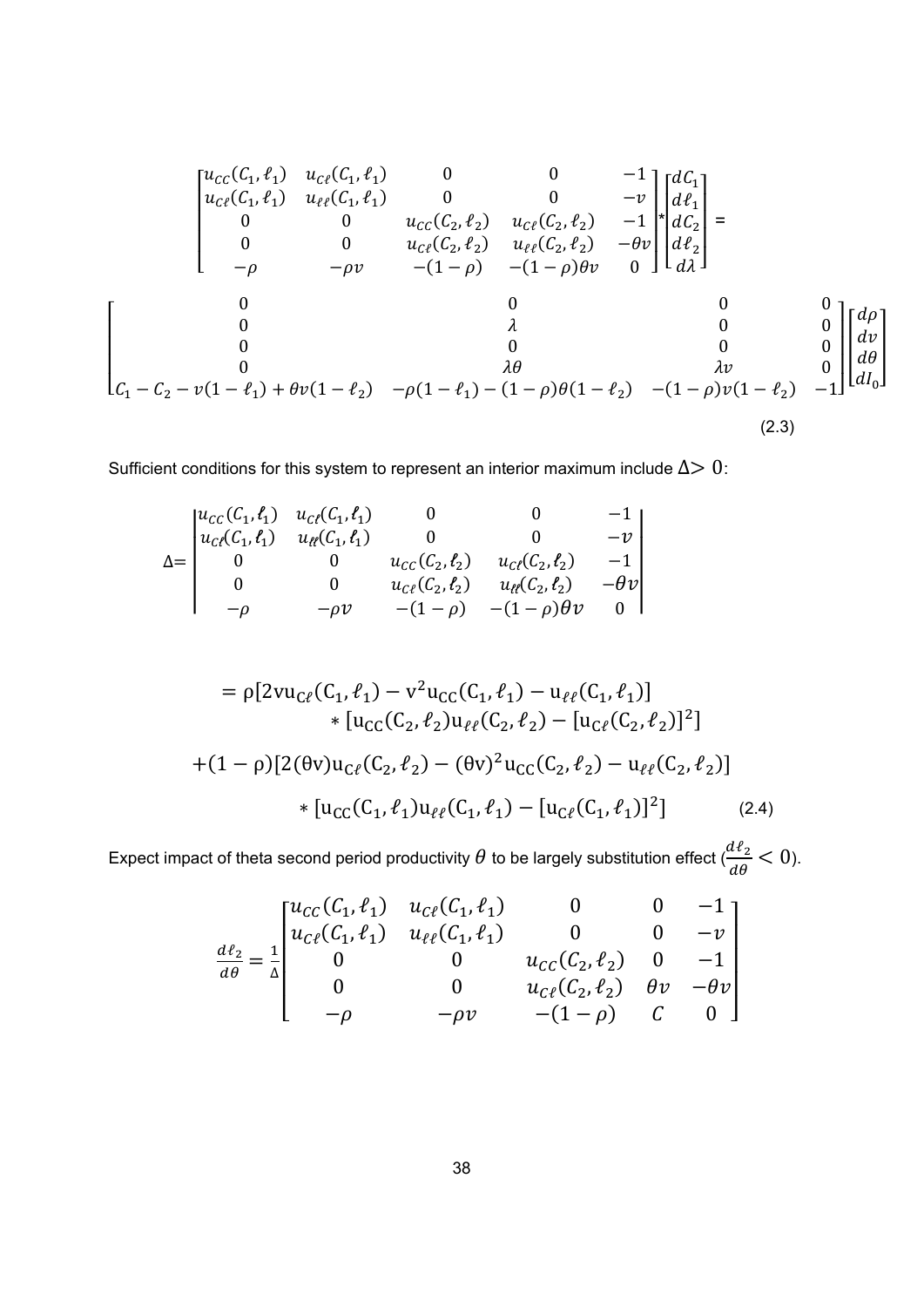$$
= (1 - \rho)v(1 - \ell_2)\frac{d\ell_2}{dI_0}
$$
  
+  $\frac{1}{\Delta}\theta v[\rho u_{CC}(C_2, \ell_2)[2vu_{C\ell}(C_1, \ell_1) - v^2u_{CC}(C_1, \ell_1) - u_{\ell\ell}(C_1, \ell_1)]$   
-  $(1 - \rho)[\{u_{C\ell}(C_1, \ell_1)\}^2 - u_{CC}(C_1, \ell_1)u_{\ell\ell}(C_1, \ell_1)]]$  (2.5)

**Now if**  $\rho \to 1$  (limiting the residual income effect embedded in  $d\theta$ ).

$$
\frac{d\ell_2}{d\theta} \to \frac{1}{\Delta} \theta \nu u_{CC}(C_2, \ell_2) [2\nu u_{C\ell}(C_1, \ell_1) - \nu^2 u_{CC}(C_1, \ell_1) - u_{\ell\ell}(C_1, \ell_1)]
$$
\n
$$
= \frac{\theta \nu u_{CC}(C_2, \ell_2)}{u_{CC}(C_2, \ell_2) - [u_{C\ell}(C_2, \ell_2)]^2} < 0
$$
\n(2.6)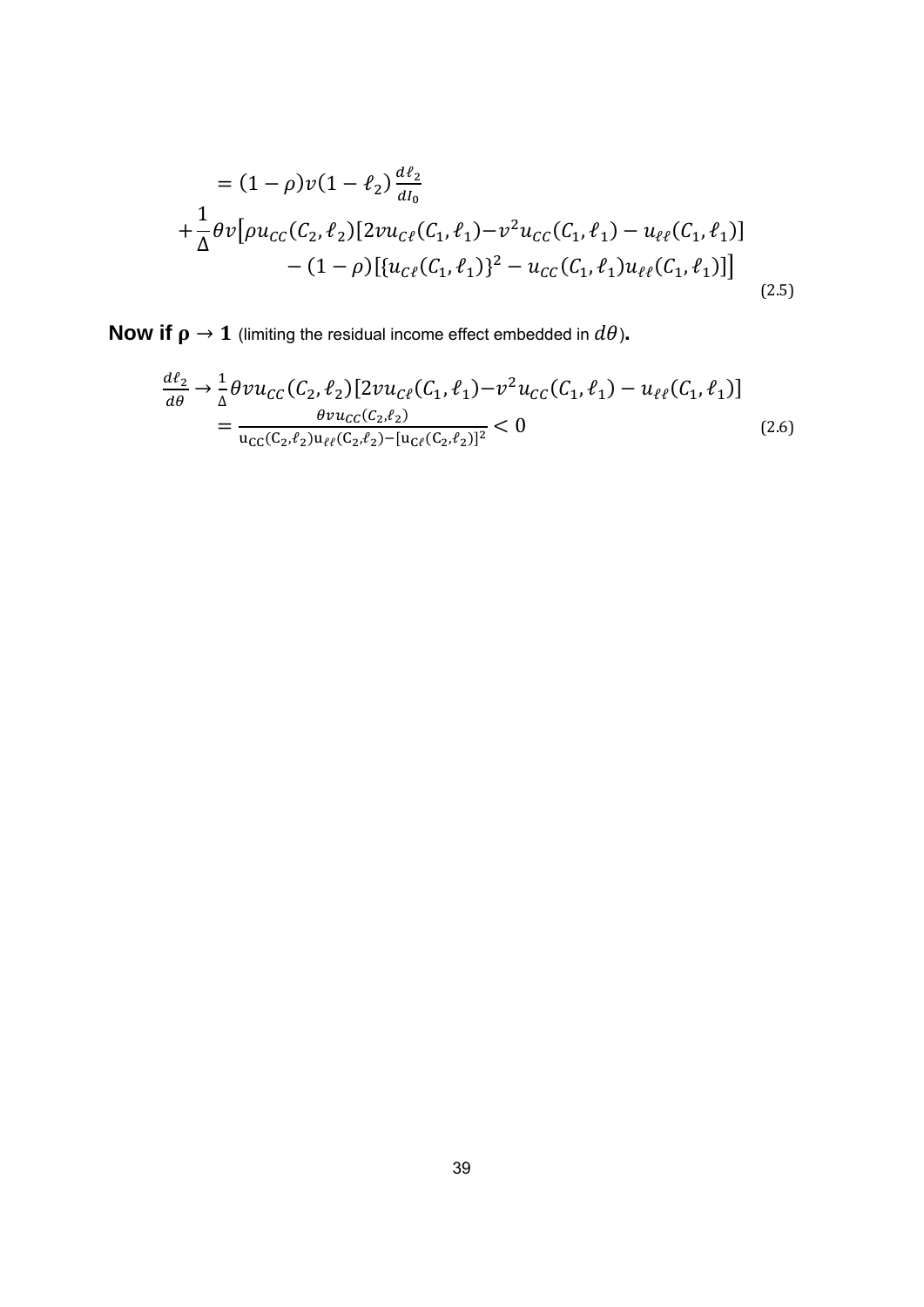#### Appendix 3

#### The Layoff Model with Neoclassical Utility

Of special interest in the analysis of moral hazard issues is the impact of  $\hat{\ell}_2$  on the worker's contract with the firm in the layoff contract. Forming the Lagrangian of the optimization problem (in consumption form):

$$
\mathcal{L} = \rho u(C_1, \ell_1) + (1 - \rho) u(C_2, \hat{\ell}_2) \n- \lambda (\rho C_1 + (1 - \rho) C_2 - \rho v (1 - \ell_1) - I_0)
$$
\n(3.1)

The first order conditions simplify to:

$$
u_C(C_1, \ell_1) - \lambda = 0 \tag{3.2a}
$$

$$
u_{\ell}(C_1, \ell_1) - \lambda v = 0 \tag{3.2b}
$$

$$
u_c(C_2, \hat{\ell}_2) - \lambda = 0 \tag{3.2c}
$$

$$
\rho C_1 + (1 - \rho)C_2 - \rho v (1 - \ell_1) - I_0 = 0 \tag{3.2d}
$$

Some features of the first-best contract are obvious, including the equality of marginal utilities of consumption across states, A2a and A2c. In general this will not lead to the equality of consumption across states because leisure varies. Leisure in the unemployed outcome is of course not a choice variable.

Sufficient conditions for this system to represent an interior maximum include  $\Delta$  < 0,

where:

$$
\Delta = \begin{vmatrix} u_{cc}(C_1, \ell_1) & u_{c\ell}(C_1, \ell_1) & 0 & -1 \\ u_{c\ell}(C_1, \ell_1) & u_{\ell\ell}(C_1, \ell_1) & 0 & -v \\ 0 & 0 & u_{cc}(C_2, \hat{\ell}_2) & -1 \\ -\rho & -\rho v & -(1-\rho) & 0 \end{vmatrix}
$$
  
=  $\rho u_{cc}(C_2, \hat{\ell}_2) [2vu_{c\ell}(C_1, \ell_1) - u_{\ell\ell}(C_1, \ell_1) - v^2 u_{cc}(C_1, \ell_1)]$   
+  $(1-\rho) [ (u_{c\ell}(C_1, \ell_1))^2 - u_{cc}(C_1, \ell_1) u_{\ell\ell}(C_1, \ell_1)].$  (3.3)

Both terms are negative under the assumptions of the model, so  $\Delta$  < 0.